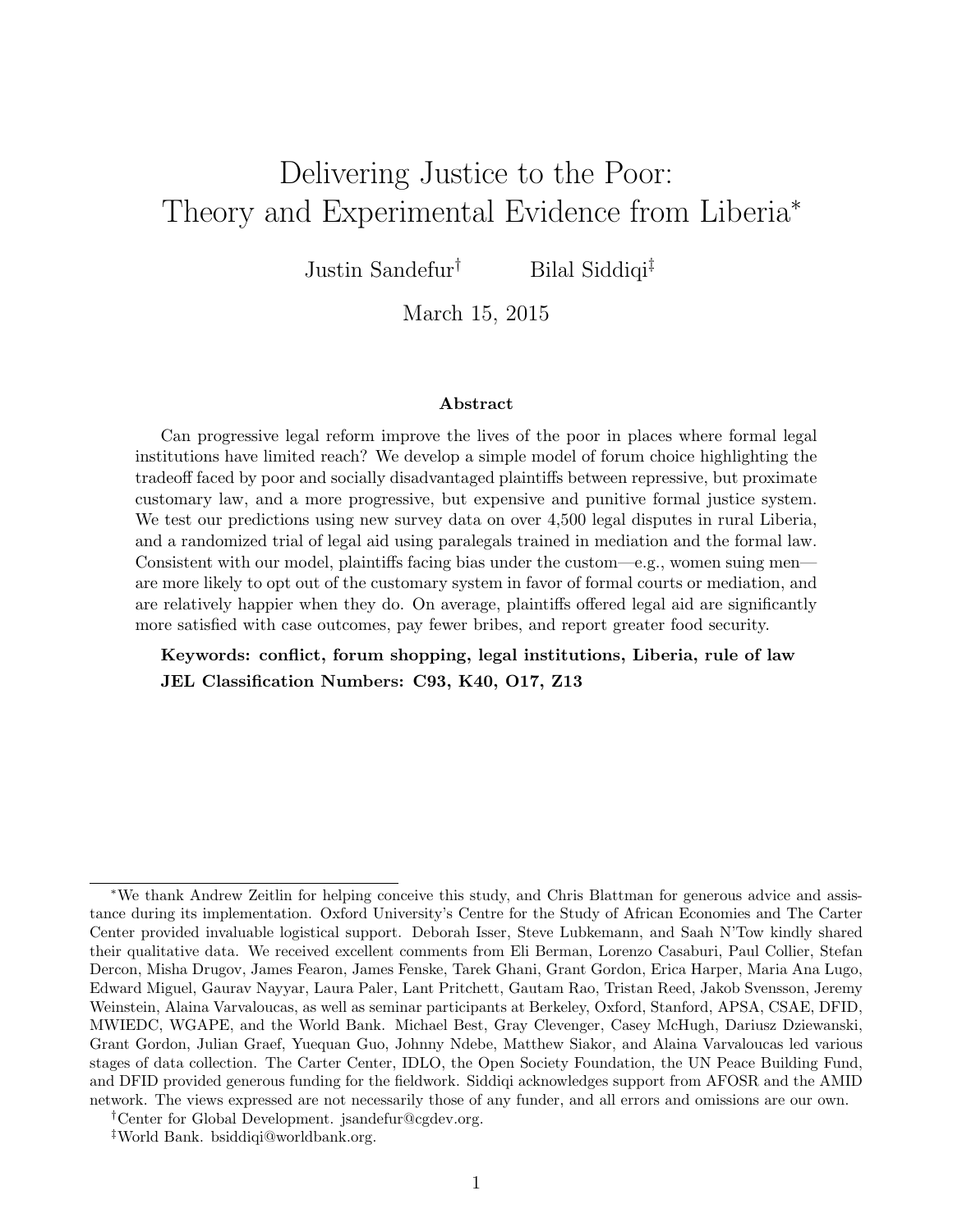# 1 Introduction

A broad body of evidence developed in recent years suggests that the quality of formal legal institutions is a primary driver of economic growth [\(Acemoglu et al.,](#page-37-0) [2001;](#page-37-0) [Rodrik et al.,](#page-39-0) [2004\)](#page-39-0), and that extending access to, for example, formal property rights [\(Besley,](#page-37-1) [1995;](#page-37-1) [Field,](#page-38-0) [2005,](#page-38-0) [2007;](#page-38-1) [Galiani and Schargrodsky,](#page-38-2) [2010\)](#page-38-2), credit market institutions [\(Jappelli et al.,](#page-38-3) [2005;](#page-38-3) [Pinheiro and](#page-39-1) [Cabral,](#page-39-1) [2001\)](#page-39-1) and the judiciary [\(Chemin,](#page-37-2) [2009a,](#page-37-2)[b,](#page-37-3) [2010\)](#page-38-4) can have significant welfare benefits. Yet most people in the developing world have little, if any, contact with such formal legal institutions their marriages, property ownership, debts and even crimes are instead governed by informal customs and traditional leaders, i.e., customary law [\(CLEP,](#page-38-5) [2008;](#page-38-5) [de Soto,](#page-38-6) [2000;](#page-38-6) [Harper,](#page-38-7) [2011\)](#page-38-7). Furthermore, when formal and customary law come into conflict, the poor often choose to seek justice under customary rather than formal law [\(Isser et al.,](#page-38-8) [2009;](#page-38-8) [Moult,](#page-39-2) [2009;](#page-39-2) [Sharma and Sen,](#page-39-3) [2008\)](#page-39-3).

This forum shopping behavior presents a *prima facie* challenge to models of legal reform that either ignore customary law altogether or assume plaintiffs will seek out formal justice if impediments are removed [\(Golub,](#page-38-9) [2003\)](#page-38-9). It implies that formal legal reforms intended to raise the status of women, protect children, or guarantee the economic rights of ethnic minorities will oftentimes be dead letters—i.e., *de jure* rules with little effect on *de facto* outcomes.

In this paper, we present a simple framework for understanding the forum shopping decisions of plaintiffs in rural Liberia. The crux of the model is a trade-off between the more progressive content of the formal law—protecting the rights of women, minorities, and the socially disadvantaged—and the lower costs and less punitive remedies provided by the customary system.

Using new household survey data on over 4,500 disputes in rural Liberia, we show that forumshopping behavior conforms to the basic theoretical predictions. The relative social position of plaintiffs and defendants predicts both where disputes are taken, and the parties' satisfaction with the outcomes. For instance, women suing women are very unlikely to go the formal system, while women suing men are much more likely to do so. Male defendants who are taken out of the customary system, where they may be privileged, report deep dissatisfaction with formal verdicts. Opposite patterns hold with male plaintiffs and female defendants.

These results suggest potential gains from the provision of low-cost, remedial justice that incorporates the progressive features of the formal law. In the second half of the paper we present the results of a randomized controlled trial of a legal empowerment intervention run by The Carter Center in Liberia and designed around the basic principles highlighted in the model and observational data analysis.

The NGO program provided *pro bono* mediation and advocacy services by means of community paralegals trained in the formal law. Trial participants were recruited through public information meetings about the rule of law and dispute resolution conducted in 76 villages across four of Liberia's fifteen counties. The sample was drawn from individuals who came forward to request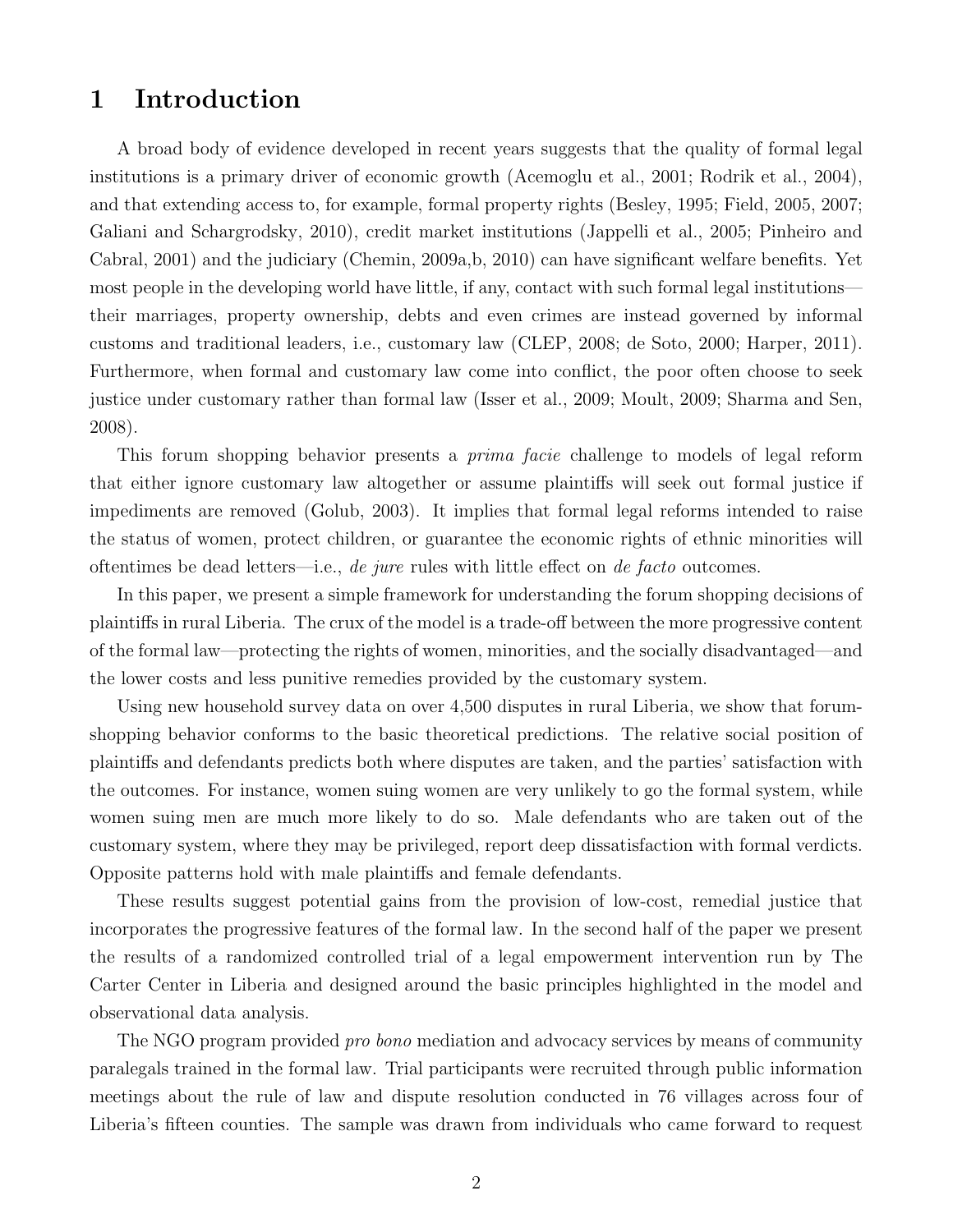free legal assistance for legal problems or disputes of any type, including debt disputes, land disputes, criminal acts of which they were either accused or victims, and a host of family and custody-related disputes. Half the participants were randomly selected to receive three months of assistance from community paralegals trained in mediation and legal advocacy.[1](#page-0-0)

Overall, we find significant impacts on legal and socioeconomic outcomes on the study population. Legal aid yields a large, statistically significant increase in the proportion of clients who report that their case outcome was fair, who are satisfied with the result and feel it left them better off, and who report a good relationship with the other party after the resolution of the case. The program also produced a 10 percentage-point reduction in the share of clients who paid a bribe during the treatment period.

Our findings relate to a growing literature examining the design of development programs in fragile and post-conflict environments.<sup>[2](#page-0-0)</sup> For instance, the World Bank and other development agencies have invested heavily in "community-driven development and reconstruction" (CDD/R) programs which aim aim to increase social cohesion and reduce violence by replacing indigenous local institutions with de novo organizational forms that are more democratic and representative. A growing body of evidence from large-scale randomized controlled trials of this approach have shown mixed and often disappointing results in achieving lasting institutional change [\(Beath et al.,](#page-37-4) [2012;](#page-37-4) [Casey et al.,](#page-37-5) [2012;](#page-37-5) [Coleman and Lopez,](#page-38-10) [2010;](#page-38-10) [Fearon et al.,](#page-38-11) [2009\)](#page-38-11).

Other efforts have focused on reforming rather than replacing customary institutions, for instance through curriculum interventions. [Blattman et al.](#page-37-6) [\(2013\)](#page-37-6) find a significant reduction in unresolved land disputes and property destruction due to community-level training in alternative dispute resolution in Liberia, but mostly null effects on economic behavior, community-level violence, and norms about legal dispute resolution. [Staub and Pearlman](#page-39-4) [\(2009\)](#page-39-4) and [Paluck](#page-39-5) [\(2009\)](#page-39-5) find positive effects from curricular interventions on survey measures of social cohesion in Rwanda, but provide no evidence of changes in behavior or real-world outcomes.

Relative to these other common programmatic models among development organizations, the legal empowerment intervention examined here seeks to "pull" rather than "push" social change by expanding the scope of meaningful institutional choice faced by rural Liberians. This emphasis on facilitating choice and competition between institutions differs from programs attempting to either reform or replace customary institutions.

In the remainder of the paper, we lay out our conceptual framework for thinking about the trade-offs faced by plaintiffs who have suffered some legal harm in rural Liberia. Section [2](#page-3-0) provides background on customary and formal law in Liberia. Section [3](#page-7-0) lays out a formal game-theoretic model of the interactions between plaintiffs, defendants, and customary and formal judges. The

<sup>1</sup>Treatment villages were themselves randomly assigned to participate in the intervention, and will be compared to randomly assigned control villages as part of a broader study beyond the scope of this paper. The comparison will provide greater insight into the longer-term, community-level impacts of this type of intervention.

<sup>2</sup>See [King et al.](#page-39-6) [\(2010\)](#page-39-6) and [Mansuri and Rao](#page-39-7) [\(2013\)](#page-39-7) for systematic reviews.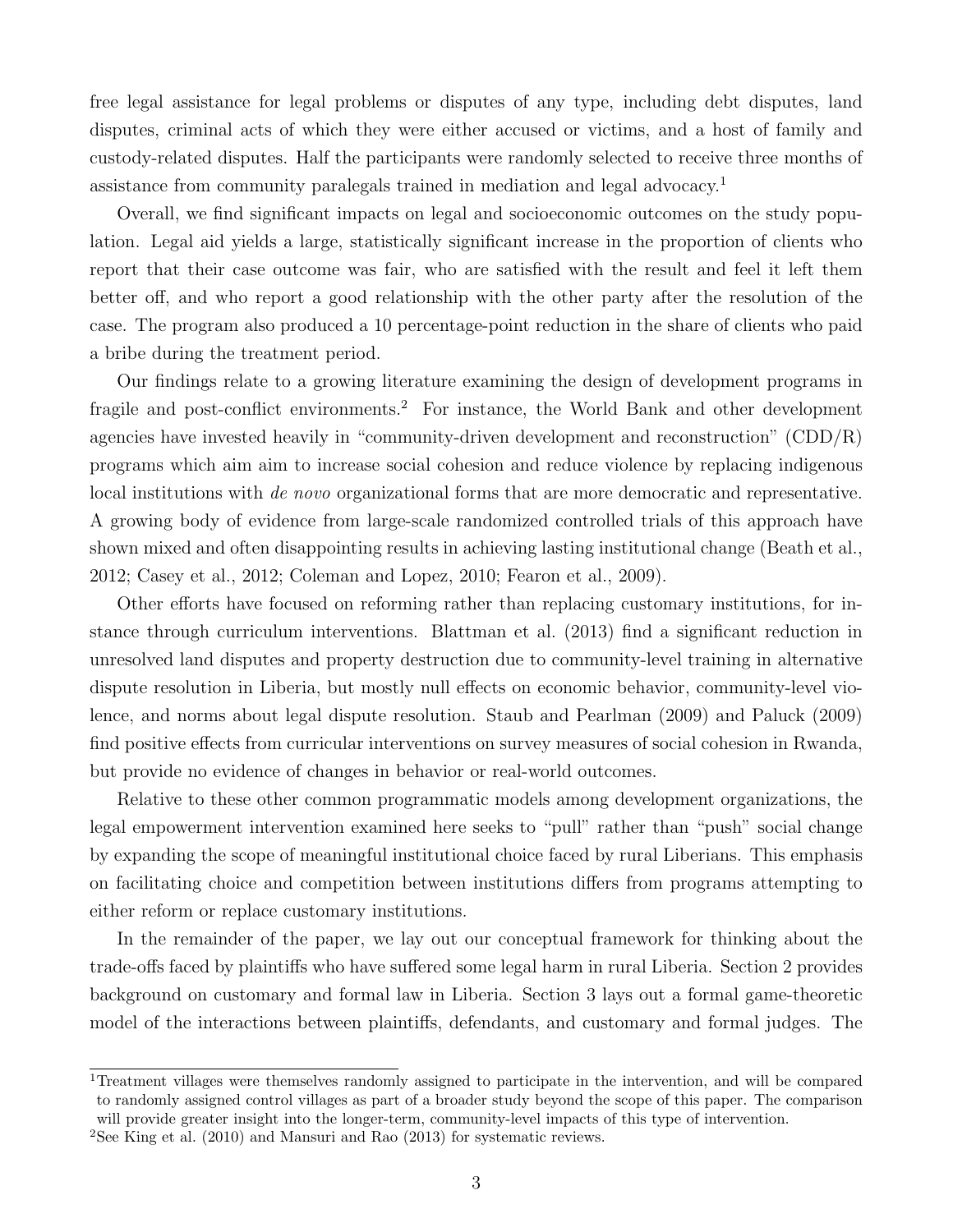empirical analysis is then divided into two parts. First, in Section [4](#page-15-0) we use baseline, observational data on 4,500 disputes to test several predictions of the model. Second, in Section [5,](#page-23-0) we present the results of a randomized impact evaluation of a legal aid program designed to overcome the trade-offs discussed in the model. Section [6](#page-36-0) concludes.

## <span id="page-3-0"></span>2 Context

Liberia has one of the poorest populations in the world, ranking 182 out of 187 countries in the 2011 Human Development Index. Decades of unrest and civil war have led to "an almost unanimous distrust of Liberia's courts, and a corresponding collapse of the rule of law" [\(ILAC,](#page-38-12) [2003\)](#page-38-12). Formal courts are hard to access, expensive, and slow; few justice practitioners are legally literate; and the laws and procedures of the formal system are alien to most Liberians [\(Isser et al.,](#page-38-8) [2009\)](#page-38-8).

In contrast, the customary system is both accessible and culturally acceptable, but operates under patriarchal and communal norms rather than the notions of individual rights enshrined in Liberian statutory law [\(ICG,](#page-38-13) [2006\)](#page-38-13). Recent anthropological research documents a range of customary practices that violate international standards, such as sassywood (trial by ordeal), as well as local laws and practices that run contrary to generally accepted notions of women's rights and the rights of vulnerable groups [\(Isser et al.,](#page-38-8) [2009;](#page-38-8) [Pajibo,](#page-39-8) [2008\)](#page-39-8).

Since the end of the civil war in 2003, the formal law is on the march. The national government has passed progressive legislation reforming the content of the formal law (e.g., banning trial by ordeal, criminalizing statutory rape, etc.) and pushed to extend the reach of formal courts into areas previously under customary jurisdiction. Rapid changes in statutory law and in the allocation of judicial and administrative responsibilities have created widespread confusion about the substance of the law, the proper passage of appeal, and the rights and responsibilities of different actors in the justice system [\(Isser et al.,](#page-38-8) [2009\)](#page-38-8).

Liberians thus have to negotiate a confusing legally dualistic system that offers starkly different choices in terms of the costs and quality of justice provided. To understand these choices further, we turn briefly to the history of legal dualism in Liberia, and its contemporary manifestation.

## 2.1 Legal dualism

The history of customary law and legal dualism in Africa is well-documented in anthropological scholarship, with scholars largely agreed that these laws were formed out of struggle between fiercely competing groups. In his influential work *Citizen and Subject*, Mahmood Mamdani describes the judicial system in colonial Africa as a deeply bifurcated institution, and equates legal dualism with a "deracialized legal apartheid" that restricts formal rights to a select few while relegating the rural poor to the "decentralized despotism" of customary rule.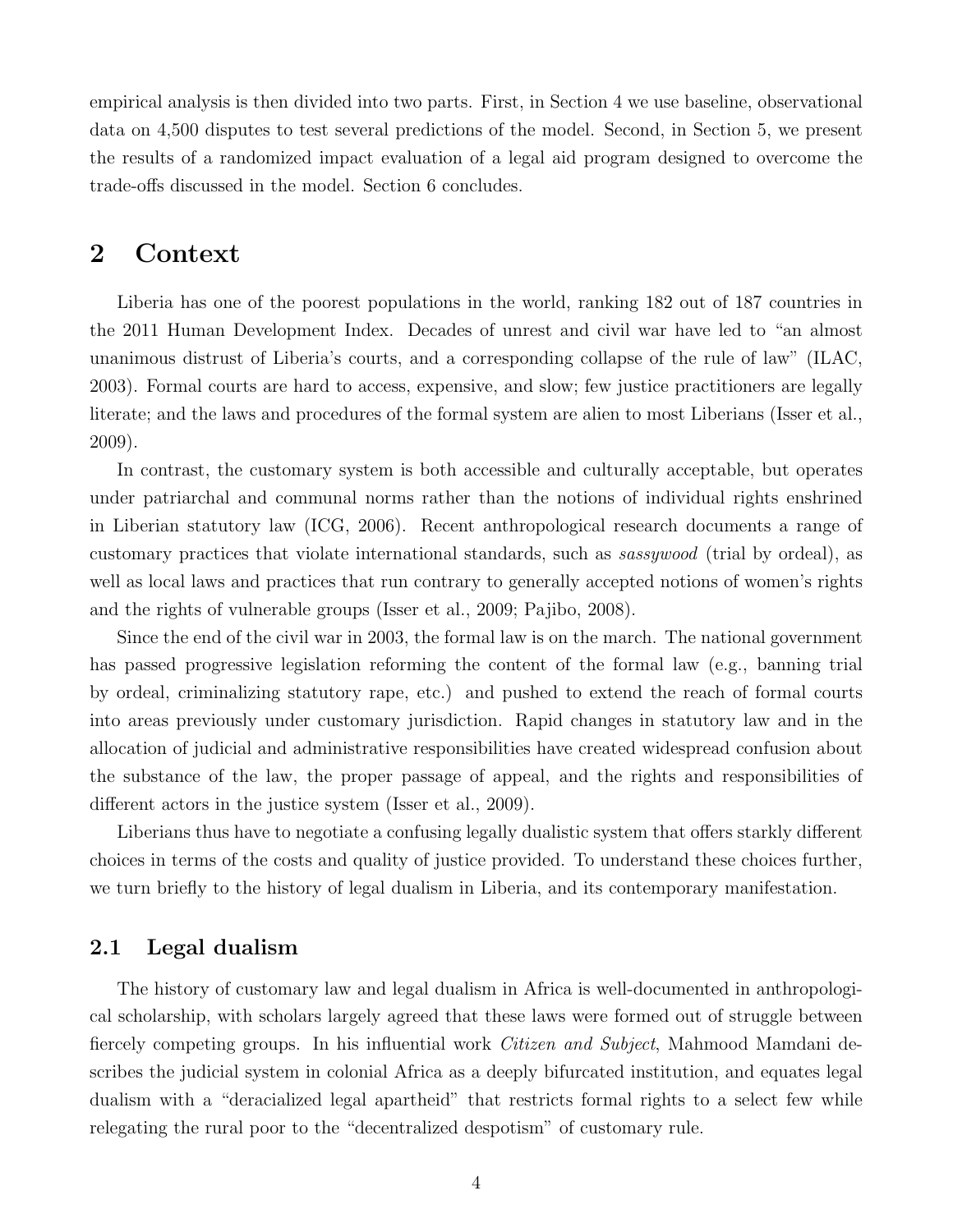While Mamdani's stylized view is starker than most [\(Berry,](#page-37-7) [1975;](#page-37-7) [Chanock,](#page-37-8) [1989;](#page-37-8) [Moore,](#page-39-9) [2011\)](#page-39-9), it resonates peculiarly with Liberia's justice system, which though outside the orbit of British colonialism, displayed many of the hallmarks of discriminatory segregation:

At Liberia's founding, the state established the dual system to ensure that statutory law would govern 'civilised' people—Americo-Liberians and missionaries—while customary law would regulate 'natives'. The non-Christian, indigenous Africans, who were considered 'uncivilised', could not use the statutory system, and chiefs could not adjudicate cases to which a 'civilised' person was party. State-sponsored customary law was the compromise between the government's attempt to coopt the traditional sphere and villages' desire to maintain their autonomy. Although the constitution, statutory laws and common law of the formal legal system now govern all Liberians, the archaic Rules and Regulations Governing the Hinterland still refer to the adjudication of cases for 'civilized people' and 'natives' [\(ICG,](#page-38-13) [2006,](#page-38-13) p. 7).

At present, Liberian statutory law applies, in principle, to all Liberians. The statutory system comprises, for the most part, a vertical hierarchy of statutory courts, including Justice of the Peace (JP) courts, magistrates' courts, circuit courts, and the Supreme Court. They are supported in their workings by public attorneys, specialized institutions such as land commissioners to arbitrate land matters, and the police. Yet through the 'Hinterland Regulations', statutory law explicitly recognizes the dual nature of the legal system in the form of a parallel, idiosyncratic customary system administered by local chiefs. The most direct provider of customary justice is the town chief, who is the de jure leader of the community. Outside the village, the town chief is the lowest rung in a vertical hierarchy of chiefs of increasing degrees of formal recognition: the general town chief, the zone chief, the clan chief, and finally the paramount chief. Chieftaincy is recognized and receives some support from the state, and is regulated by state-appointed district commissioners and county superintendents.

Although the two systems are parallel in principle, the boundary between them is complex and contentious. [Isser et al.](#page-38-8) [\(2009\)](#page-38-8) stress the role of individual agency in navigating the dual system, noting that "cases may jump from the customary chain into the formal one and vice versa at nearly any point, due to the assertion of authority by a member of one or the other chain, or by choice of one of the litigants." This conceptualization differs notably from recent theoretical work on the issue (e.g. [Aldashev et al.,](#page-37-9) [2012\)](#page-37-9) that sees the relationship between the two systems as a unidirectional hierarchy, with the formal system on top acting as the de facto court of appeal. Our survey data shows, for instance, that of disputants who visited more than one forum, the proportion that first chose a customary forum and then a formal is similar (in fact slightly less) than the proportion that chose a formal forum first and then reverted to the customary. This suggests both that there is considerable leeway to shop between forums, and that either forum can be treated as a 'court of appeal'.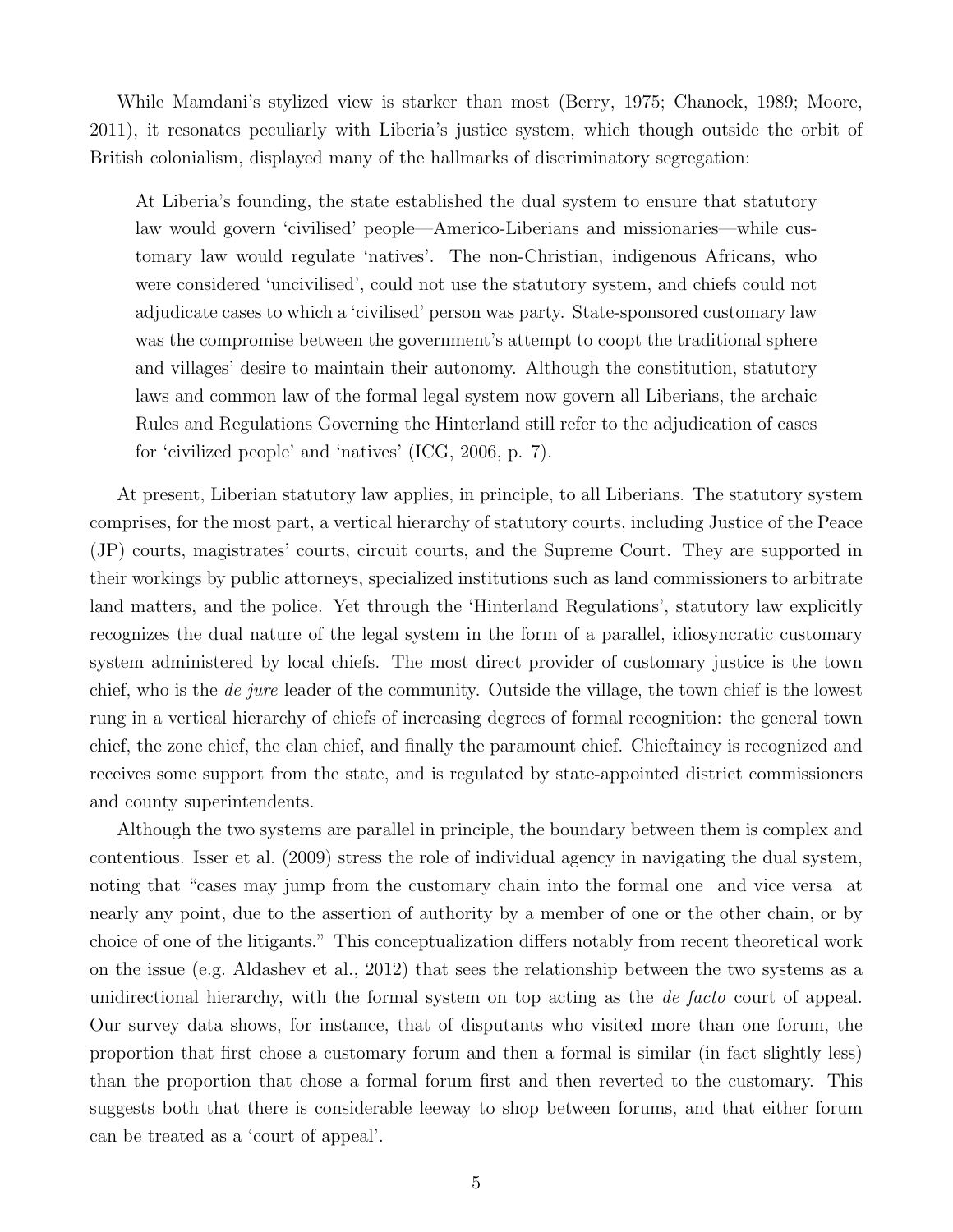To further complicate matters, in reality there exist "a broad range of actors who have no legally or socially recognized roles in formal, state-backed-customary, or even community-basedcustomary justice institutions become involved in, and are perceived to be able and likely to influence, the resolution of cases ranging from the most trivial to the most serious" [\(Isser et al.,](#page-38-8) [2009,](#page-38-8) p. 23-24). Within the village, such actors include village elders, who advise and regulate the town chief's decisions, as well as family heads, women's leaders, youth leaders, secret society leaders, religious leaders (pastors and imams), and heads of social institutions (savings clubs, markets, unions, etc.). Outside the village, these include national legislators, deputy ministers, immigration officers, city mayors, diplomatic bodyguards, and the police—the latter serving both as "gatekeepers" for decisions over forum choice, as well as mediators or adjudicators of the dispute itself.

To summarize, while in Liberia the system is dualistic both de jure and to a large extent de facto, it is porous and there is no strict hierarchy between customary and formal, providing genuine opportunity to shop between forums. We now turn to the determinants of this forum choice.

## <span id="page-5-0"></span>2.2 Tradeoffs

We contend that disputants choose between the customary and formal system based on rational tradeoffs salient to their situation. While the customary system is preoccupied with reconciliation and social harmony, in contrast, magistrates—backed by police and prisons—are better equipped to mete out punishment, which provides little or no material or social gain to plaintiffs. Liberians consistently complain that the formal system is rarely capable of enforcing redressive measures, instead providing punishment without compensation. A punishment meted out by the formal system is "regarded as a source of added forms of victimization even of those it determines to be in the right and innocent (through the battery of fees that are imposed in the process), and as the source of accentuated conflict that is ultimately detrimental to all—victims, perpetrators and the community at large" [\(Isser et al.,](#page-38-8) [2009,](#page-38-8) p. 49).

In addition, Liberians experience "a bewildering array of fees associated with the formal system, including registration fees, gas money for police investigators, requirements that victims pay the cost of food for the detained accused, lawyers' fees, bribes, and indirect costs such as money for transportation and time spent away from livelihoods" [\(Isser et al.,](#page-38-8) [2009,](#page-38-8) p. 3). Perhaps most importantly, the laws and procedures of the formal system are alien to most Liberians. Formal legal literacy is low, even more so because the formal law has rapidly changed in the years after the civil war [\(ICG,](#page-38-13) [2006\)](#page-38-13). Finally, local cultural norms emphasize that community members should not seek recourse from outside institutions, and those who approach formal institutions face the threat of social sanction and possible expulsion from their own communities.

Yet while the customary legal system comes with many benefits, it remains largely unencumbered by the set of egalitarian norms and rights enshrined in the formal law. Thus customary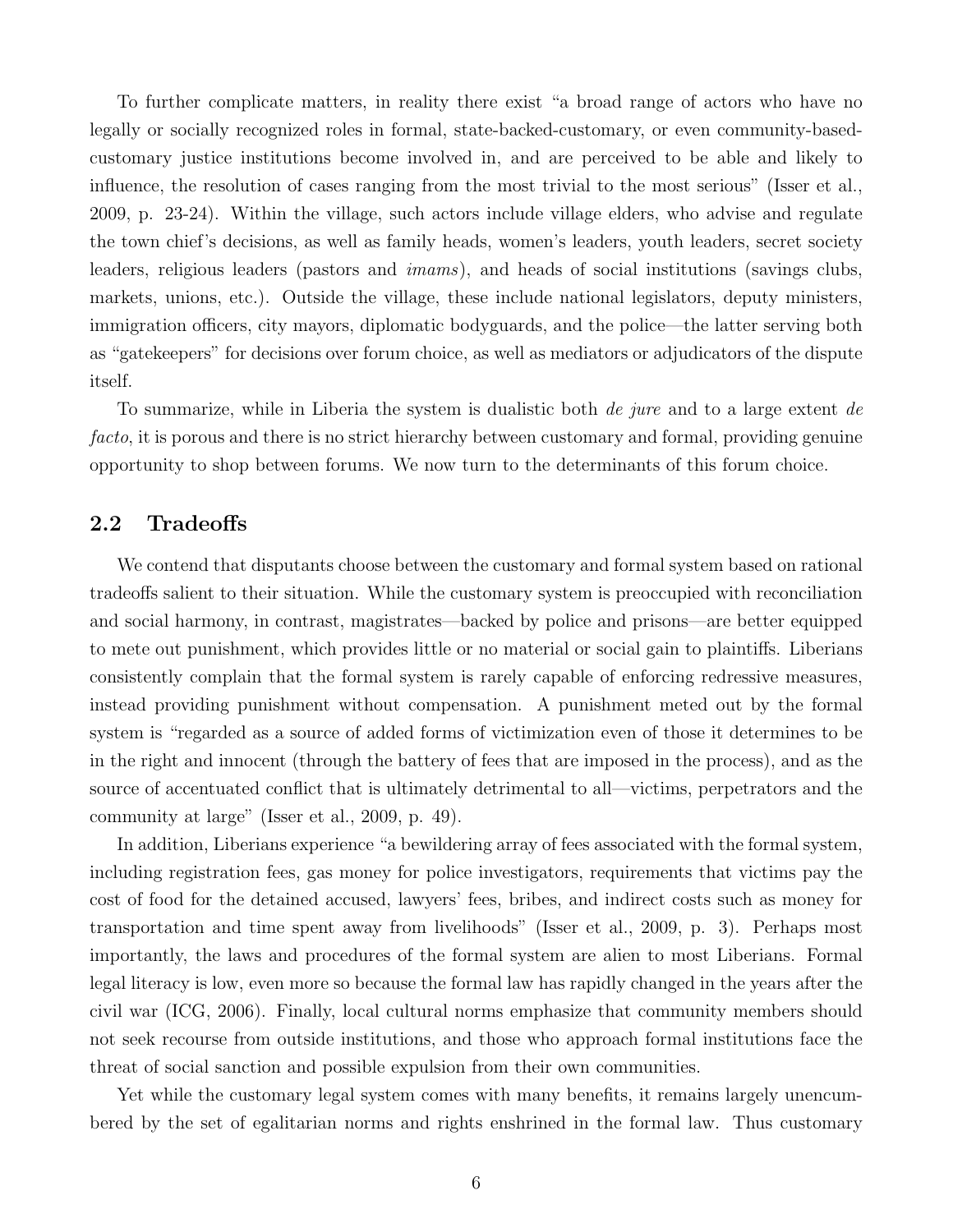law may recognize the right of a husband to beat or demand sexual intercourse from his spouse, limit land rights for widows, ethnic minorities, or persons born outside the village, and so forth. For instance, among the Kwa-speaking people in Liberia, sharing a kola nut is a popular form of dispute resolution based on forgiveness, where the perpetrator offers provide kola nuts, cane juice (a local alcoholic drink) or a chicken or goat to the aggrieved party. The aggrieved party is under tremendous social pressure to accept the offering "[i]n most instances. . . as a result of social coercion" [\(Pajibo,](#page-39-8) [2008,](#page-39-8) p. 16).

Furthermore, the system "utilizes a range of practices that violate international standards, most prominently, trial by ordeal and practices that violate women's rights" [\(Isser et al.,](#page-38-8) [2009,](#page-38-8) p. 3). Though trial by ordeal (sassywood) is illegal, most ethnic groups use it to settle disputes involving property theft, witchcraft/sorcery, or death. The practice is primarily used to identify the perpetrator of a crime, but in itself constitutes "cruel and inhuman punishment". In a typical case:

The alleged perpetrator is made to imbibe a mixture or brew made from indigenous plants. If he or she regurgitates the brew, this constitutes a not guilty verdict. Failure to do so demonstrates guilt and the person will be banished from the village (in the case of murder), scorned, shamed and (in the case of theft of property) made to make restitution. Another sassywood method involves the use of a red-hot metal that is brought into contact with the alleged perpetrator's person (in most cases the leg). If the alleged perpetrator withdraws from the heat, he or she is ruled guilty. If you were not guilty, then you would not get burned [\(Pajibo,](#page-39-8) [2008,](#page-39-8) p. 17).

In the case of conflict between groups, the party that initiated the conflict is typically held responsible, and to prevent future conflict "is made to give away a beautiful unmarried woman from their group to the other group, to be married to the chief warrior of the second group"[\(Pajibo,](#page-39-8) [2008,](#page-39-8) p. 17). Cases of rape are resolved with similar pragmatism: "In most rape cases, the fine may include a he-goat, a black rooster, 50 pounds of rice and three gallons of palm oil." Among the Bassa, the second-largest ethnic group in Liberia, "the fine is only a white chicken and a white kola nut." Among the Mende, "[i]n some instances, the rapist is made to marry his victim" [\(Pajibo,](#page-39-8) [2008,](#page-39-8) pp. 20, 22).

The Liberian customary system exhibits many of the repressive features catalogued in other contexts (see e.g. [Wojkowska,](#page-40-0) [2006\)](#page-40-0). Customary systems tend to emphasize peace and social order, often at the expense of violating individual rights and freedoms. Furthermore, customary justice providers are "often selected on the basis of who they know or who they are related to" and "may abuse their power to benefit those who they know or who are able to pay bribes" [\(Wojkowska,](#page-40-0) [2006,](#page-40-0) p. 21). The accused may not always have the chance to be heard or adequately represented, and unequal power relations may simply be reinforced given the system's vulnerability to elite capture [\(DIHR,](#page-38-14) [2010\)](#page-38-14) and its "biases towards patriarchy" [\(Pajibo,](#page-39-8) [2008,](#page-39-8) p. 17). For example,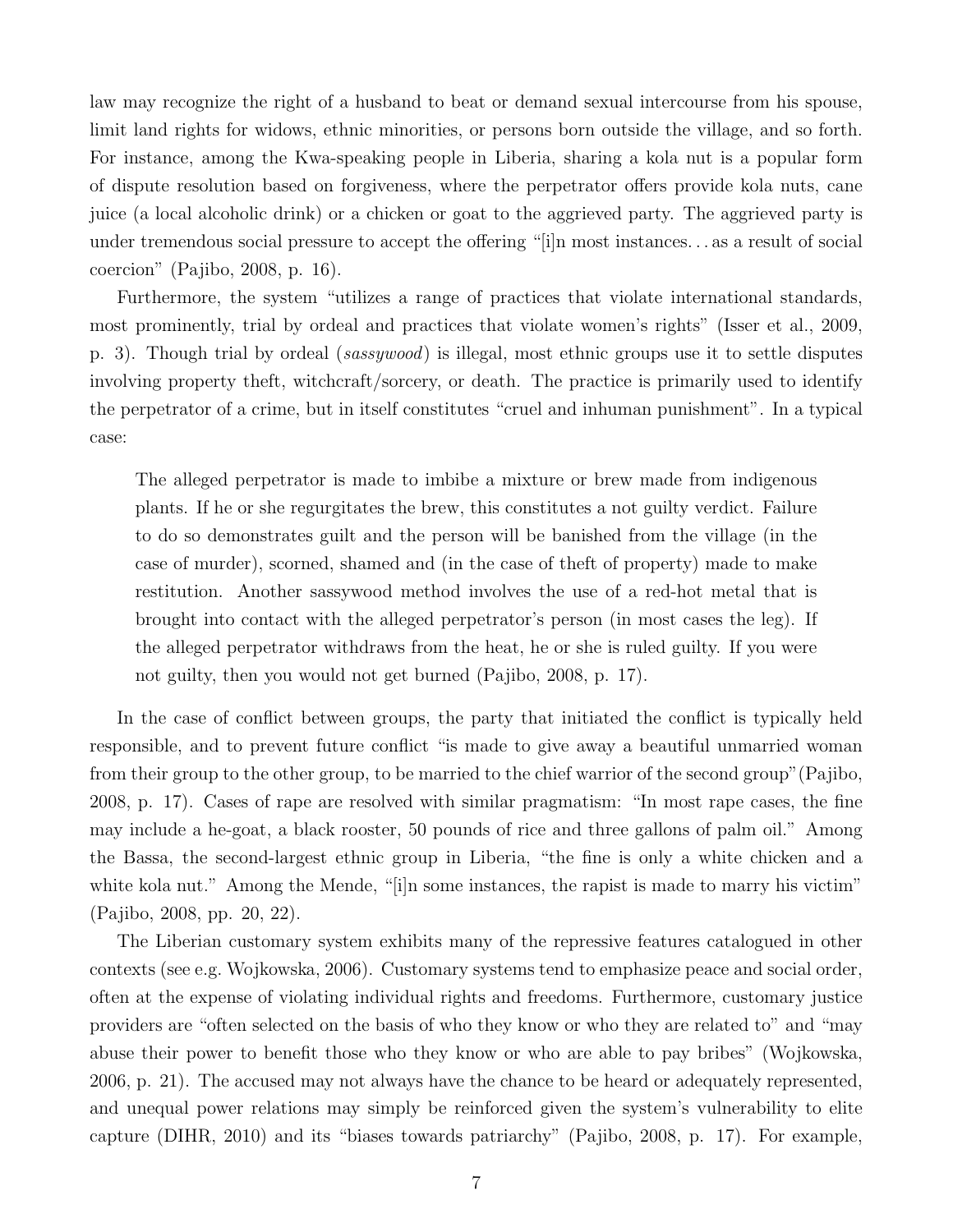<span id="page-7-1"></span>

Figure 1: Game Tree

[Moult](#page-39-2) [\(2009\)](#page-39-2) notes that women in South Africa take cases to traditional authorities in part because of "power relations within their community and economic dependence on their husbands", and questions "whether informal systems can or will stop forms of violence against women" [\(Moult,](#page-39-2) [2009,](#page-39-2) pp. 9, 19).

The above discussion yields two main stylized facts, which we take as the starting points for the formal modeling exercise in the next section:

- 1. Despite offering recourse to more progressive, rights-based law, the formal legal system is more costly to access, and less able to provide redress to aggrieved parties or victims of crime. The punitive justice it metes out is at odds with the local emphasis on social reconciliation and harmony.
- 2. The customary system, though cheaper and more culturally acceptable, is highly susceptible to elite capture and operates under patriarchal, gerontocratic and communal norms that often violate the individual rights of the socially disadvantaged.

The community paralegal intervention studied in this paper attempts to address these tradeoffs, by providing an alternative delivery mechanism for the formal law that bypasses the institutional constraints of the formal system, offering lower-cost access and emphasizing reconciliation and redress over punishment.

# <span id="page-7-0"></span>3 A model of forum shopping

To motivate our theoretical setup, we distinguish two separate approaches towards conceptions of legal pluralism in academic and policy debates. The first view maintains a strict hierarchy between the systems, seeing the custom as a distinctly second-best alternative to the formal law.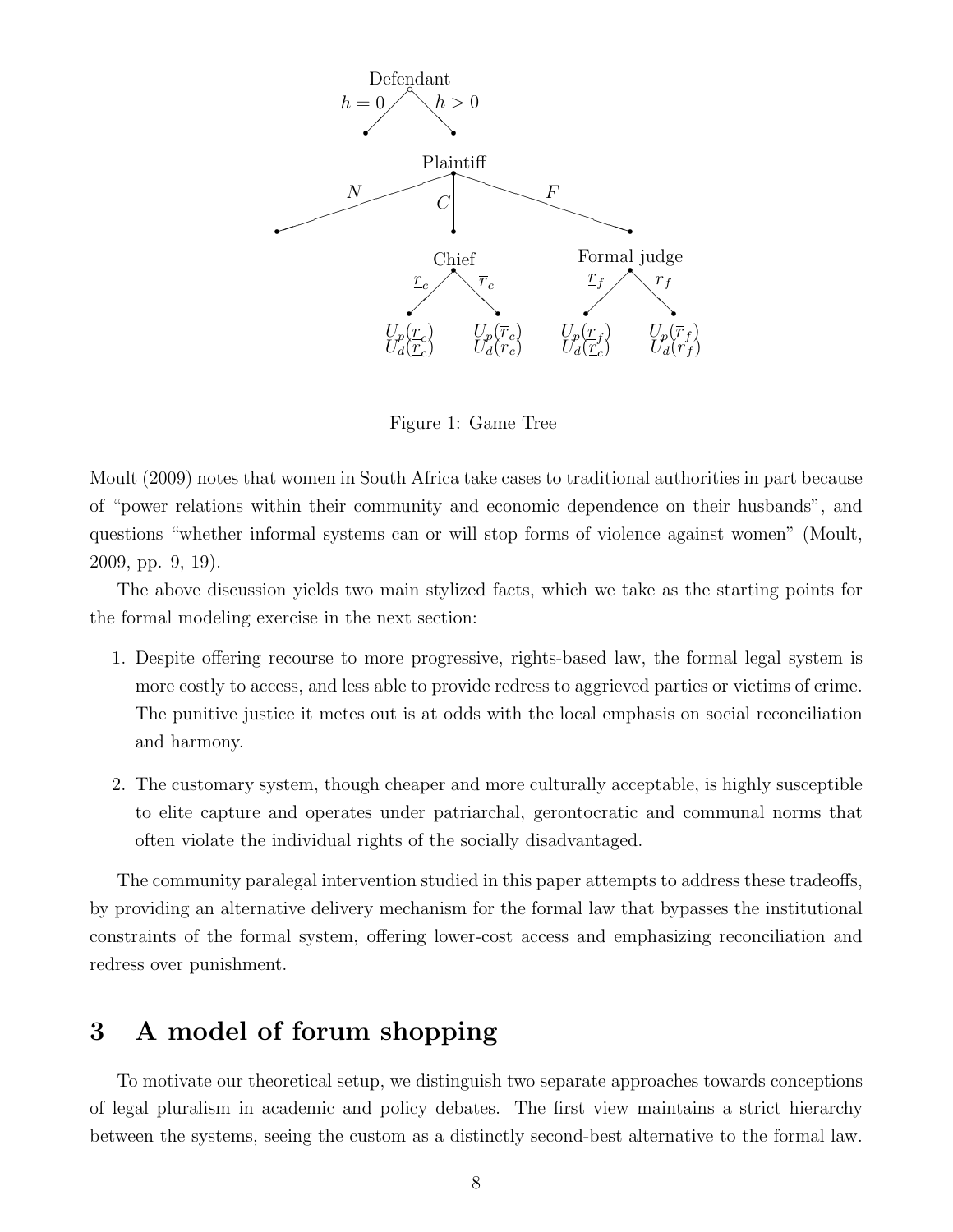Initiatives promoting 'access to justice' often equate justice with formal law, and implicitly assume that agents make a constrained choice between forums, where financial costs and ignorance of the law are the most commonly cited obstacles to the formal system. This approach is what [Golub](#page-38-9) [\(2003\)](#page-38-9) terms 'rule of law orthodoxy' in development thinking. This orthodox approach focuses on the promulgation of new laws and reforming formal institutions, often taking for granted the supremacy of the judiciary and central role of trained lawyers.

A second view, with a long pedigree among Western scholars of African law [\(Adinkrah,](#page-37-10) [1991;](#page-37-10) [Allott,](#page-37-11) [1968\)](#page-37-11), contrasts the punitive, "zero-sum, winner-take-all model of justice" of formal courts with an often romanticized view of customary law in which "a high value is placed on reconciliation and everything is done to avoid the severance of social relationships" [\(Stevens,](#page-40-1) [2000\)](#page-40-1).

We organize these competing thoughts in a simple economic model of forum shopping that allows for individual agency by plaintiffs in choosing forums, as is implicit in policy debates about access to justice, while also allowing for the positive features of customary justice stressed by many legal anthropologists. In the model, individuals trade off the social bias of the customary system with its relative efficiency and 'remedial' approach towards justice. This incorporates basic insights from the law and economics literature [\(Aldashev et al.,](#page-37-9) [2012;](#page-37-9) [Becker,](#page-37-12) [1968;](#page-37-12) [Polinsky and](#page-39-10) [Shavell,](#page-39-10) [2007\)](#page-39-10) as well as contemporary anthropological work [\(Isser et al.,](#page-38-8) [2009\)](#page-38-8).

The model developed below attempts to capture the tradeoffs listed in Section [2—](#page-3-0)between the formal system's punitive approach and high costs, and the customary system's bias against the socially disadvantaged. The small number of recent papers examining the workings of legal dualism in a developing-country context have focused primarily on the strategic actions of judges rather than disputants. Notably, [Aldashev et al.](#page-37-9) [\(2012\)](#page-37-9) highlight the strategic actions of customary justices attempting to retain power in the shadow of the formal law. In the extreme, they posit that progressive legal reforms may backfire by encouraging customary institutions to impose stronger penalties on individuals who exit. Similarly, [Sterck and Aoust](#page-40-2) [\(2012\)](#page-40-2) demonstrate how competition between forums may contribute to rent-seeking and bribery. As these issues are beyond the scope of our empirical analysis, here we focus exclusively on the strategic choices of individual plaintiffs.

#### 3.1 Setup

We model three stages of a dispute between a plaintiff and a defendant, and the strategic verdicts of a customary chief and a formal magistrate. The timing of the game is as follows. Defendants and plaintiffs begin with identical utility endowments  $u_0$ . First, the defendant  $(D)$ chooses whether or not to inflict some harm  $h \in [0, u_0]$  on the plaintiff  $(P)$ . We conceive of harm broadly, to encompass both crimes and economic losses resulting in civil disputes.

Second, in response to this harm, the plaintiff chooses whether to carry the case to either the chief  $(C)$ , the formal magistrate  $(F)$ , or neither  $(N)$ . Finally, the chosen judge offers a judgment, or legal remedy  $(r)$ , which is essentially an offer to redistribute resources from the defendant to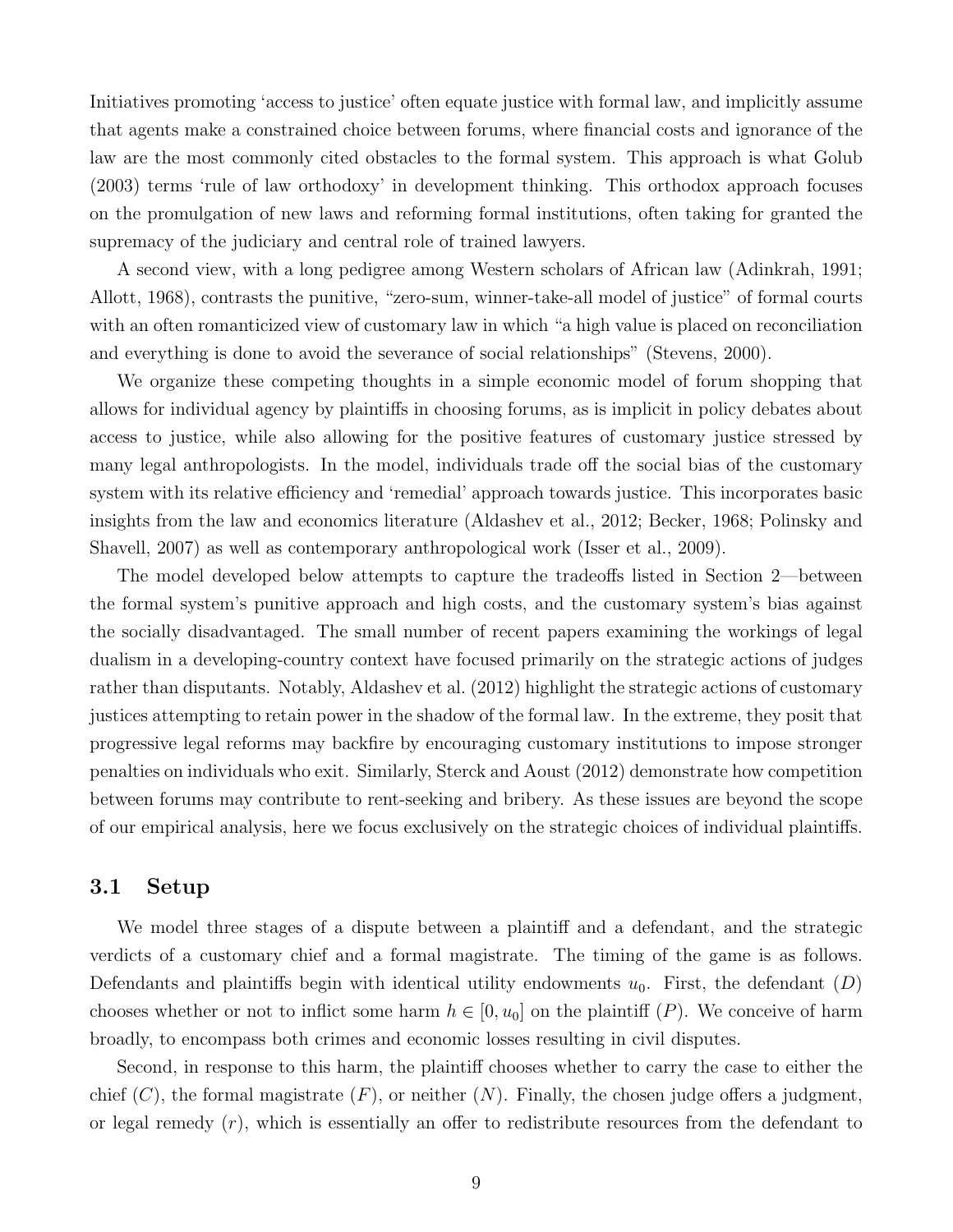the plaintiff. Judges' decisions are final and, thus, judges lack any ability to commit to deviations from their ex post optimal remedies.[3](#page-0-0) We assume that all parties possess full information about each other's utility functions and the structure of payoffs.

In addition to the forum shopping decision, there are just two choice variables in the model to consider, denoted by roman letters: h denotes harm inflicted on the plaintiff by the defendant, and  $r_j$  denotes the remedy granted by judge j to the plaintiff. Subscripts i and j index the disputants and judges (or forums), respectively. The exogenous parameters of the model that will determine players' strategies are denoted by Greek letters:  $\beta_j$  denotes the bias of judge j;  $\beta > 1/2$  denotes pro-defendant bias; and  $\phi_j$  measures 'leakage' in the judge's remedy, with  $\phi > 0$  implying the plaintiff's utility from  $r_j$  is less than the cost to the defendant.  $\beta$  can be conceived of simply as an endowment of personal characteristics (sex, wealth, power, ethnicity) that the custom is more likely to reward.  $\phi$  can be conceived of as a cost to access the formal court paid by the plaintiff that does not accrue to the defendant. Conversely, but also consistent with our model,  $\phi$  may capture the punitive nature of remedies in the formal system, in which the cost borne by the defendant (say physical punishment) does not deliver material gain to the plaintiff.

The core conceit of the model rests on two key assumptions about institutional differences between the customary and formal courts, which derive from the stylized facts listed at the end of Section [2.2.](#page-5-0) Our first basic assumption relates to judges' preferences or biases.

#### Assumption 1 The custom is biased against certain identifiable social and demographic groups.

Judges choose remedies  $r$  to maximize social welfare,  $u_j$ , subject to their own biases. Biases, denoted by  $\beta_j \in [0,1]$ , may be pro-defendant  $(\beta_j > 1/2)$  or pro-plaintiff  $(\beta_j < 1/2)$ . In the empirical analysis the direction of the bias will hinge on disputant characteristics. In accordance with the full information assumption, players also know each judge's biases in advance of making decisions about inflicting harm or choosing a forum. Judges are primarily concerned with rectifying inequalities between the disputants:

<span id="page-9-1"></span>
$$
\max_{r_j} u_j = (1 - \beta_j) \ln u_p(r_j) + \beta_j \ln u_d(r_j)
$$
\n(1)

Assuming ex ante equality, this amounts to repairing harms inflicted by defendants on plaintiffs. All other things being equal, judges prefer peace to conflict, and reparation to impunity. We assume that imposing remedies is costless to judges.

<span id="page-9-0"></span>Our second basic assumption is technological, relating to the remedies at the judges' disposal.

**Assumption 2** Formal justice is 'leaky'—i.e., when a formal court rules in favor of a plaintiff, the utility lost by the defendant does not fully accrue to the plaintiff.

<sup>&</sup>lt;sup>3</sup>In this basic setup we do not allow either the plaintiff of defendant to appeal this initial verdict, thus precluding strategic interaction between the judges.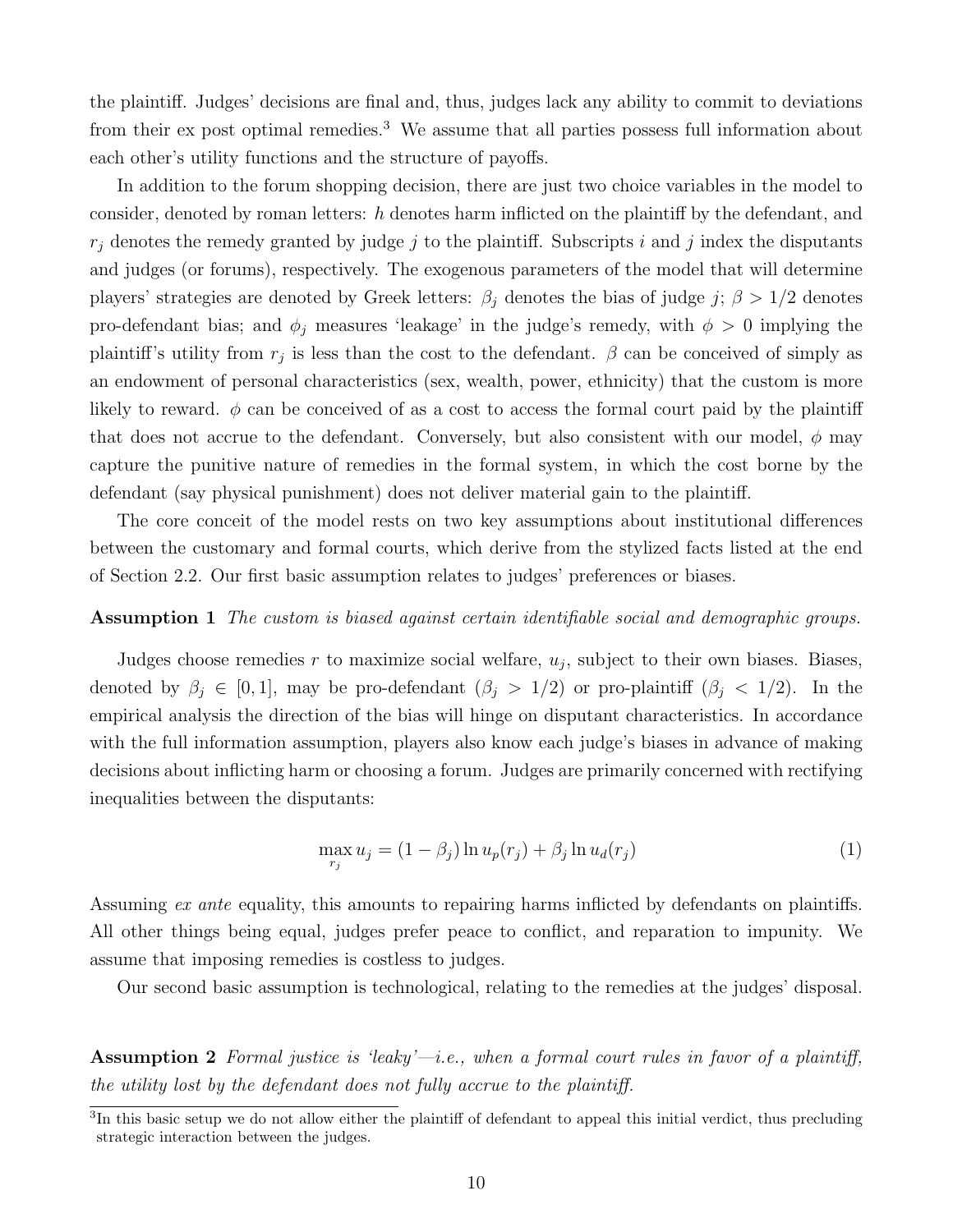This inefficiency comes both from the overall higher costs borne by the plaintiff in accessing the formal system, and the punitive nature of formal justice that is less able to provide redress. It is reflected in the structure of the payoffs to the two disputants. Defendants derive benefit from the harm  $h$ , and experience the full disutility of the remedy  $r_j$  in both systems:

$$
u_D = \begin{cases} u_0 + h & \text{if } j = N \\ u_0 + h - r_j & \text{otherwise} \end{cases}
$$
 (2)

In contrast, punitive formal remedies involve an additional cost to the plaintiff that represents the 'leakiness' of the formal system—representing the inability of the judge to fully compensate the plaintiff for the harm done.<sup>[4](#page-0-0)</sup> This follows directly from Assumption [2.](#page-9-0)

$$
u_P = \begin{cases} u_0 - h & \text{if } j = N \\ u_0 - h + r_C & \text{if } j = C \\ u_0 - h + r_F - \phi & \text{if } j = F \end{cases}
$$
 (3)

The key assumption is  $\phi > 0$ , i.e., the formal system is more costly or less efficient at delivering justice to plaintiffs. Note that the simple sum of utilities  $u_P + u_D$  is greater in the customary sector  $(2u_0)$  than in the formal  $(2u_0 - \phi)$ . We now determine the equilibrium of the game through backward induction.

## 3.2 Solving the model

Stage 3: Judges make decisions. In the third and final stage of the game, the chosen judge sets his or her optimal remedy,  $r_j^*(h, \beta_j, \phi_j)$ , by solving the maximization problem in equation [\(1\)](#page-9-1), yielding:

$$
r_C^* = h + (1 - 2\beta)u_0 \tag{4}
$$

<span id="page-10-0"></span>
$$
r_F^* = h + \frac{\phi}{2} \tag{5}
$$

Because their decisions cannot be appealed, both formal and customary judges choose their unconstrained optimum. Given full information of the judges' preferences, the plaintiff would not consider credible any more favorable signal from either judge.

In the customary system, the chief's bias affects the remedy he hands out. In the formal system, the plaintiff is fully compensated for the harm done, but only partly compensated for the verdict's 'leakiness'. Since judges make decisions independently, 'leakage' does not impact the chief's decision  $(\frac{\delta r_C^*}{\delta \phi} = 0)$ , and bias does not impact the magistrate's decision  $(\frac{\delta r_F^*}{\delta \beta} = 0)$ . A more

<sup>&</sup>lt;sup>4</sup>This could be seen simply as the costs of travel or contesting a case in court, the deadweight loss due to punitive rather than redressive justice, or a range of other social and financial costs associated with taking a case to the formal system.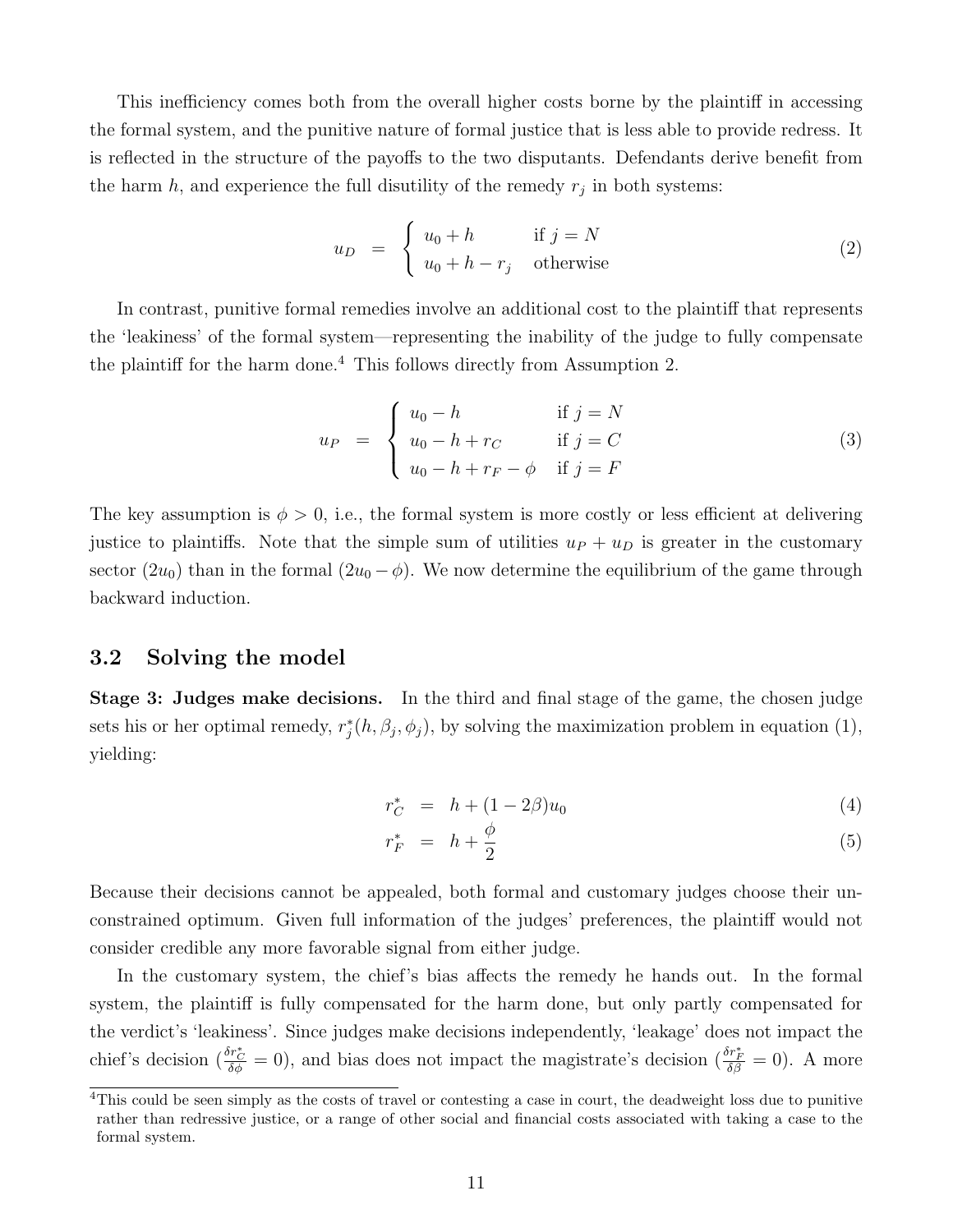biased chief imposes a smaller penalty on the defendant  $(\frac{\delta r_{\rm C}^{*}}{\delta \beta} = -2u_0)$ , and the formal remedy increases with the 'leakiness' of the formal system  $\left(\frac{\delta r_F^*}{\delta \phi} = 1\right)$ . In both systems, greater harm necessitates a higher remedy  $(\frac{\delta r^*_C}{\delta h} = 1$  and  $\frac{\delta r^*_F}{\delta h} = 2)$ .

Stage 2: Plaintiff chooses forum. In the second stage, a forward-looking plaintiff with knowledge of the judges' remedies chooses  $j \in (N, C, F)$  by comparing her utility in each potential forum. This is equivalent to comparing the remedy she would receive from the chief,  $r_c^*$ , and the remedy from the magistrate accounting for 'leakage',  $\phi$ . Remedies in turn depend on  $\beta$  and  $\phi$  (equations [4](#page-10-0) and [5\)](#page-10-0). Comparing the utilities implied by these options and simplifying, the thresholds at which P switches between systems are given by

<span id="page-11-0"></span>
$$
\phi = 4u_0 \beta - 2u_0 \tag{6}
$$

$$
\phi = 2h \tag{7}
$$

$$
\beta = \frac{1}{2} + \frac{h}{2u_0} \tag{8}
$$

Equation [6](#page-11-0) determines the choice between  $F$  and  $C$ , equation [7](#page-11-0) between  $F$  and  $N$ , and equation [8](#page-11-0) between N and C. Figure [3](#page-44-0) plots each of these conditions in  $(\beta, \phi)$  space. Each region displays P's ordering of utilities for the combination of conditions that define the region. Given the structure of the game, P will choose her first-best choice of forum in every instance. The shaded regions correspond to conditions under which P's choice is the customary system, the formal system, or none. Greater bias  $(\beta)$  reduces the likelihood of reporting to the chief, while higher 'leakiness'  $(\phi)$ reduces the likelihood of reporting to the magistrate.

Figure [3](#page-44-0) also shows how P's choice set changes with changes in h and  $u_0$ . As  $h \to u_0$ , the 'non-reporting' region shrinks—all else equal, higher levels of harm raise  $P$ 's willingness to report the crime, but does not change the relative merits of the two systems. In contrast, as  $u_0 \to 0$ , the chief becomes more attractive relative to both the magistrate and non-reporting, suggesting that on average, individuals with lower initial endowments end up in the customary system.

The above discussion generates a number of testable predictions.

<span id="page-11-2"></span>**Prediction 1.** Plaintiffs are more likely to report the dispute  $(j = C, F)$  when harm h is high. Thus we would expect, e.g., violent crimes or land disputes to be reported more often than 'minor' disputes.

<span id="page-11-1"></span>Prediction 2. Ceteris paribus, disadvantaged plaintiffs—i.e., those with lower utility endowments  $(u_0)$ —are more likely to report to the customary system.

This implies that in the empirical analysis we expect women to be more likely to use the customary system, all other things being equal. The model suggests that the most important factor to hold constant for this to be true is the identity of the other party to the dispute. Prediction [\(2\)](#page-11-1) is driven by resource endowments of the plaintiff alone, which we proxy with his/her demographic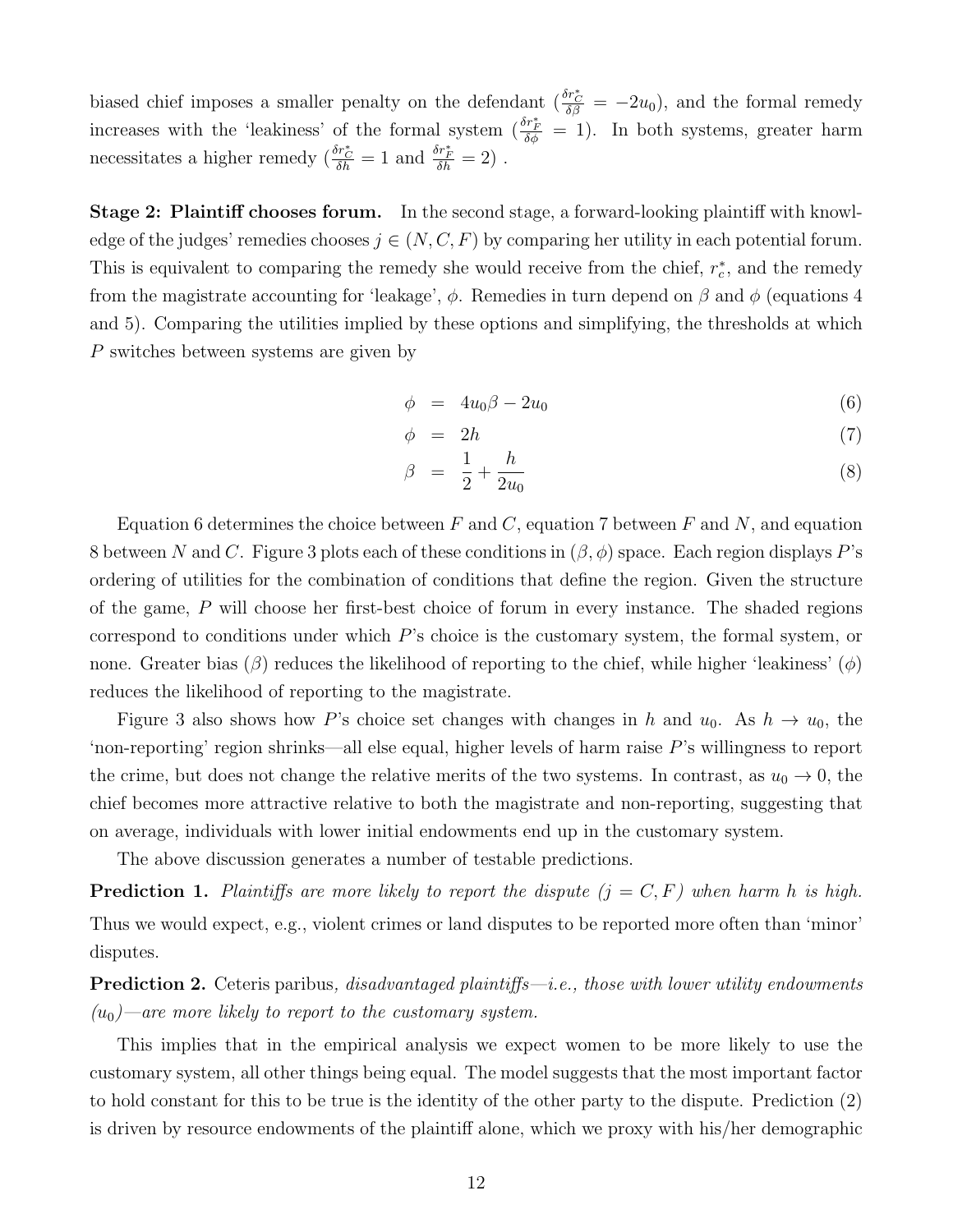and socio-economic characteristics. Prediction [\(3\)](#page-12-0) is driven by levels of bias in the customary system, which are determined by the gap between the wealth or privilege of the plaintiff and defendant.

<span id="page-12-0"></span>**Prediction 3.** As pro-defendant bias in the customary system  $(\beta)$  increases, the probability of reporting declines, and the probability of carrying the case to the formal system increases.

Thus we would expect, for example, a female plaintiff to face greater bias in the customary system when pursuing a case against a male defendant, and consequently be more likely to take a male defendant to the formal system than a female defendant, or else not report the dispute at all. Similarly, we expect poor or otherwise disempowered plaintiffs to be more likely to take wealthier and more powerful peers to the formal sector. The source of this prediction can be seen by comparing the solutions to the judges' maximization problem in Equations [4](#page-10-0) and [5.](#page-10-0)

**Stage 1: Defendant chooses harm.** In the first stage, D will choose a level of harm that gives him the greatest utility conditional on his knowledge of P's future forum choice. We can rank D's utilities from each forum in a similar manner to P's. Figure [4](#page-44-1) overlays a partial ranking of D's utilities onto Figure [3.](#page-44-0) Depending on the exogenously determined values of  $\beta$  and  $\phi$ , D will be located at some combination of  $(\phi, \beta)$  in one of three relevant regions X, YY' or ZZ'. Before we examine  $D$ 's choice of  $h$ , it is worth noting that the only region where  $D$  could end up in the formal system is  $ZZ'$ , and in this region his utility is strictly less than if he were in N or C. In contrast, since  $P$  always chooses the forum that maximizes her utility, at the margin we expect  $P$ to be indifferent between forums. Thus we can make another prediction:

<span id="page-12-1"></span>Prediction 4. The customary system provides greater aggregate welfare than the formal system, in that the sum of the utilities of P and D are higher. Furthermore, for  $\phi$  above some threshold  $(i.e., a costly, inefficient, or primitive formal sector), D is strictly worse off if P chooses the formal$ sector.

Note that we make no unambiguous prediction about the utility of the plaintiff in the formal versus the customary system. Plaintiffs rationally choose their forum conditional on exogenously determined  $\beta$  and  $\phi$  as such, we would expect utility-maximizing agents to be indifferent at the margin.

But prediction [\(4\)](#page-12-1) suggests clearly that the subjective satisfaction of defendants would be lower in the formal system. Furthermore, the combination of  $(a)$  being taken to the formal system, and (b) demographic characteristics that suggest the defendant would have received a favorable outcome in the customary system should produce a strongly negative outcome in defendants' eyes.

We return now to D's choice of harm. In the world of pro-plaintiff bias, X, where  $\beta < \frac{1}{2}$ , D's choice of h will not influence  $P$ 's forum choice— $P$  will always choose the chief and  $D$  will always receive  $u_D(r_C^*) = 2\beta u_0$ . Thus if  $\beta < \frac{1}{2}$ , D's choice of harm is irrelevant, and P always chooses  $j = C$ .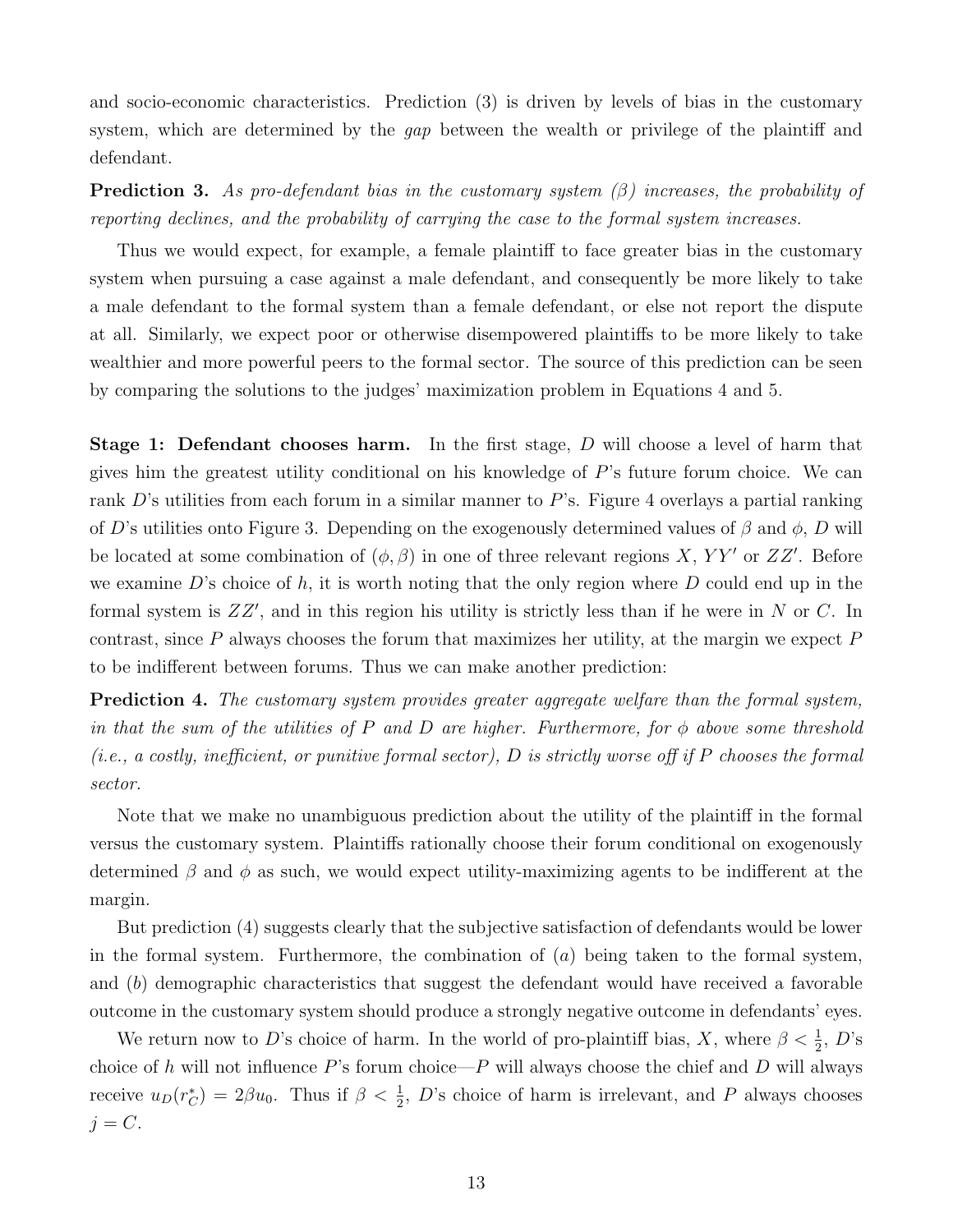If bias is pro-defendant  $(\beta > \frac{1}{2})$ , D's choice of h will allow him to determine the region he occupies, by moving the  $\phi = 2h$  and  $\beta = \frac{1}{2} + \frac{h}{2u}$  $\frac{h}{2u_0}$  lines along the  $\phi = 4u_0\beta - 2u_0$  line—an increase in h will reduce the "no reporting" region  $Y'Z'$ .

In this world, if D finds himself in region  $YY'$ , his choice of h will determine whether—for a given combination of  $(\phi, \beta)$ —P will choose the chief or not report at all. By setting a low h, D can increase the size of the "no reporting" region sufficiently to ensure that  $P$  does not report, and vice versa. However, no matter what he does he cannot get his first-best choice because P's interests are dramatically opposed to his. In sub-region Y, where  $j = C$ , the chief's bias towards D is not high enough to make up for the loss of the remedy transferred to P, so  $u_D(r_N^*) > u_D(r_C^*)$ . Conversely in Y', where  $j = N$ , the chief's bias is high enough to more than make up for the remedy, so  $u_D(r_N^*) > u_D(r_C^*)$ . Thus while D can influence P's forum choice, no matter what level of h he sets he will always get suboptimal utility.

Finally, assume that D is in region  $ZZ'$ . His choice of h will determine whether—for a given combination of  $(\phi, \beta)$ —P will choose the magistrate or not report at all. In both subregions Z and  $Z', u_D(r_N^*) > u_D(r_F^*)$ , i.e. that D always prefers non-reporting. This implies that D will choose a low enough h to expand the "no reporting" region so that he ends up in region  $Z'$ , where  $j = N$ . Simply put, the chief's high pro-defendant bias means  $P$  will never go to the customary system, and the higher the harm  $D$  commits, the more likely  $P$  is to report him to the magistrate—which makes D strictly worse off. So D chooses low harm and P chooses  $j = N$ .

One takeaway from this discussion is that  $D$  never sets  $h$  such that  $P$  will choose the formal system— $D$  avoids the formal system at all costs. This is consistent with our story that the formal system provides lower aggregate welfare than the customary, since taking  $D$  would entail a large loss of utility. In addition, though our model is extremely simple, it reflects quite well the empirical reality in Liberia where only four percent of disputes ever make it to the formal system—and most of those are "high harm" disputes such as murder, rape, and land (Table [1\)](#page-41-0). The only circumstance where D prefers F to C is when bias is pro-plaintiff and  $\phi$  is low—but pro-plaintiff bias means P always picks the chief.

While the formal system will only be chosen in rare circumstances, our model highlights its role as an effective deterrent to harm. In the absence of the formal system, D has no incentive to set low harm—in region  $X$ , he is trapped in the customary system, and in region  $YY'$  though he can influence forum choice he cannot optimize his utility. But when the formal system casts its shadow in region  $ZZ'$ , D actively reduces harm in order to prevent P from taking him to the magistrate. Thus our relatively simple model also captures one of the basic insights from [Aldashev](#page-37-9) [et al.](#page-37-9) [\(2012\)](#page-37-9)—that the formal system, though rarely used, plays a crucial role in determining social welfare outcomes.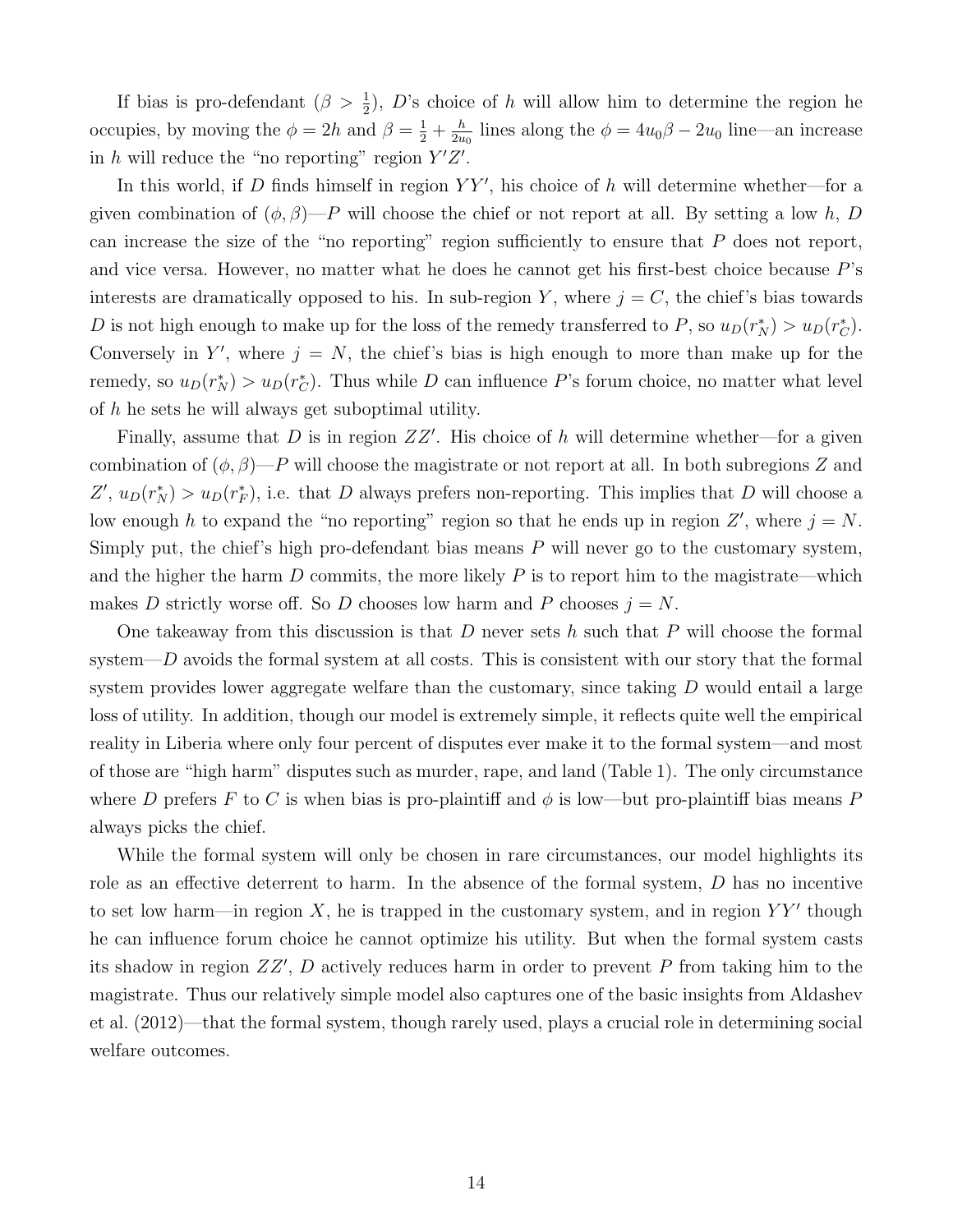## 3.3 Introducing legal aid

We consider now the predictions of the model for the randomized impact evaluation. Specifically, we introduce into the model an informal legal-aid program which, on the one hand, is based on statutory legal principles (i.e., exhibiting low bias,  $\beta$ ) and, on the other hand, is pro bono and focuses on non-punitive resolution of disputes (i.e., low leakage,  $\phi$ ). This description is in line with our pro bono paralegal program, which is described more fully in Section [5.1.](#page-23-1)

Clearly, such a program would strictly dominate the  $F$  for both  $P$  and  $D$ , since neither has to bear the costs associated with the formal system. Similarly, P would now prefer the customary system if and only if she is in region  $X$ , where bias is pro-plaintiff.  $D$  would have the exact opposite preferences. It is worth noting that in this simple setup, the result is identical whether we consider legal aid to be a new forum L, with  $\beta = \frac{1}{2}$  $\frac{1}{2}$  and  $\phi = 0$  that strictly dominates F, or simply a resource transfer to P equal to  $\phi$  that effectively sets formal system 'leakiness' to zero.

This generates the following three predictions for the randomized evaluation.

## <span id="page-14-0"></span>**Prediction 5.** Take-up: A disproportionate share of disputes taken to the program would, absent legal aid, not have been taken to any forum.

The model is not unambiguous on this point, but prediction [\(5\)](#page-14-0) emerges from a combination of the theoretical model and what we know about actual forum-shopping behavior in the observational data  $-$  i.e., a parameterized version of the model. Of cases taken the customary system, legal aid will only be attractive when  $\beta$  is low. For cases taken to the formal system, it depends on whether we conceptualize legal aid as a substitute for the formal system (i.e., as a competing forum L) or as an input into it (i.e. as a resource transfer  $\phi$ ). In the first case, pro bono legal aid is always a better option, so the number of cases going to the formal system would go down. In the second, legal aid lowers formal system costs, thereby increasing reporting to the formal system. Thus predictions on formal system reporting are ambiguous. In contrast, there is a large number of disputes not reported, and pro bono legal aid lowers the two hurdles to reporting in the model: bias and cost.

Turning from take-up patterns to the effect of the program conditional on take-up, the model generates two predictions about treatment effects on the treated.

<span id="page-14-1"></span>Prediction 6. Treatment effects: Legal aid will increase plaintiffs' payoffs.

<span id="page-14-2"></span>Prediction 7. Heterogeneous treatment effects: Plaintiffs facing disadvantageous bias in the customary system will benefit more from legal aid.

Prediction [\(6\)](#page-14-1) is fairly obvious and in no way unique to our theoretical setup. The primary function of empirical testing is  $(a)$  to establish the magnitude of the potential welfare gains at stake here, and (b) to explore, beyond the narrow predictions of the model, the scope of impacts, i.e, on case outcomes, subjective satisfaction measures, material well-being, etc.

In contrast, prediction [\(7\)](#page-14-2) provides a testable implication of our modeling framework. The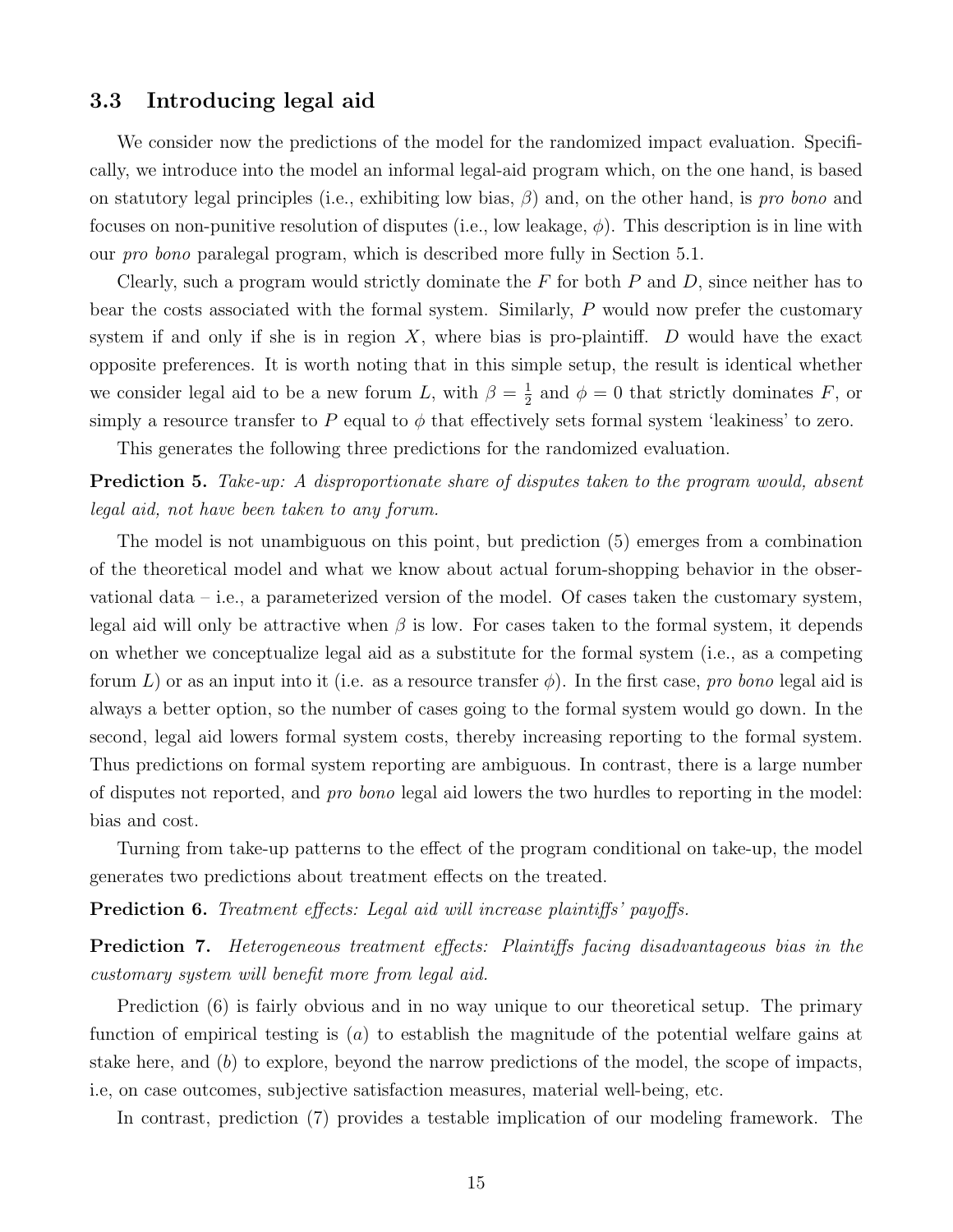<span id="page-15-1"></span>

Figure 2: Game Tree & Empirical Proxies

depiction of the trade-offs faced by disadvantaged social groups in making forum-shopping decisions help to highlight who stands to gain the most from pro bono legal aid.

# <span id="page-15-0"></span>4 Evidence of forum shopping from observational data

To test the empirical empirical predictions of the model, we use data drawn from two rounds of an original household survey conducted by the authors in August 2008 and February 2009.[5](#page-0-0) The full sample includes 2,081 households spread across 176 communities in five Liberian counties: Bong, Grand Gedeh, Lofa, Maryland and Nimba, shown in Figure [5.](#page-45-0) Together these counties account for nearly two-fifths (38 percent) of the population of Liberia, and more than half (56 percent) of the population outside Monrovia. First-stage sampling of communities within each county was based on random probability-proportional-to-size (PPS) sampling from the full list of communities in the 2008 Census of Liberia. In the second stage, a simple random sample of households was drawn within each selected community using in-field randomization.[6](#page-0-0) As the primary purpose of the survey was to look at inter-household disputes, survey respondents were typically the household head, their spouse, or if neither was present, a representative adult member able to answer questions on behalf of the household.

Disputes are the basic unit of analysis in much of what follows, yet the boundary of what qualifies as a 'dispute' was left deliberately vague, and respondents were free to report disputes as they defined them. Thus it is important to analyze the incidence of and response to disputes within well-defined sub-categories of crimes and civil cases. In total, the 2,081 households in our final

<sup>5</sup>These survey rounds also constitutes the baseline for our community-level randomization.

<sup>&</sup>lt;sup>6</sup>In the initial design of the survey we had anticipated that legal disputes would be rare events, requiring the need to screen respondents and over-sample those with disputes relevant to the study. However, a pilot survey conducted in July 2008 showed widespread incidence of crime and conflict across all communities.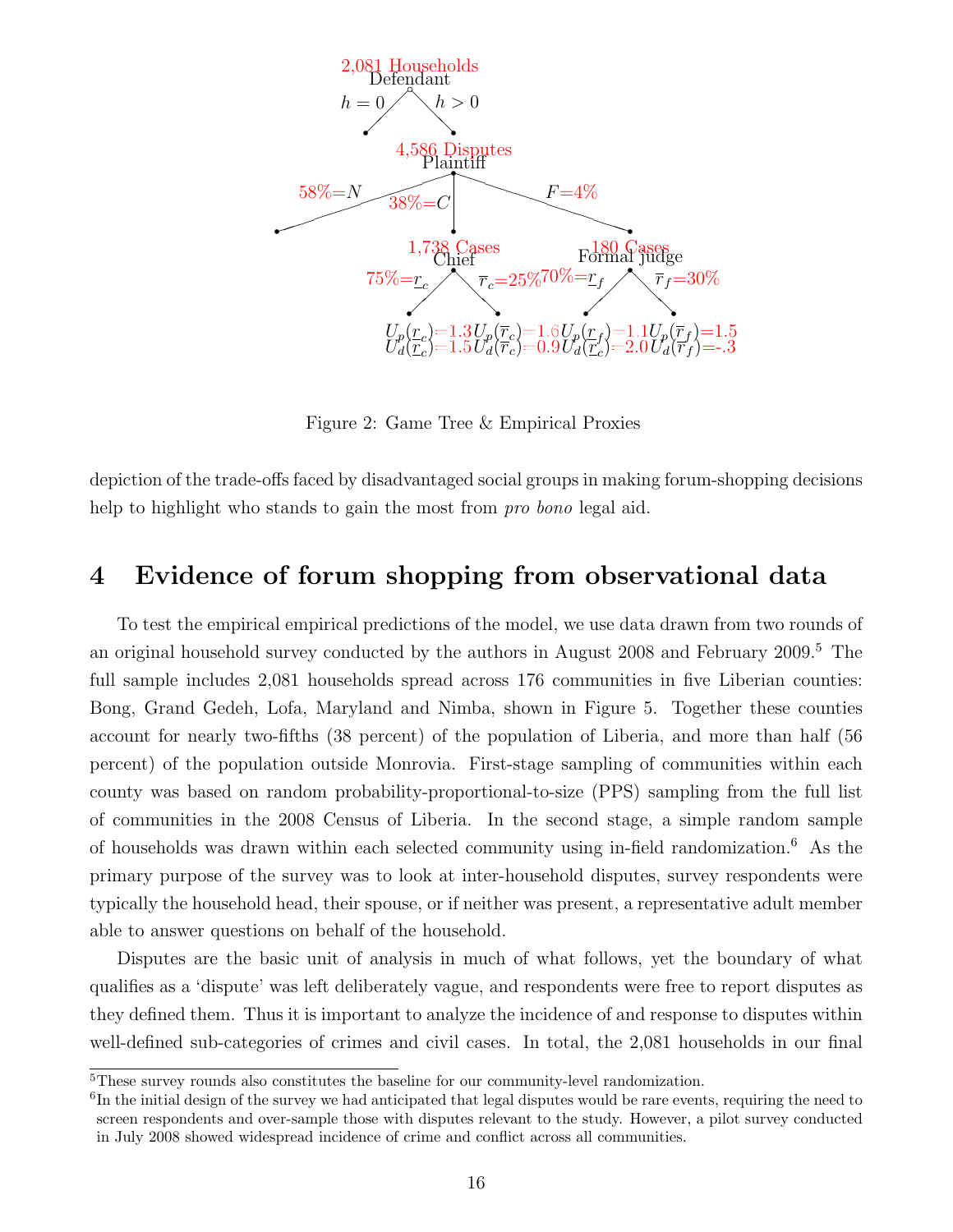estimation sample – restricted to those with full socioeconomic data on both parties to any dispute – reported 4,586 separate disputes, with 98 percent of households reporting at least one dispute. Disputes were solicited through a 60-90 minute interview focusing on respondents' experience of a wide range of crimes and conflicts, including assault, sexual violence, murder and theft, as well as disputes involving land, debt, property, and family. Respondents were asked whether any member of their household had been affected by each dispute type, and if so, whether the other party was another household member, another member of the community, an outsider to the community, or unknown. Intra-household disputes were treated similarly to disputes between households. Details were collected for each dispute reported within the past year, including the forums visited, the time and costs incurred, and details of the judgment including reported subjective satisfaction.

Limited socioeconomic and demographic information is available for both parties (plaintiff and defendant) to each dispute, including sex, occupation, relationships to powerful figures, and ethnicity. However, we were constrained to soliciting this information from only one party to a given dispute— privacy and ethical considerations, e.g. the possibility of worsening or reigniting a previous dispute, as well as concerns about encouraging biased or censored response prevented us from tracking down the adversary to collect full dyadic data. Accordingly, subjective views about fairness or satisfaction with case outcomes are only reported in the first person by party being interviewed. In the analysis we include dummies wherever appropriate for whether the respondent was the plaintiff or defendant in the dispute.

### 4.1 Mapping theory to data

In this section we begin with some descriptive statistics, then attempt to map the data to the key variables in our model.

The core hypothesis of the theoretical model concerns forum choice. The raw data includes disputes taken to dozens of different forums on a fairly continuous spectrum, from 'family head' or 'elders' at the customary extreme, to police and magistrates at the formal extreme. For most of the analysis, forums are grouped into just three options corresponding to the theoretical model: 'no forum' if the respondent reports that the case was not taken to any third party; 'formal', which is limited to justices of the peace, magistrates, police and other military/government officials; and 'customary', which encompasses all other forums, including town, clan and paramount chiefs, as well as elders, family leaders and secret societies.<sup>[7](#page-0-0)</sup>

Using these broad categories, 38 percent of disputes were taken to the customary system, while just 4 percent were taken to the formal system. In addition, 58 percent of disputes were not reported to any forum, and were either resolved by the disputing parties themselves or left unresolved. Table [1](#page-41-0) disaggregates these patterns by dispute category. In line with Prediction [1](#page-11-2)

<sup>&</sup>lt;sup>7</sup>While we made every effort to communicate to respondents that 'reporting' taking the dispute to *any* third party for mediation or adjudication, it is possible that respondents did not fully understand reporting to the lowest rungs of the customary system, artificially increasing the number of disputes that were taken to 'no forum'.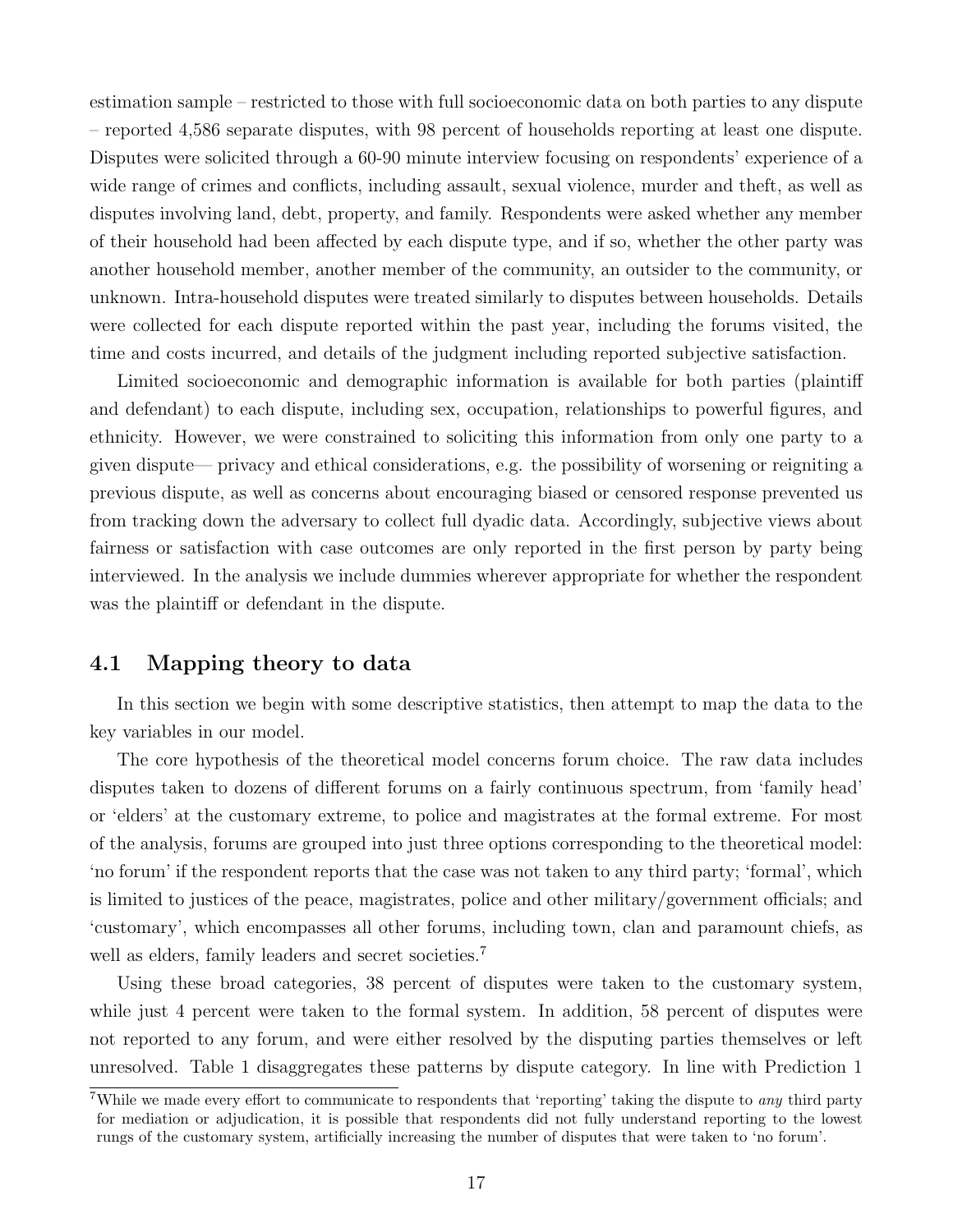from the theoretical model, there is a clear tendency for violent crimes to be taken to the formal system (25.8 percent of murders, 21.2 percent of rapes and cases of sexual abuse) while the civil cases that dominate the sample are very rarely taken to the formal system (1.5 percent of the debt disputes and 1.4 percent of the family or marital disputes, which together comprise almost two-thirds of the sample).

Table [2](#page-42-0) examines the relationship between forum shopping and plaintiff characteristics. We examine each of the four demographic measures at our disposal, namely whether the respondent is male, wealthy (based on a dummy for whether the household head has any non-farm employment), powerful (based on a dummy for whether the disputant is or is not related to a local leader), or drawn from the largest ethnic group in the community. In line with Prediction [2](#page-11-1) from the model, the socially disadvantaged *on average* are significantly more likely to take their case to the customary system—women more so than men (42 percent versus 37 percent), farmers more so than non-farmers (38 percent versus 35 percent), and the 'powerless' more so than the powerful (40 percent versus 29 percent). It is worth noting that this table is silent on Prediction [3,](#page-12-0) regarding bias, since we consider bias as being disadvantaged relative to the other party in the dispute.

Table [3](#page-43-0) presents favorable response rates for self-reported subjective evaluations of five justice outcomes: 'fairness', 'satisfaction', 'winning', 'willingness to return to the forum', and 'respect received'. 'Satisfaction' and 'respect' are measured on a five-level Likert scale ('very satisfied', 'somewhat satisfied', etc.); 'winning' is measured on a three-level scale measuring in whose favor the verdict was given ('my favor', 'neutral', or 'other party's favor'); and 'fairness' and 'willingness to return' are binary variables ('yes' or 'no') measuring whether the respondent felt the decision was fair and whether they would be willing to bring another dispute to the forum. The table summarizes the relevant favorable response for each of these measures (respondents answering 'yes', 'my favor', and 'somewhat satisfied' or 'very satisfied', as appropriate), as a percentage of all disputes resolved in customary forums and formal forums, respectively. Thus 92 percent of respondents who had a dispute resolved in a customary forum thought that the outcome was fair, compared to 85 percent of respondents at formal forums. It is worth noting that in all measures, people appear to be happier with the customary system, in line with Prediction [4](#page-12-1) regarding the customary system's relative efficiency.

Figure [2](#page-15-1) reproduces the theoretical game tree from Figure [1,](#page-7-1) overlaying descriptive statistics from the dispute database. Starting at the bottom of the figure, our model equates justice with the utility  $(u_P \text{ and } u_D)$  that it generates. In the empirical analysis, utility is proxied by self-reported evaluations of justice outcomes: notably the five measures of fairness, satisfaction, 'winning', willingness to return, and respect received summarized in Table [3.](#page-43-0) For brevity, we generate an aggregate index of all these subjective measures of justice, based on the first principal component taken from a factor analysis.

Remedies,  $r_C$  and  $r_F$ , in rural Liberia are difficult to quantify. Monetary compensation is rare, especially in the customary system. Instead, remedies are often in-kind or focus on loss of stature or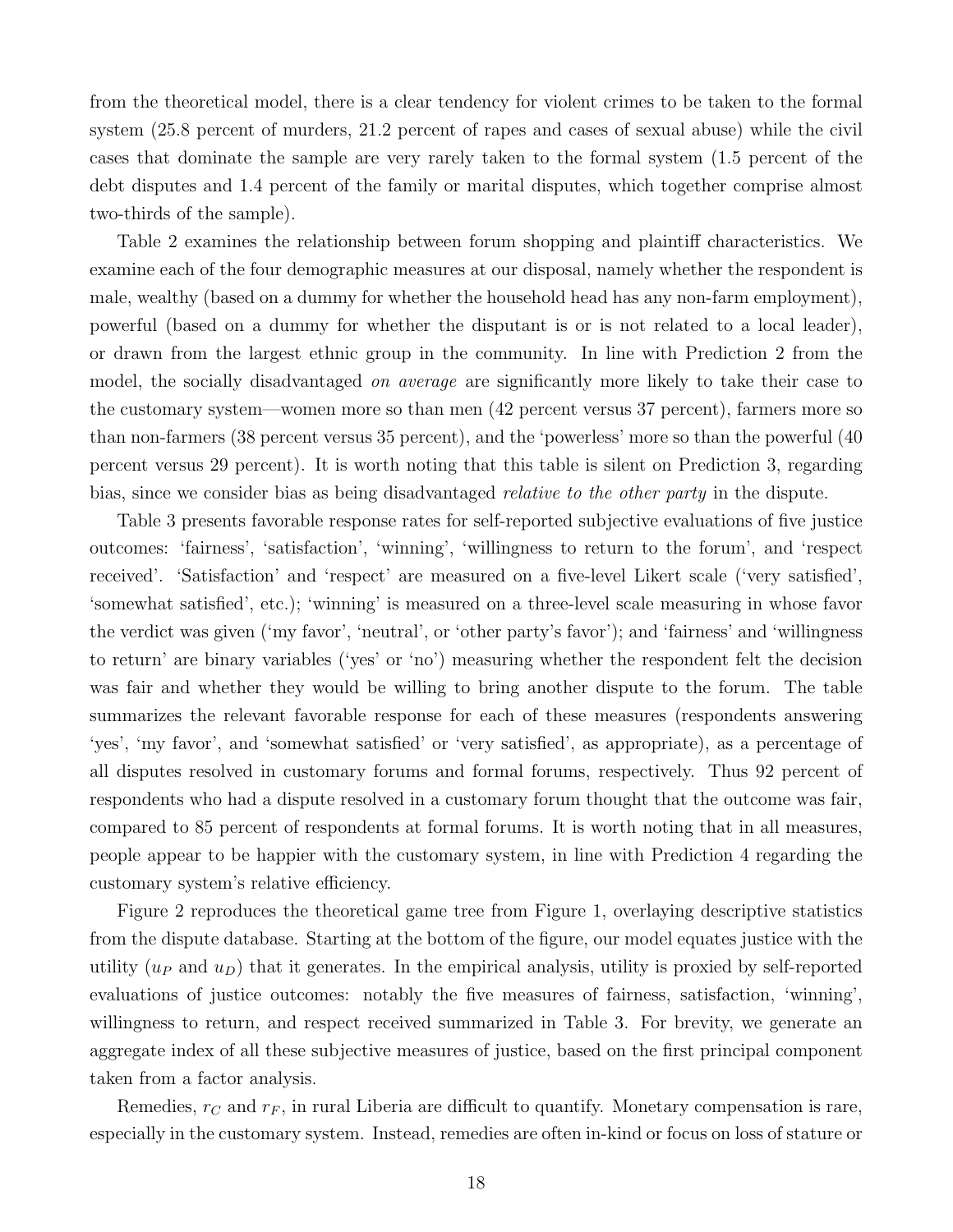reputation through mandated apologies. We generate an aggregate measure of remedies, indicating whether any physical punishment was meted out, any material compensation was incurred, and whether either party issued an apology. The average values of this PCA index for plaintiffs and defendants, respectively, in cases where any remedy or punishment including apology was  $(\bar{r}_i)$  or was not  $(\underline{r}_j)$  incurred are listed at the bottom of Figure [2.](#page-15-1)<sup>[8](#page-0-0)</sup>

Our analysis relies heavily on an empirical measure of customary judges' bias  $(\beta)$ . While we do not observe biases directly, we posit that the chief's bias in a given case will be determined by the characteristics of the plaintiff and defendant, reflecting the hegemony of certain social and economic groups. In particular, we hypothesize that bias will favor disputants who are male, employed, powerful, and from the dominant ethnic group. Characteristics that work in one's favor are coded as positive values in defining  $\beta$ . Both the plaintiff's and defendant's characteristics are clearly relevant.  $\beta$  equals the difference between defendant and plaintiff characteristics, such that  $\beta > 0$  is pro-defendant bias. For example:

 $\beta$ (Sex)  $\equiv$  male dummy for defendant – male dummy for plaintiff.

As coded, this implies that we expect customary judges to be more likely to side with the defendant when, say, a woman sues a man  $(\beta = 1 - 0)$  = pro-defendant bias).

Moving up the game tree, the core hypothesis of our model concerns forum choice, and we present the relative take-up rates for different forums as described in Table [1.](#page-41-0) Finally, at the very top of the game tree, the level of harm,  $h$  relates to the incidence and severity of losses incurred by the plaintiff. Harm is not observed directly. (Monetary losses are measured when the respondent is the plaintiff, but are applicable for only a subset of disputes.) Instead, we control somewhat crudely for variation in the severity of harm using dispute-type dummies, covering 19 different categories of dispute. Thus we analyze the relationship between, for instance, disputant characteristics and forum choice by comparing land cases to land cases, thefts to thefts, and so on, but do not control for variation in severity of harm within these dispute categories.<sup>[9](#page-0-0)</sup>

<sup>&</sup>lt;sup>8</sup>As noted earlier in Section [4,](#page-15-0) we interviewed only one party to each dispute. While the objective characteristics underlying the bias measures referred to earlier (sex, ethnicity, etc.) are solicited for both the plaintiff and defendant from a single respondent, this is clearly not appropriate for subjective evaluations of justice. Thus justice outcome data is available for either the plaintiff or defendant for a given case, not both. However, we can speak about both plaintiffs and defendants in the aggregate, as we interview plaintiffs in some cases and defendants in others.

<sup>&</sup>lt;sup>9</sup>A special case occurs when the level of harm is zero, and no dispute is observed. As noted in Figure [2,](#page-15-1) the estimation sample covers 2,081 households. Because these households comprise a representative sample their respective communities, it is possible to examine the endogenous decision to inflict harm by defendants, by relating the probability of victimization to household characteristics. Due to limits of time and space, this analysis is not included here.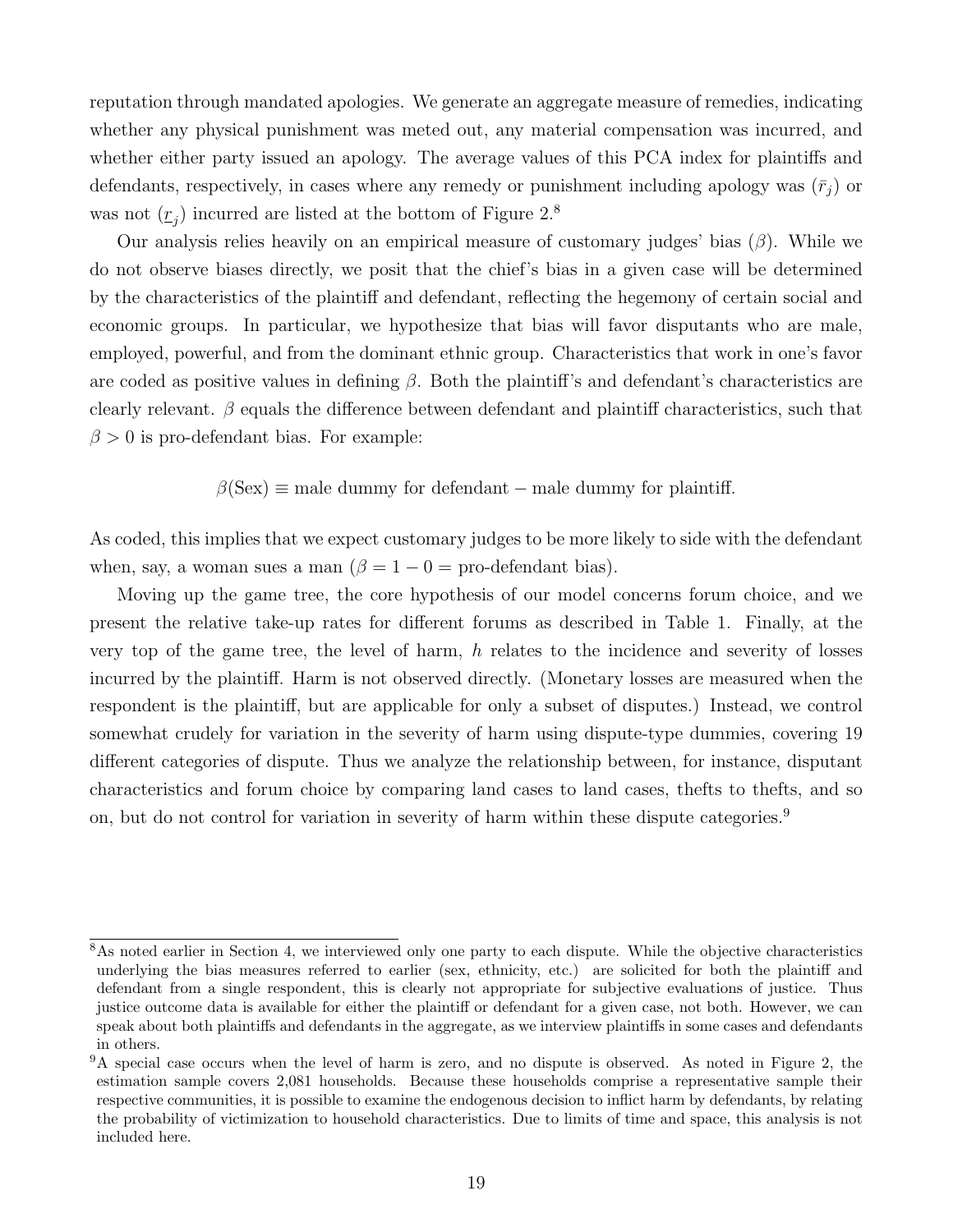#### 4.2 Testing the model

The fundamental premise of our modeling framework is that plaintiffs exercise agency in choosing a forum to hear their case, and that these choices are made strategically to maximize plaintiffs' own welfare, possibly at the expense of defendants. An extreme alternative hypothesis would be that agents are bound by laws or norms to one system or another: legal dualism as legal apartheid. At the other extreme (more in keeping with our rational choice approach but taking its logic further than we feel is warranted), one might speculate that rational forum shopping and strategic behavior by judges could lead to an equilibrium where judgments are indistinguishable between forums, something analogous to the race to the middle in a Hotelling model.

This section econometrically tests the predictions of our model, implicitly weighing it against these alternative approaches. As detailed below, we find that individuals likely to suffer negative bias in the customary system are more inclined to exit to the formal system—consistent with rational forum shopping. We also show that plaintiffs bearing these (disadvantaged) characteristics receive greater differential utility from the formal versus the customary system. Furthermore, defendants with traits favored by the customary system do on occasion end up in the formal system and suffer utility losses when they do, all suggesting that judgments in the two systems have not converged and judgements 'stick', in the sense that infinite appeals are not feasible.

We first test two main predictions listed in Section [3](#page-7-0) above: prediction [2,](#page-11-1) that disadvantaged plaintiffs—i.e., plaintiffs with lower  $u_0$ —are less likely to be able to bear the costs of reporting given their low utility endowments, and therefore on average more likely to choose the customary system (and conversely, privileged plaintiffs are less likely to do so) and prediction [3,](#page-12-0) that plaintiffs facing more customary bias—i.e. those facing high  $\beta$ —are less likely to report to the customary system.

We test these two hypotheses together using a multinomial logit specification, regressing an indicator for the choice of forum on empirical proxies for  $\beta$ .

$$
I_i(j = N, C, F) = \gamma_0 + \Gamma_1 \beta_i + \Gamma_2 u_{0i} + \delta_d + v_i \tag{9}
$$

where  $\beta_i$  is a vector of measures of pro-defendant bias, calculated as described earlier for each of four categories (sex, employment type, power and ethnicity);  $u_{0i}$  is a vector of measures of plaintiff utility endowment, as indicated by dummy variables for male, non-farm employment, powerful, and ethnic majority; and  $\delta_d$  are dispute dummies for four categories of disputes ("Family", "Economic", "Violent", and "Other", which we use as crude controls for the level of harm inflicted.[10](#page-0-0)

 $10$ These categories are constructed from 19 categories of disputes collected in the survey: "Accused of assault" "Accused of murder" "Accused of other crime" "Accused of property destruction" "Accused of rape" "Accused of rape/sexual abuse" "Accused of theft" "Accused of witchcraft" "Bribery/corruption" "Child custody dispute" "Child/wife neglect" "Debt dispute" "Divorce/separation" "Domestic violence" "Family or marital dispute" "Labor dispute" "Land dispute" "Property dispute (not land)" "Victim of assault" "Victim of murder" "Victim of other crime" "Victim of property destruction" "Victim of rape/sexual abuse" "Victim of theft" and "Victim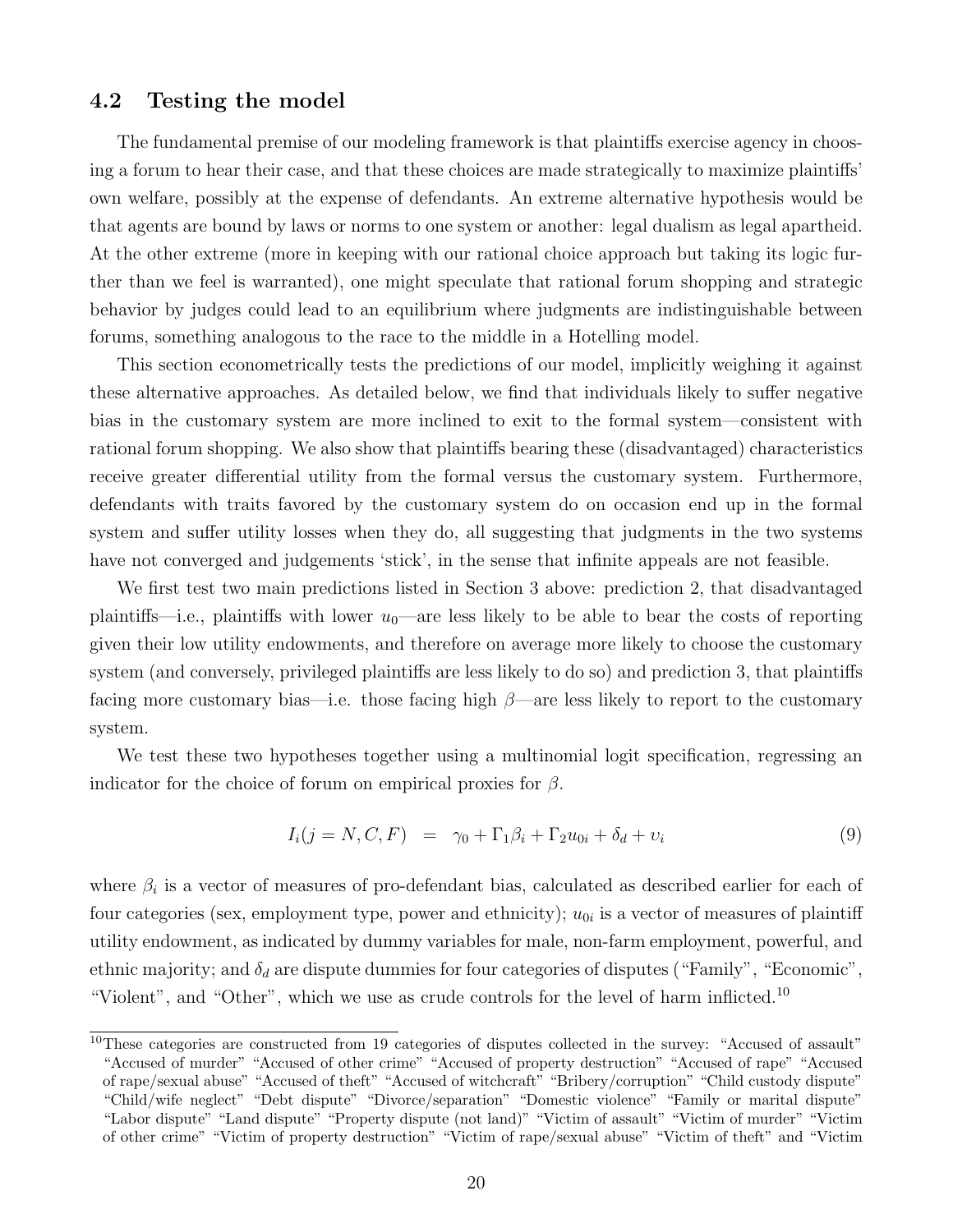Our model predicts that when  $j = C, \hat{\Gamma_1} < 0, \hat{\Gamma_2} < 0$ —the customary system is the less preferred choice for (1) privileged plaintiffs with high  $u_0$  (who can 'afford' the costs of accessing the formal system) and (2) plaintiffs who are disadvantaged relative to the defendant (high  $\beta$ ). The results in Table [4](#page-46-0) show that on the whole the model is quite successful in explaining the decision to choose the formal over the customary system. It is somewhat less successful in predicting the decision to report to the customary system, or not to report.

Column 1 shows that three of the four measures of  $\beta$  are significantly and negatively associated with taking a case to the customary system relative to the formal, as predicted. Similarly, in three of four cases, the four measures of  $u_0$  also bear a significant, negative coefficient as predicted. In both cases, variables constructed from the ethnicity variable are insignificant. In short, the results are consistent with the notion that plaintiffs who face severe bias in the customary system and have the means to go elsewhere do so.

Column 2 shows the results for the decision to report to the customary system relative to not reporting at all. For both the  $\beta$  proxies and the proxies for  $u_0$ , coefficients display conflicting signs. Coefficients for non-farmers and powerful people are significant and negative, as predicted. However, the coefficient for sex is significant and positive, while the coefficient for ethnic majority is insignificant. The model's treatment of the decision to report was relatively sparse compared to the attention given to the distinction between the formal and customary systems, and further attention to the possibility of bargaining and reconciliation outside a third-party forum appears to be merited.

While the model has no strict prediction for the choice between the formal system and not reporting at all, Column 3 can perhaps provide some insight into the relative costs  $\phi$  in accessing the formal system. For two of our four measures, plaintiffs with high  $u_0$  or facing high  $\beta$  strongly prefer reporting to the formal system relative to not reporting at all, suggesting that all else considered, the relative cost of taking a case to the formal system is not prohibitive.

The key theoretical prediction regarding disputants' satisfaction (or perceptions of justice) from Section [3](#page-7-0) is that defendants always prefer the customary system, except when bias is proplaintiff and the formal system is efficient at redistributing resources (Prediction [4\)](#page-12-1). This suggests a series of interaction effects among the empirical determinants of utility, combining dummies for plaintiff/defendant status, relative bias, and a dummy for whether the case was taken to the formal system.

$$
u_i = \gamma_1 P + \gamma_2 (P \times \beta) + \gamma_3 (P \times F) + \gamma_4 (P \times F \times \beta) +
$$
  

$$
\gamma_5 D + \gamma_6 (D \times \beta) + \gamma_7 (D \times F) + \gamma_8 (D \times F \times \beta) + \epsilon_i
$$
 (10)

where  $u_i$  is a proxy for utility,  $P$  is a dummy denoting that the respondent is the plaintiff, and

of witchcraft". We aggregate for the sake of space and simplification, but our results do not change if we include the 19 disaggregated categories.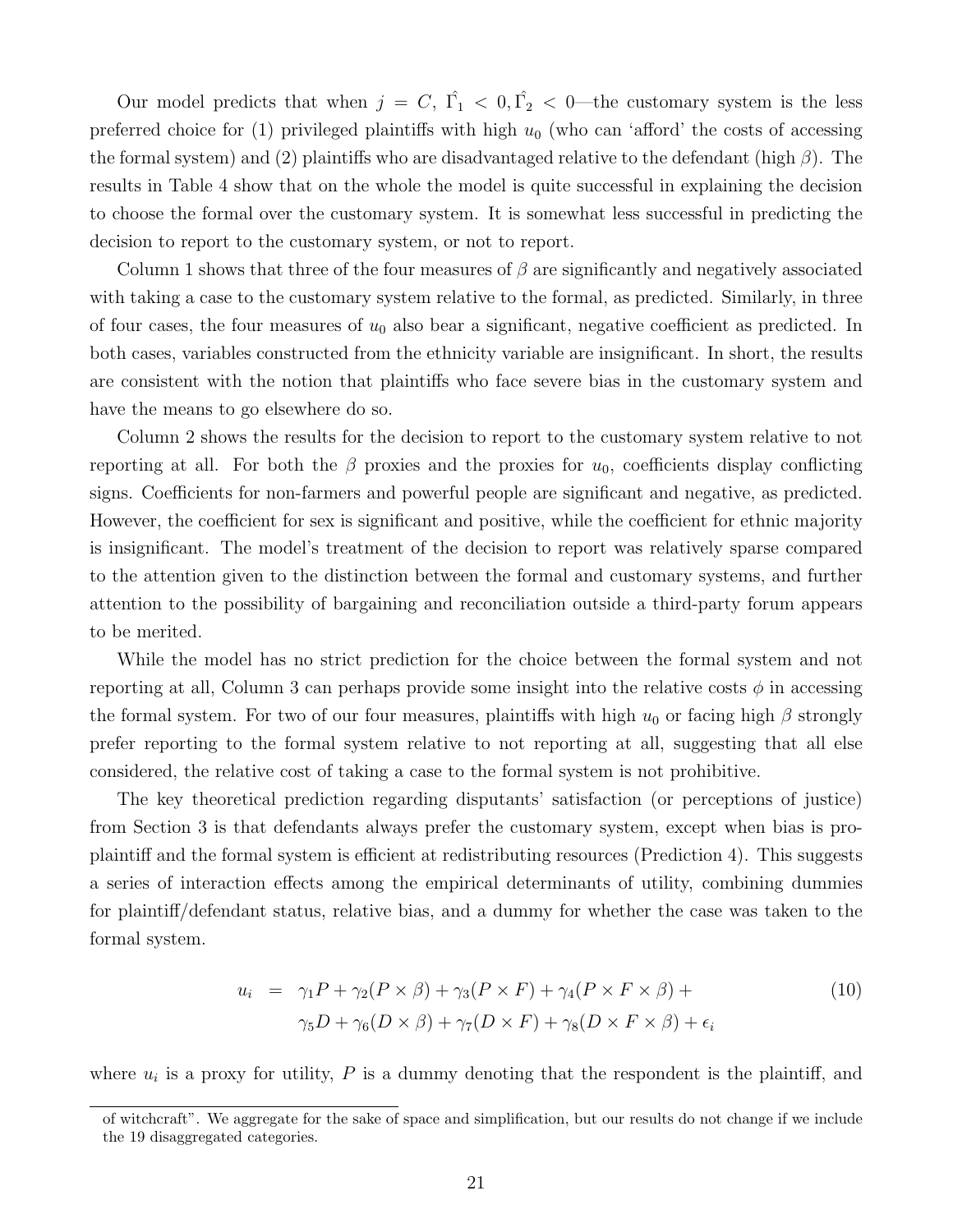$F$  is a dummy for cases taken to the formal system. The empirical results in Table [5](#page-47-0) are broadly consistent with the theoretical predictions. Column 1 shows that plaintiffs are generally indifferent between forums, but defendants are significantly less happy in the formal system. This is entirely in keeping with a customary system that produces greater aggregate welfare (prediction 4), as the sum satisfaction scores for the plaintiff and defendant is negative in the formal system  $(0.43 +$  $0.51 - 1.13 = -0.19$  and positive in the customary system  $(0.43 + 0.51 = 0.94)$ .

Columns 2–5 provide further interactions with each of our measures of bias and provide some tentative supporting evidence for our predictions regarding the interaction of forum choice and bias. For example, plaintiffs facing gender bias are significantly happier in the formal system (column 2,  $\hat{\gamma}_4 > 0$ , significant at 1%), while plaintiffs facing ethnic bias are significantly unhappier in the customary system (column 4,  $\hat{\gamma}_2$  < 0, significant at 5%). Defendants in the formal system are consistently significantly unhappy  $\hat{\gamma}_7 < 0$ , significant at 1% across all specifications)—but significantly unhappier in the formal system when they would have had gender or ethnic bias going in their favor (columns 2 and 4). This pattern is consistent with punitive formal system remedies that harm defendants to a greater extent than they benefit plaintiffs, in a system where the custom is biased towards some types of people and not others.

#### 4.3 Discussion

On the whole, this pattern of results suggests not only that forum choices are made rationally to benefit the interests of the plaintiff, but that the judgements received in the chosen forum have utility consequences which are not bargained away or overridden through appeal. It provides evidence of individual agency (and, in particular, forward-looking rational choice) in forum shopping, running counter to starker depictions of legal dualism such as in [Mamdani](#page-39-11) [\(1996\)](#page-39-11), and fits well with our anthropological understanding of justice choices in Liberia [\(Isser et al.,](#page-38-8) [2009\)](#page-38-8) and elsewhere.

Our claim that plaintiffs exercise strategic choice in forum shopping confronts a *prima fa*cie tension between (a) well-documented bias in Liberian customary law, depriving women and marginalized groups of basic rights, and (b) the the simple empirical fact documented here that even these disadvantaged plaintiffs take most (but not all) of their cases to customary forums. Why would marginalized groups choose to bring cases to customary courts that systematically repress them?

An obvious answer, in theory, is provided by high costs of entry to the formal system, i.e., barriers to "access to justice" in development speak. In rural Liberia, such barriers are undeniable. For plaintiffs in remote villages, travel costs alone to reach a police station or formal court are significant relative to the material stakes in many disputes. Court officials routinely solicit bribes and rural peasants may be ignorant of formal legal procedures.

Our results suggest that barriers to entry may not be the whole story, and that there are positive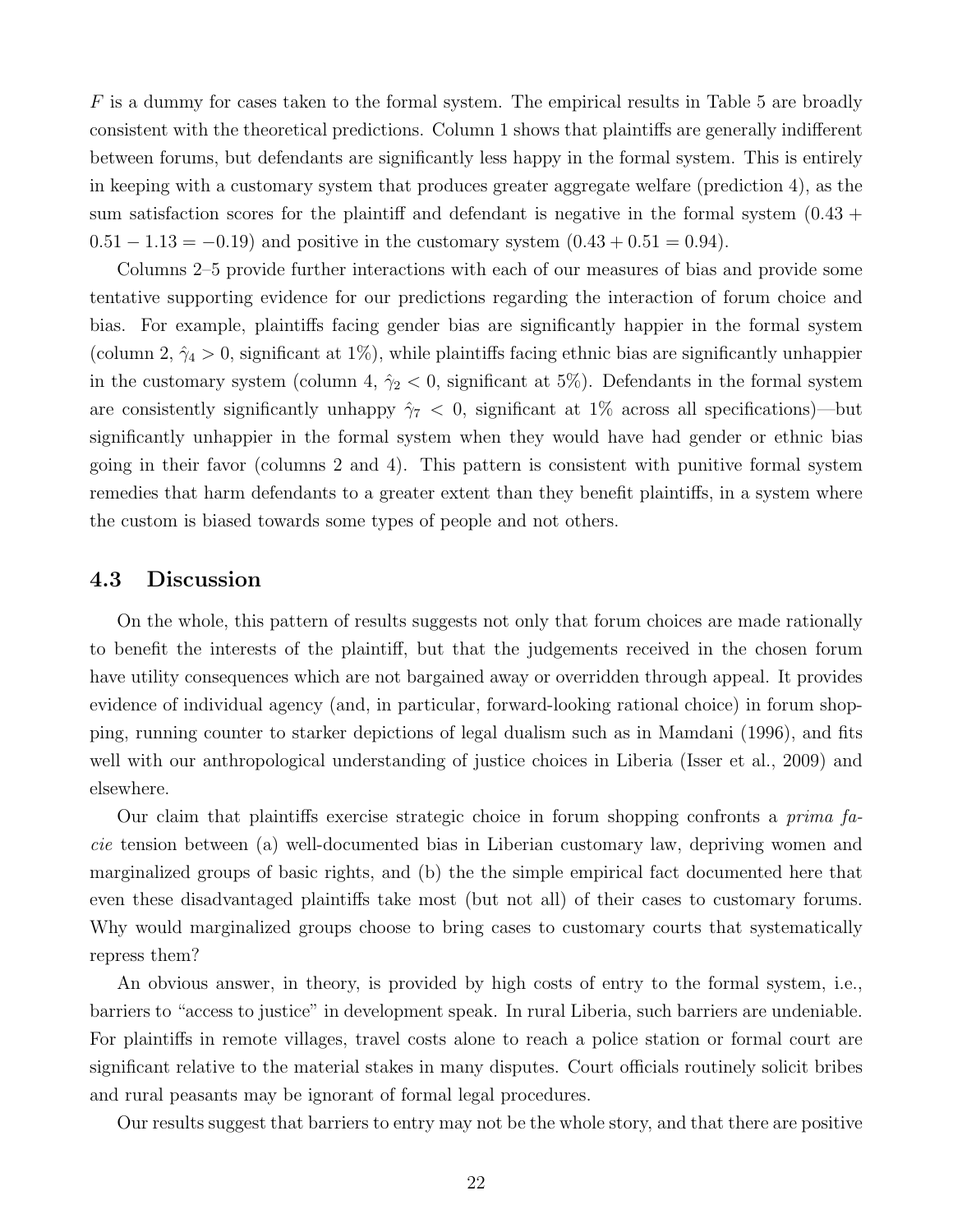features of customary justice that attract even disadvantaged plaintiffs. Notably, while plaintiffs who win favorable verdicts in the customary system exhibit higher satisfaction than those who do not, no such pattern exists in the formal system. Looking across systems, plaintiffs are generally less satisfied with the justice provided in formal than customary forums, questioning any notion of a clear hierarchy in the attractiveness of these systems. Finally, defendants are overwhelmingly less pleased with outcomes in the formal system – even after controlling for demographic characteristics and the nature of the dispute.

These patterns conform to the predictions of our simple model of strategic forum choice in which plaintiffs trade off the *rights* afforded them in the formal system in favor of the more efficient legal remedies delivered by customary courts. Our empirical evidence on the impotence of the formal system in generating utility for plaintiffs, combined with its success in creating disutility for defendants, corroborates one of our basic modeling assumptions: formal courts are relatively punitive, while customary law is more 'restorative', in the sense of efficiently redistributing utility from defendant to plaintiff with fewer Pareto losses.

To conclude this section, we briefly indulge ourselves by taking these empirical findings as given, and consider the normative policy implications of the underlying model.

As a thought experiment, consider a social planner with progressive preferences (very low  $β$ ) and the power to influence both the customary and formal system, e.g., Liberia's central government under the leadership of the well-intending government of Ellen Johnson Sirleaf. The planner is always tempted to further reform the already-progressive norms of the formal system by passing new laws—and to attempt to replace or reduce the dominance of custom, say by top-down decentralization programs. These approaches are popular with top-down reformers, especially in post-conflict settings where there is often (we would argue) a mistaken assumption that local institutions have somehow ceased to be relevant, or are weak enough to be written off. Yet these solutions lack clear coherence in our model, and seemingly fail to recognize the revealed preferences of the rural poor in seeking out customary justice focused on reconciliation and less punitive remedies. [Aldashev et al.](#page-37-9) [\(2012\)](#page-37-9) model this approach of top-down reform more explicitly, and highlight the potential for unintended negative consequences from increasing the distance between customary and formal laws.

Alternatively, the planner can attempt to reform customary norms (reduce  $\beta$ ) or increase the appeal of formal justice by making the system less punitive and more focused on delivering tangible benefits for plaintiffs (reduce  $\phi$ ). Both will be effective in theory. In practice, these alternatives are manifested, respectively, in ongoing collaborations by domestic civil society organizations and international NGOs to train customary leaders in their judicial responsibilities, and to provide quasi-formal alternative dispute resolution mechanisms that are less costly and punitive than police and magistrates' courts. The rest of this paper examines one such intervention, which seeks to help the socially disadvantaged gain access to low-cost, remedial justice that incorporates the progressive features of the formal law, by means of pro bono mediation and advocacy services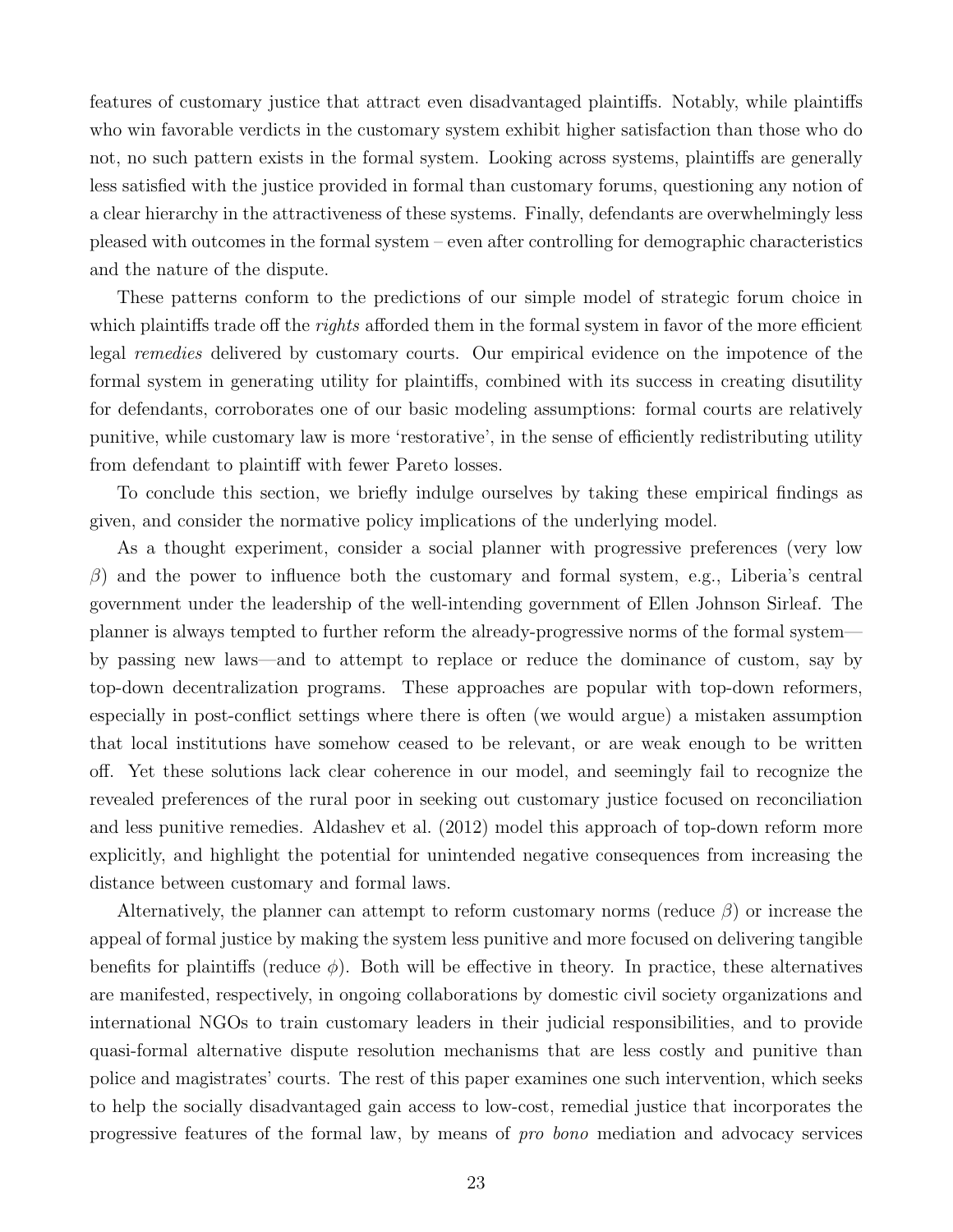provided by community paralegals.

## <span id="page-23-0"></span>5 Experimental evidence on pro bono legal aid

This section presents the results of a randomized controlled trial of a mobile paralegal intervention. The program's design, as noted earlier, is consistent with the broad implications of our analysis of forum shopping for the design of legal empowerment initiatives—paralegals reduce both the direct costs of accessing the formal law as well as the costs associated with punitive formal system remedies, thereby increasing competition between formal and customary law. However, we are unable to directly test the model's predictions in the experimental analysis, due to constraints imposed by the nature of program implementation. As such, the discussion in previous sections should be seen as a motivating framework for the intervention.

## <span id="page-23-1"></span>5.1 The community paralegal program

The Carter Center's access to justice initiative in Liberia, active since 2006, is a part of the larger push towards strengthening the rule of law. Implemented in partnership with local civil society organizations, the Ministry of Internal Affairs and the Ministry of Justice, the initiative aims to support formal legal reform, educate Liberians of their rights under the law, and provide them everyday access to justice and legal settlement of disputes.

The flagship component of the Carter Center initiative is a community paralegal program, meant to provide an immediate alternative to other local justice mechanisms, both formal and customary. Community-based paralegals are recruited from the counties in which they work, and typically possess secondary school or college education. They are trained periodically in mediation, advocacy, formal law, and the roles of the different legal agencies. They are mandated to provide free-of-cost legal advice and services to local residents. In particular, they assist individuals and communities with a wide range of disputes, by providing information about the law and their individual rights, advocating on their behalf to customary and formal authorities, and directly mediating disputes if so requested.

With some exceptions, paralegals generally wait for potential clients to approach them with live disputes or grievances. These may range from child and spousal support cases, to disputes over land, debt, labor, or property, to violent crimes such as assault and gender-based violence. Paralegals assess the client's initial story to see if it constitutes a 'case', i.e. where action of some sort is viable (as opposed to, for example, clients coming to talk about losses during the war, or crimes committed by unknown parties who cannot be identified or tracked down). If the dispute or grievance constitutes a 'case', paralegals decide whether or not to accept it depending on their existing caseload and the merits of the case. Paralegals encourage their clients to state what action they would like to take—for example, take the case to court, arrange a mediation to attempt to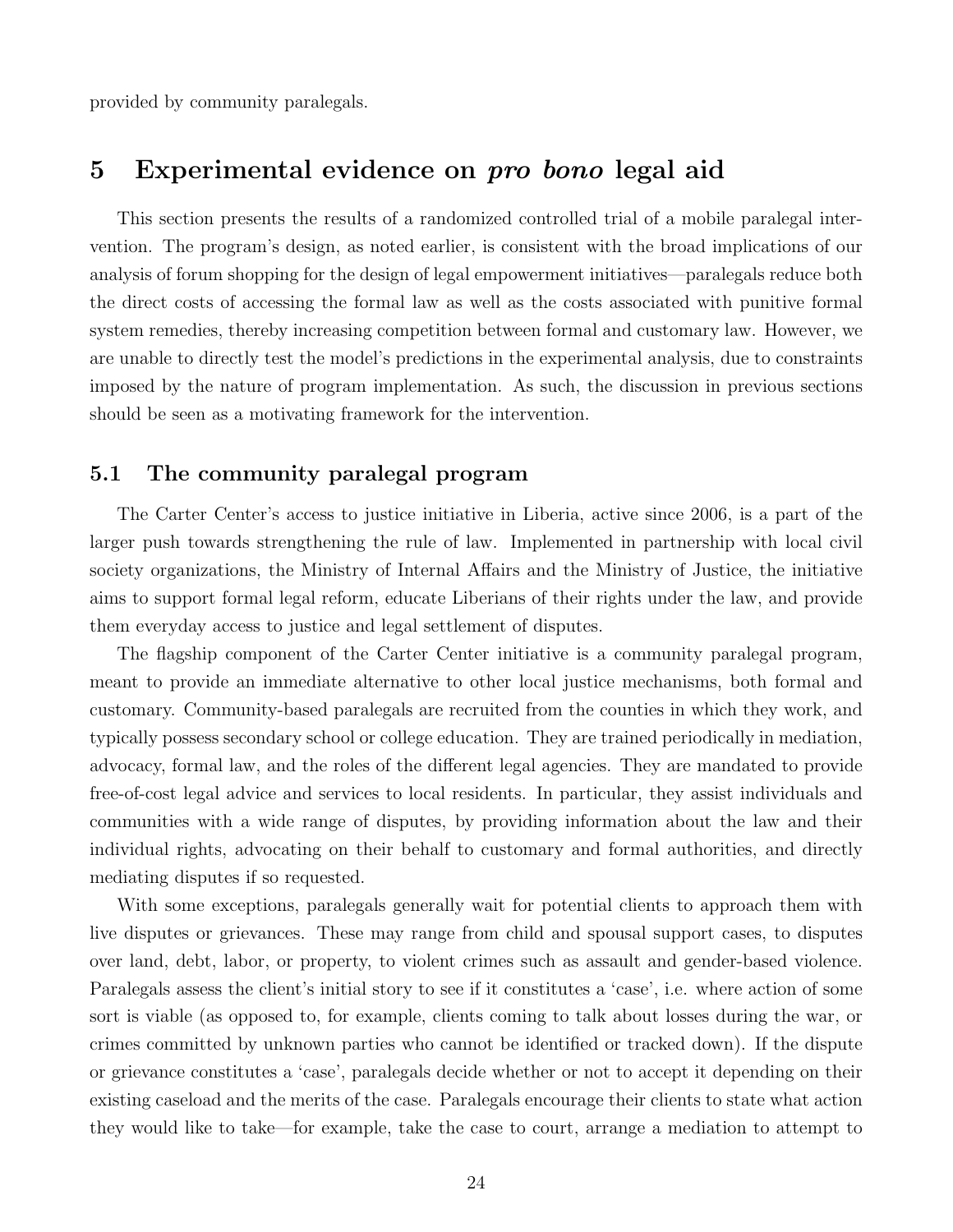reconcile, advocate on behalf of the client to relevant authorities, etc. (Notable exceptions are murder, rape, and other forms of violence where paralegals refuse to mediate and strongly advocate taking the case to a formal authority.) Paralegals lay out these and other options, and provide some information about the laws and processes involved and the likely outcomes.

If the client chooses to take the case to a formal authority, the paralegal becomes an informal legal advisor and advocate, guiding the client through the procedures and looking over the shoulder of authorities to ensure that due process is being followed. This is usually enough for the large majority of cases that do not formally make it into court. For cases that go to court, under some circumstances the paralegal could refer the client to in-house lawyers maintained by the Carter Center who may choose to represent the client. Lawyers also provide a limited range of other legal services that require formal legal assistance, such as filing bail applications in court, but even in those instances the paralegal is responsible for following up on the procedures.

Mediation, easily the most popularly selected recourse, is conducted along standard and familiar procedures of conflict resolution. Paralegals receive mediation training from the Carter Center's lawyers as well as other organizations such as the American Bar Association's local office. Mediation typically begins with the paralegal issuing an invitation (or multiple invitations, as required) to the other parties involved in a dispute. Invitations carry some weight, both because they are issued as written documents—a rarety in local dispute resolution—and because NGOs hold a great deal of sway in rural Liberia and are widely perceived as external, formal actors.

Mediation is conducted at a mutually agreed upon venue, and may be held over multiple sessions if so needed. If parties agree upon an outcome, the paralegal writes out a formal mediation agreement and leaves a copy with both parties. Though paralegals have no means of enforcing the agreement, they maintain a close watch on the case for at least three months after case resolution and check in periodically with their clients. If the agreement is reneged upon, paralegals may offer to reopen a case and pursue an alternative means of recourse if the client so desires.

Paralegals also play broader roles as individual and community advocates. They may approach traditional authorities, employers, government agents, or other informal actors as needed to advocate on behalf of their clients, which might be individuals or communities. They also play a broader social role that often goes beyond that of a legal representative—for instance, they may take on extreme cases of injustice suo moto, or in exceptional circumstances switch their allegiance to the other party—for example, if approached by a husband who has been beating his wife. To date, the paralegal program has taken up over 4,000 disputes, ranging from land and property to gender-based violence and child support.

Till 2009, paralegals were only based in the major towns in each districts. The high cost of travel, both in terms of time, transport, and the social cost incurred by individuals in taking a dispute to an outside third party, meant that new cases came predominantly from urban or peri-urban areas. From February 2009, the program added on a mobile outreach component as a means of extending its scope to more remote communities beyond the reach of the town-based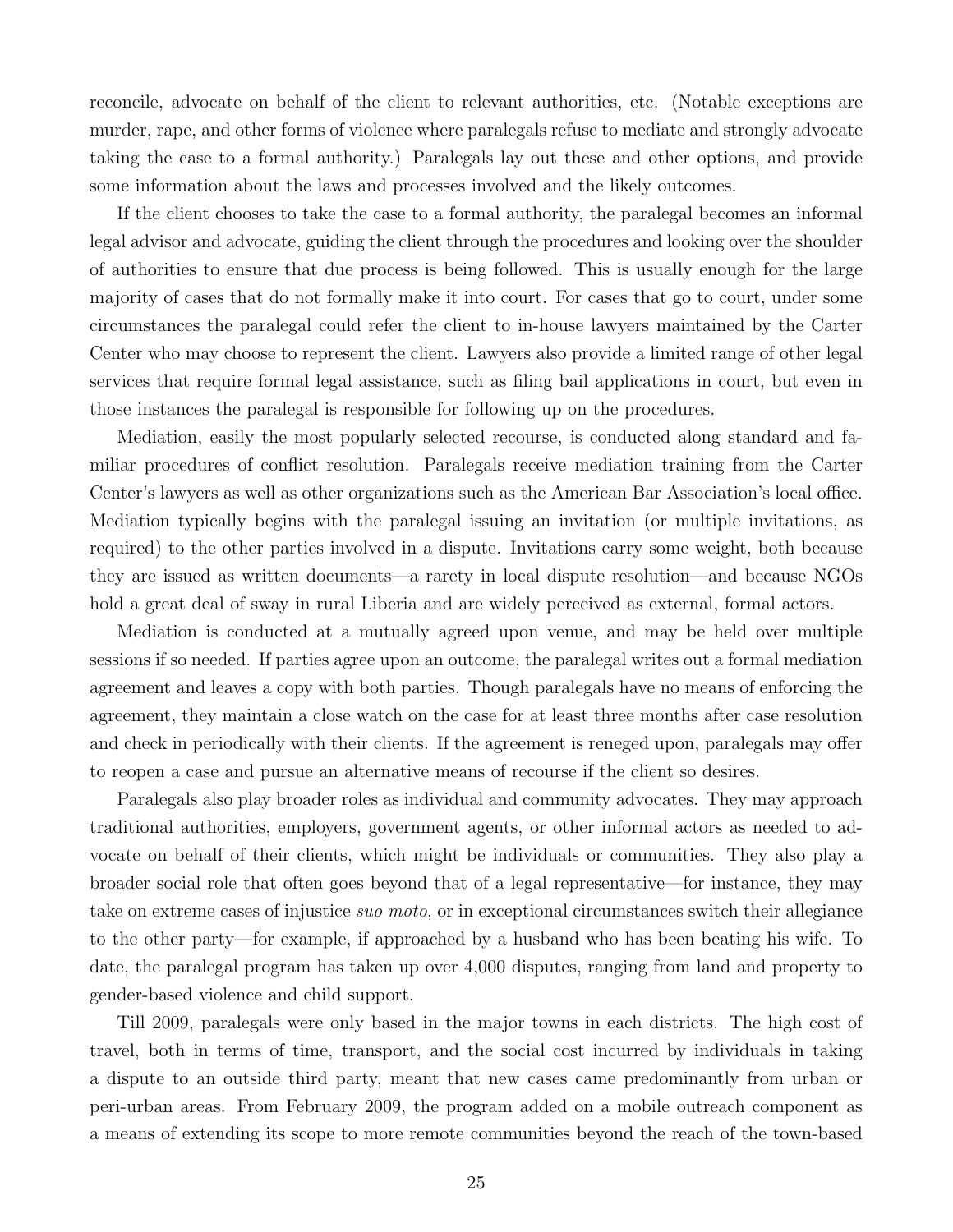paralegals. 'Mobile paralegals' were deployed on motorbikes to 160 villages across five of Liberia's fifteen counties: Bong, Grand Gedeh, Lofa, Maryland, and Nimba. Program communities included mining towns and plantations, border towns with high refugee populations, and a large number of remote towns inaccessible by road. Each paralegal was assigned to ten communities in her or his county, and required to make two visits per month to each community, during which they would conduct information sessions, take new cases, follow up on ongoing cases, or check in on resolved cases.

Paralegals follow a strict protocol when arriving in the village. They begin by greeting the local leaders, who over time have become familiar with the aims and objectives of the program. They then follow up on ongoing cases, e.g. meeting with either party to a dispute, providing information to a client, etc. Depending on their workload, they also conduct information sessions that typically take the form of a community meeting. Each session covers a broad topic, typically related to women's rights (domestic violence, rape, spousal and child support, inheritance, etc.), or rights to land, labor rights, etc. On occasion they make forays into laws governing witchcraft and 'sassywood' (trial by ordeal), the structure of the legal system and local administration, political participation, etc.

This expansion means that, in principle, the program can bring (the content of) the formal law literally to the doorstep of those it serves. Furthermore, the 'mobile' model allows a relatively small number of paralegals to cover a large number of communities on a flexible schedule, making it a relatively cost-effective, labor-intensive approach to extending the reach of the formal legal system—and one with potential for scaling up.<sup>[11](#page-0-0)</sup> Finally, this expansion provided a unique opportunity for a randomized evaluation of the program, expanding as it was into communities that had little prior experience of this sort of intervention and that were typically far from the reach of the formal legal system.

## 5.2 Evaluation design

The evaluation design follows a baseline and follow-up survey structure, combining differencein-differences analysis with individual-level randomization of the Carter Center's mobile paralegal program. The evaluation was launched in July 2011 and extended through December 2011. The main objective was to explore effects on paralegal clients.<sup>[12](#page-0-0)</sup> Client-level randomization was conducted in villages that were already part of the community paralegal program. As clients typically approach the paralegal with questions or requests for assistance, the sample was entirely selfidentified from within the village population. Given the nature of the cases and intervention, the program NGO and the authors considered it unethical to deny paralegal services to any 'poten-

 $11$ Indeed, neighboring Sierra Leone is at the time in the midst of a government-sponsored national expansion of a very similar program

<sup>&</sup>lt;sup>12</sup>A second tier of the evaluation, launched in February 2009, involved community-level randomization aiming to assess longer-term community-level impacts, but the broader study is beyond the scope of this paper.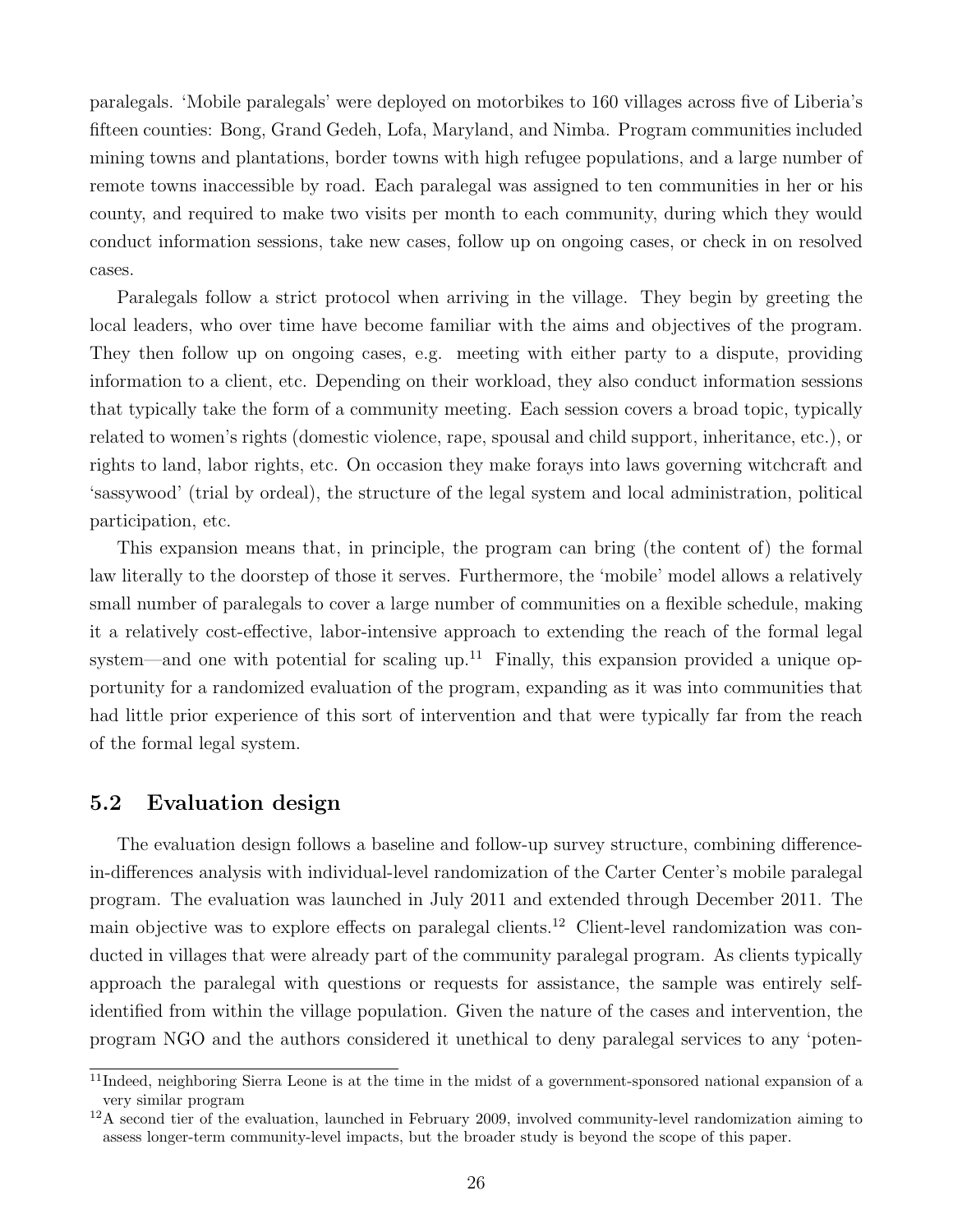tial' client beyond a three-month period. Thus clients were randomly assigned to treatment and control groups, with those assigned to the control group ("control group applicants") guaranteed the paralegal's attention three months after first contact.

In addition, to ensure that the sample of clients was large enough for analysis and selected transparently and representatively from the community program, a few innovations had to be made in the way the paralegals dealt with clients. First, each paralegal was asked to work in only six of their ten communities in order to deal with the anticipated increase in cases. In each community, paralegals conducted a civic education session on salient aspects of the laws dealing with land law, gender-based violence, female inheritance, spousal and child neglect, etc. After this session, the paralegal met with potential clients and verified that the client actually had a case that needed resolving. Each client was then interviewed by an enumerator using a handheld survey device programmed to randomly allocate clients to treatment and control groups based on a predetermined algorithm. Once clients were allocated, the paralegal explained to the control group applicants that her/his time was limited, and encouraged them clients to take whatever actions they deemed necessary to resolve their cases—apart from being a basic ethical consideration, this was key to avoiding anticipation or 'queuing' effects, which could have artificially lowered outcomes in the control group and upwardly biased our impact estimates. The data collected at this stage provided a baseline measure for the individual randomization.

Due to privacy considerations—which in this case had direct implications for the relationship between paralegals and clients, as there was a fear that were clients to discover that enumerators were interviewing the other party, they would opt out of treatment—as well as logistical constraints, we were not able to collect dyadic data as in previous sections. This is one main limitation of the data presented in this section, as we cannot measure the sum impact of the paralegal treatment on both parties to a dispute, nor can we discuss in depth the composition of the plaintiff-defendant pairs that the paralegals treated.

For the subsequent three-month period, till November 2011, paralegals conducted follow-up activities on treatment cases only. For ethical reasons, paralegals were also provided a 'veto' option to be used in serious or urgent cases, for example cases that involved an immediate threat of violence or serious economic or social harm. Such cases were excluded immediately from the baseline sample. While this affects the representativeness of the client sample, it is not immediately clear whether paralegals would have had greater or less impact on the vetoed cases, so the direction of bias is hard to estimate. In November 2011, follow-up surveys were administered to the baseline sample of clients. Of 420 clients surveyed in the baseline, we were able to locate and re-interview 398 clients, for an attrition rate of just over five percent.

Based on this experimental design, the most general empirical strategy that we use to estimate the impact of the intervention on mean outcomes is

<span id="page-26-0"></span>
$$
y_i = \alpha_0 + \alpha_1 Z_i + \varepsilon_i \tag{11}
$$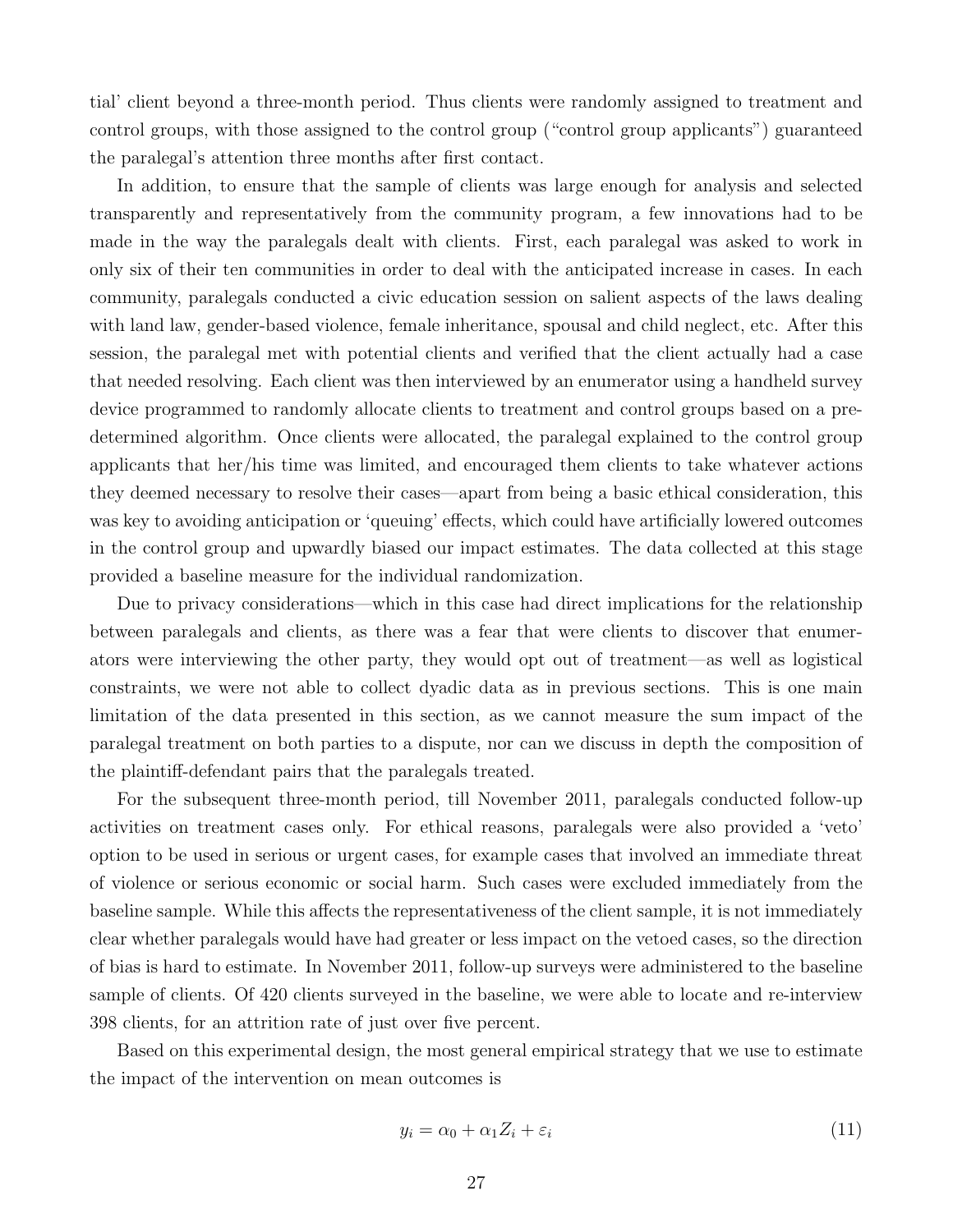where  $y_i$  is the outcome for individual i,  $Z_i$  is the treatment dummy, and  $\varepsilon_i$  is the random error term, clustered at the village level.

For indicators for which we have both baseline and endline data, we exploit the panel structure of the data by looking at the impact of the treatment on a change in outcomes, using three common specifications: ANCOVA (Equation [12\)](#page-27-0), difference-in-differences (Equation [13\)](#page-27-1) and fixed effects (Equation [14\)](#page-27-2).

<span id="page-27-0"></span>
$$
y_{i1} = \alpha_0 + \alpha_1 Z_i + \alpha_2 y_{i0} + \nu_{i1} \tag{12}
$$

<span id="page-27-1"></span>
$$
y_{it} = \alpha_0 + \alpha_1 Z_i + \alpha_2 P_t + \alpha_3 (Z_i \times P_t) + \varphi_{it}
$$
\n
$$
\tag{13}
$$

<span id="page-27-2"></span>
$$
y_{it} = \alpha_0 + \alpha_1 Z_i + \alpha_2 P_t + \zeta_i + \xi_{it}
$$
\n
$$
\tag{14}
$$

where  $y_{it}$  is the outcome at time  $t \in (0,1)$ , and  $P_t$  is the post-treatment dummy.

#### 5.3 Data

Table [6](#page-48-0) provides a snapshot of dispute incidence and forum choice—notably, choice between the formal system, the customary system, and paralegals. Columns 1 and 2 show the number of disputes experienced in the past three months by type of dispute (including disputes reported both in the baseline and the endline) as well as the percent of disputes of each type. Columns 3–6 display forum shopping decisions for the most recent dispute respondents experienced during the three-month intervention period (including the original dispute they brought to the paralegal), and whether they took the dispute to the customary system, the formal system, or the paralegal, respectively. Disputes taken to more than one forum were counted as having gone to both forums. As noted above, this is a snapshot of potential paralegal clients, and therefore not representative of Liberians as a whole – comparing to the numbers displayed in Table [1,](#page-41-0) for example, there are a disproportionate number of "support" cases, a large proportion of which went to a paralegal.

The theoretical framework in Section [3](#page-7-0) predicted simply that legal aid would yield positive welfare benefits for clients, and that these effects would be particularly strong for plaintiffs facing pro-defendant bias in the customary system. The survey data contains a wide range of variables that capture diverse elements of these welfare improvements. We group them into five categories:

#### Category 1. Case outcomes

Because the data spans a wide range of cases and case types, from commercial debt disputes to marital infidelity, we must rely on fairly broad survey measures of a positive case outcome. We rely on clients' own subjective evaluations of the case outcome. Note, however, that we focus on their evaluation of the case outcome, rather than a more customer-service oriented assessment of the pro bono service they received from the paralegal.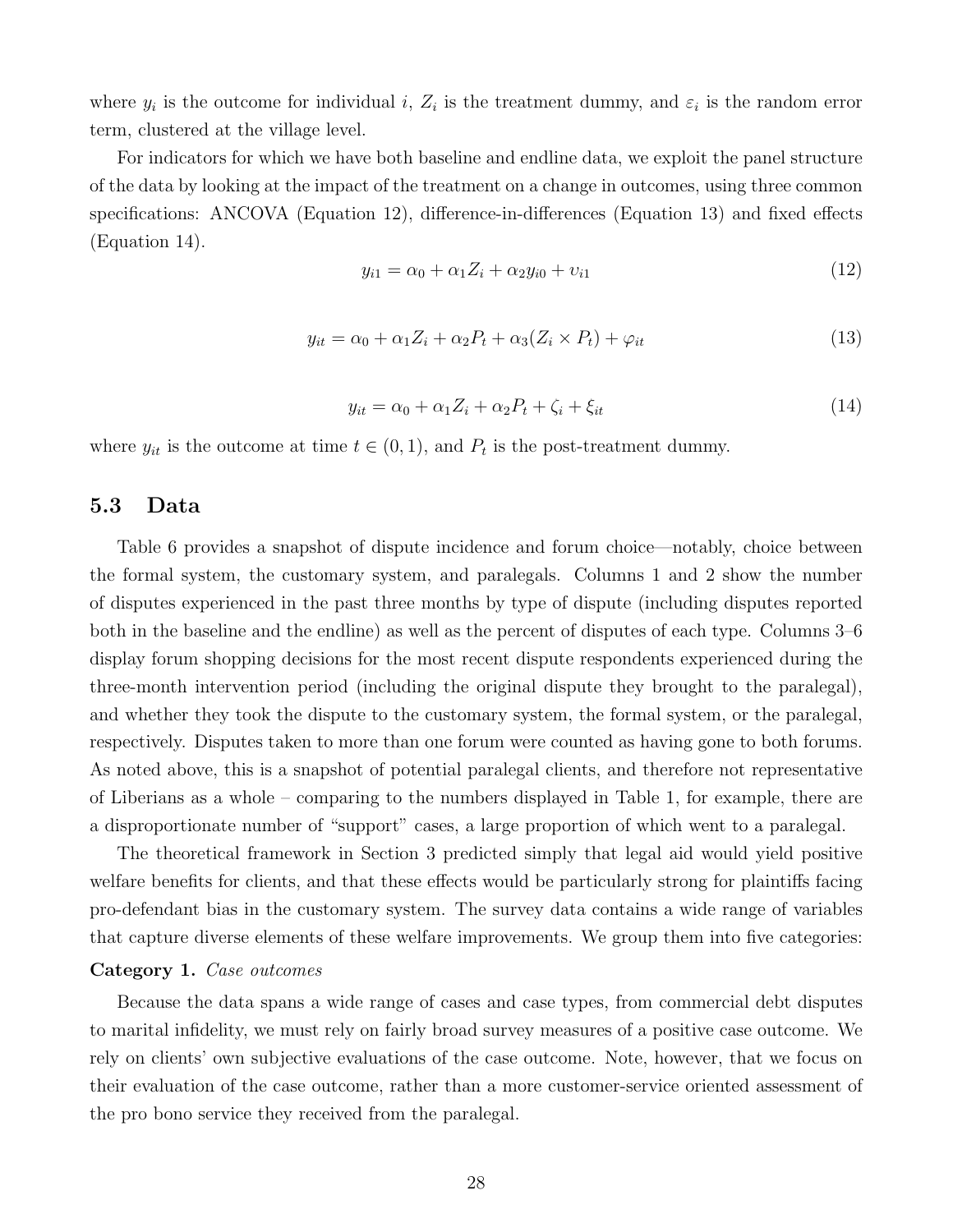We use five measures of case outcome, based on the following survey questions.

- "Did you think the outcome was fair or unfair?"
- "How satisfied are you with the outcome of this case?"
- "After this case, do you think you are... [better or worse off]?"
- "After this case, is your relationship with the other party... [better or worse]?"
- "After this case, is your relationship with other members of the community... [better or worse]?"

Responses for the first two questions are measured on a four-tiered Likert scale, and the last three questions on a five-tiered Likert scale. While we analyze these five outcomes separately, they reflect the same underlying hypothesis.

#### Category 2. Legal knowledge and experience of the legal system

Our second set of outcome measures stems from the hypothesis that informal legal aid delivered by semi-skilled paralegals rather than lawyers, working primarily outside the formal court system—will increase confidence in Liberia's formal legal system, by (a) improving knowledge of formal law and (b) lowering the informal costs of seeking justice (e.g. by reducing bribery and harassment).

To measure impacts on legal knowledge, we ask eight questions about the formal law developed in consultation with the Carter Center. Questions cover a range of issues, including inheritance rights, spousal abandonment, sassywood, domestic violence, statutory rape and corruption, such as "According to the formal law: Do married women have the right to inherit part of the property from their late father?", "According to the formal law: It is illegal for an adult to have sex with someone below a certain age. What is that age?", etc. We code each question into an indicator variable for a correct response, and generate an index using the first principal component from a factor analysis.

Finally, we also look at other objective measures of clients' experiences with the legal system, including the proportion who reported being harassed or forced to pay a bribe during the past three months. We anticipate that the particular form of legal aid being evaluated here will reduce reliance on formal legal institutions, while simultaneously reducing the incidence of these abuses such as harassment and bribe payment.

#### Category 3. Pro-social attitudes and subjective happiness

We hypothesize that better, fairer resolution of legal disputes will improve clients' subjective wellbeing and attitudes towards others. We measure impacts on three, admittedly disparate, measures of attitudes: subjective happiness, trust, and attitudes towards gender-based violence. The first two are measured, respectively, by responses to the following survey questions: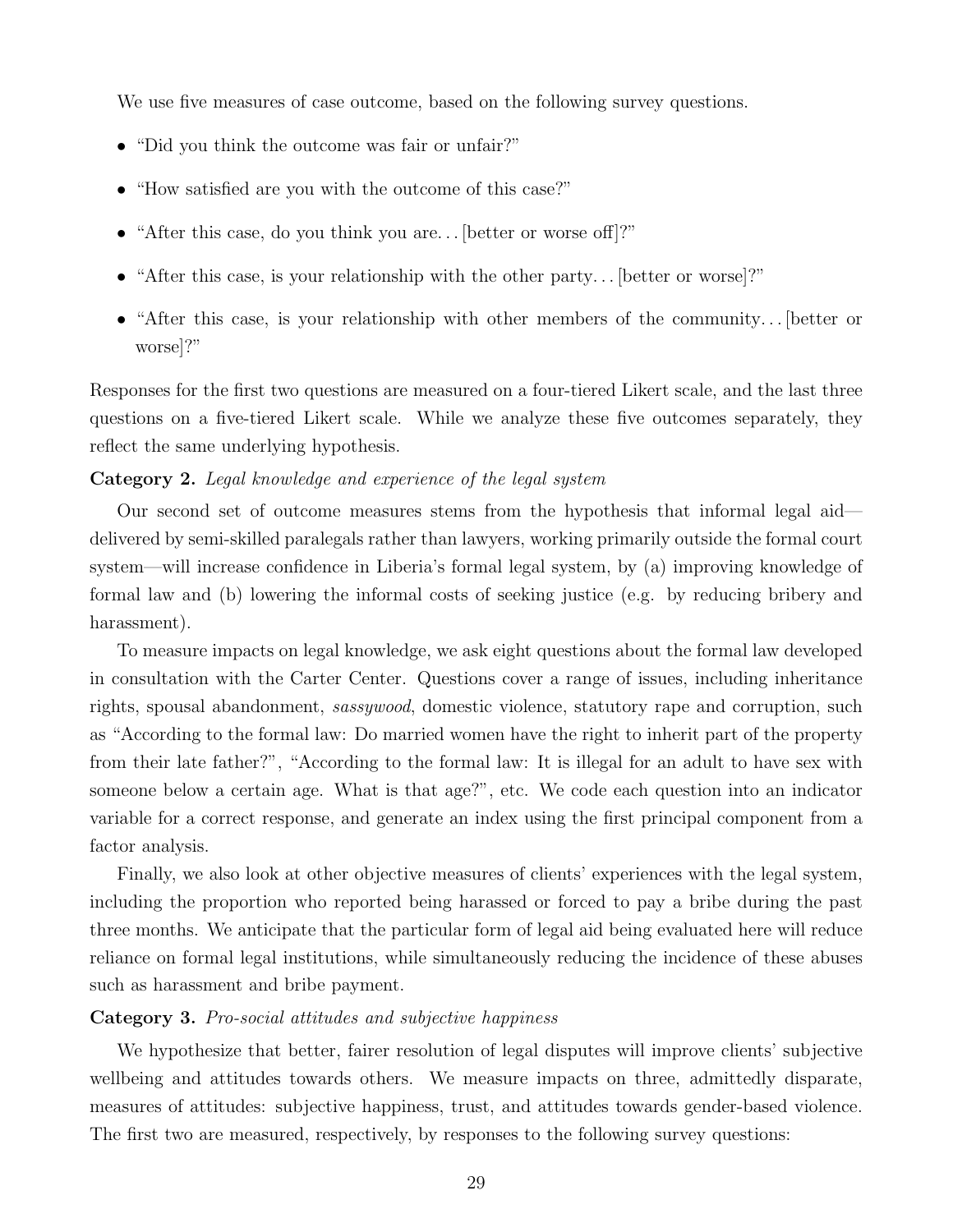"When you think about your whole life, do you think you are. . . ?" Responses: "Very happy"; "Happy small"; "Not so happy"; "Not happy at all".

"All in all, you can say that most people can be trusted, or that you need to be very careful when we doing things with people?"

Responses: "Most people can be trusted"; "Need to be very careful."

The third is measured by the principal component from a factor analysis of the five standard questions from the Demographic Health Survey questionnaire:

"Sometimes a man is annoyed or angered by things that his woman does. Do you think it is alright for a man to beat his woman if. . . "

- "... she goes out without telling him?
- "... she neglects the children?
- $\bullet$  "... she argues with him?
- $\bullet$  "... she refuses to have sex with him?
- $\bullet$  "... she burns the food?"

#### Category 4. Economic behavior, specifically related to investment and credit

Disputes over debt, land, property, labor are common in Liberia (Table [1\)](#page-41-0). We hypothesize that informal legal aid will assist individuals in engaging in the credit market and taking steps to protect their property rights. Specifically, we investigate impacts on ownership of documents proving title, new demarcation of landholdings, and frequency of borrowing and lending, measured by affirmative responses to the following questions:

- "What kind of document do you have to assure that the land is for you?"
- "The land you making farm on, they na survey it for your to know your boundary?"
- "In the last three months, any of your family people in this house na credit money to someone outside?"
- "In the last three months, anyone outside this household na credit money to your?"

#### Category 5. Household income and wellbeing

The underlying hypothesis here supposes that cases are relatively large in monetary terms, i.e., that the legal disputes brought to paralegals have significant economic consequences, and that paralegals can significantly alter their outcome. Note that because our sample is drawn from would-be clients who brought a case to the paralegal, we cannot speak to the question of whether legal disputes are sufficiently frequent to meaningfully affect the wellbeing of the population at large. Our focus here is on a population with self-assessed grievances and an interest in legal aid.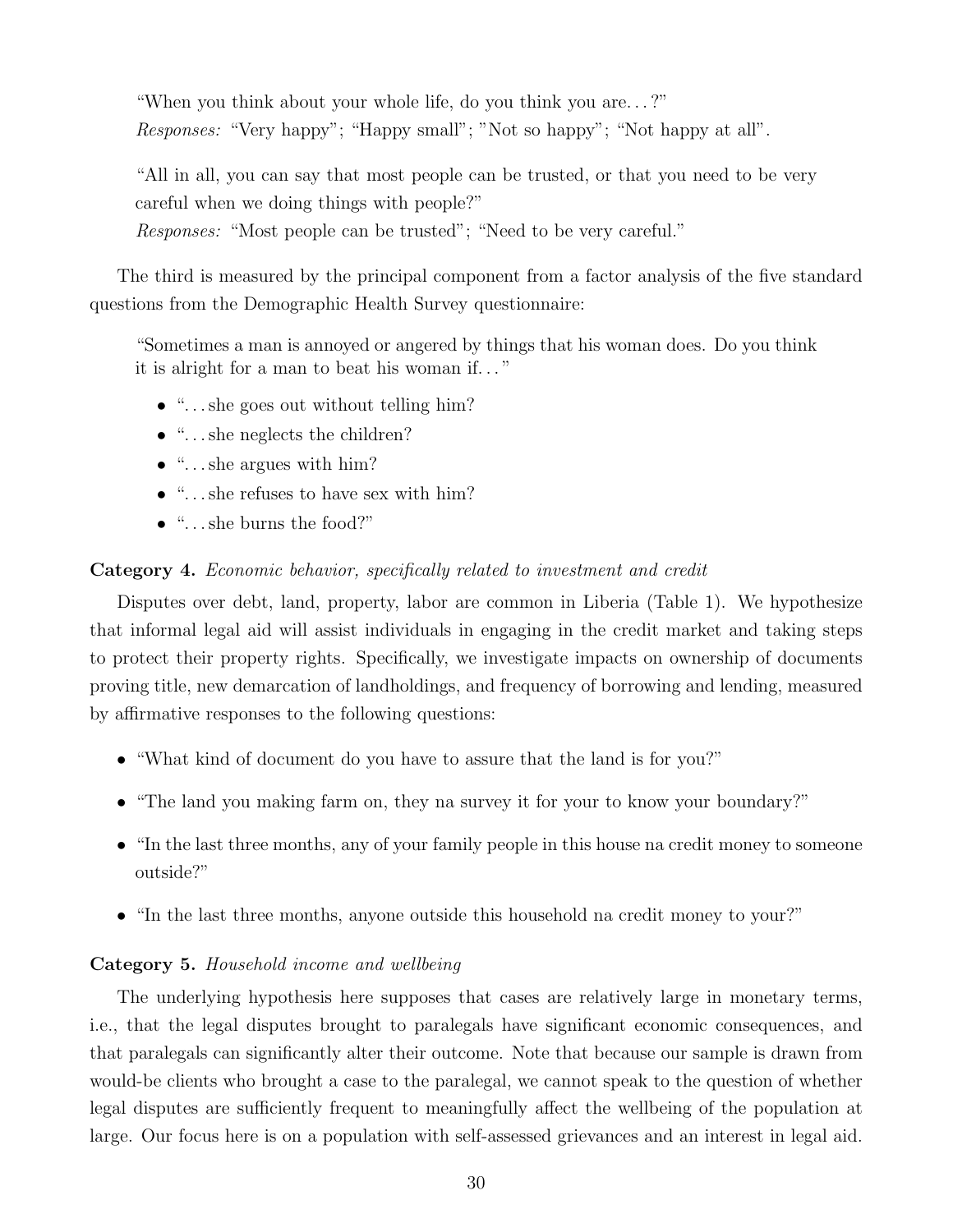"Loving problems", usually referring to marital infidelity and often a loss of financial support, and "child neglect" constitute a large share of the cases in our database. We also examine the impact of the program on (a) child support payments received, and (b) child-specific food security. Child support payments are measured conditional on whether the respondent's household has at least one single mother with an absentee partner, and the response to the question "Does the father living outside regularly send food or money to care for the children living in this household?"

We focus on two types of food security, one related to households on average and one focused on children. Paralegals receive a large number of cases that relate directly to child welfare (child support, child custody, and support for wives or girlfriends), and we hypothesize that such cases would likely directly impact child welfare. Our measures are based on the Household Food Insecurity Access Scale(HFIAS) developed by the United States Agency for International Development [USAID](#page-40-3) [\(2007\)](#page-40-3) and the child nutrition module in the ERS's US Household Food Security Survey Module [USDA](#page-40-4) [\(2012\)](#page-40-4). Together, these consist of a battery of eighteen questions that focus on uncertain or anxiety over food access, perceptions that food is of insufficient quantity or quality, reported reductions in food intake, and reported consequences of reduced food intake. We combine these into two separate indices using principal components: an aggregate household measure of food insecurity focused on adults, using the HFIAS questions, and a child-specific measure using the ERS questions.

We also explore impacts on any increase in farmland under the household's control, with the question "In the last three months, the land your can make farm on, your na add some to it or your take some from it?"

Finally, we measure the incidence of self-reported gender-based violence in the past three months, based on responses to standard questions from the Demographic and Household Survey. We ask respondents about any of nine different types of violence of varying intensity, and create an aggregate measure using the principal component from a factor analysis.

Table [7](#page-49-0) reports summary statistics for the full vector of impact outcome measures tested in this section, as well as two additional key features of the endline data: the attrition rate, and overall status of cases brought to the paralegals in the baseline. The five measures related to "case results", as well as the case status measure, were collected in the endline round only and are thus subjected to a cross-sectional analysis along the lines of Equation [11.](#page-26-0) The remaining measures are subjected to a full difference-in-differences analysis along the lines of Equation [13.](#page-27-1) Attrition is low, at 5 percent of the baseline sample.

Table [8](#page-50-0) reports balance statistics for baseline levels of the main outcomes and household characteristics used in all subsequent analysis. Columns 1 and 2 display the average levels for treatment and control groups, respectively. Columns 3 and 4 show coefficients from a regression of the baseline observations for each variable on the treatment dummy. Standard errors are shown in parentheses. No baseline variables differ significantly between treatment and control groups. The second-last row of Table [8](#page-50-0) reports attrition rates in both groups—again, these do not differ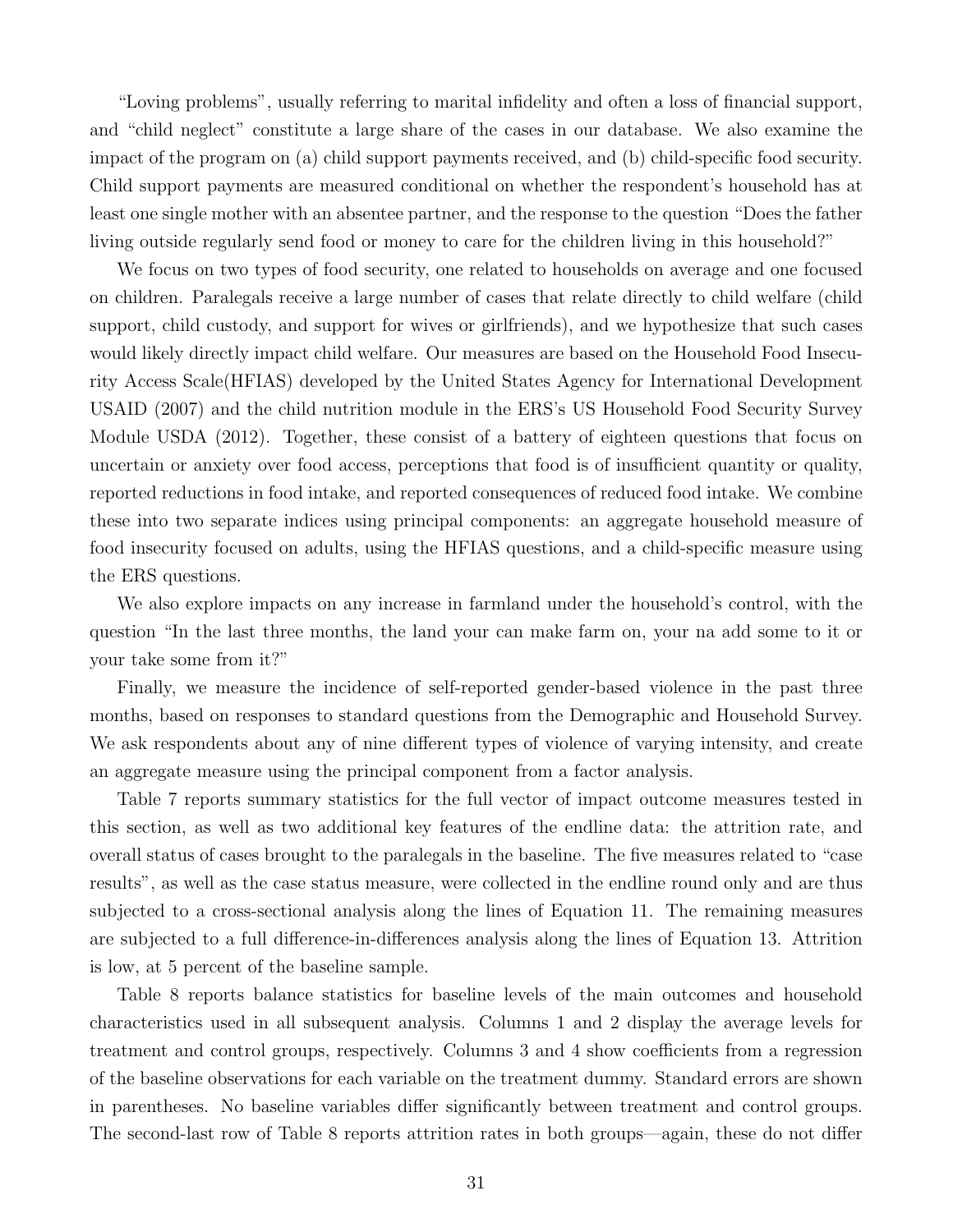significantly, and attrition is quite low at 5.4% (22 respondents). Nonetheless, given the relatively small number of respondents in the study, we will conduct various robustness tests to account for attrition bias.

### 5.4 Results

We begin by analyze take-up of legal aid, before turning to impacts on clients. The model in Section [3](#page-7-0) (Prediction [5\)](#page-14-0) implies that there should be high demand for legal aid among cases that would otherwise go to the formal sector or, barring that, not be reported to any forum whatsoever.

The individual randomization in our experiment provides a way to test this prediction. The control group consists of individuals who endogenously self-selected into legal aid, but were turned away. These "control group applicants" then faced the same forum-shopping choices as our representative sample of disputes analyzed above (customary, formal, or none). This control group was interviewed again three months later, at which point the vast majority had pursued their case in other forums. Thus the randomized evaluation provides a counterfactual not only for the outcomes of treated individuals, but also for their forum-shopping behavior.

We exploit this set up in Table [9](#page-51-0) by re-estimating the multinomial logit model presented in Table [4,](#page-46-0) but pooling our earlier (representative) sample of individuals with the self-selected control group applicants. Our hypothesis is that control group applicants should, *ceteris paribus*, be more likely to go to the formal sector or, otherwise, not to report their cases at all.<sup>[13](#page-0-0)</sup>

Indeed this is what we find: conditional on individual and dispute characteristics, demand for legal aid is highest among cases that otherwise would choose formal over customary forums, as well as cases that would otherwise not be reported whatsoever. This can be seen by the large, positive, and significant coefficients on the dummy variable for "control group applicants" in columns (1) and (2). This implies that legal aid not only provides an attractive alternative to going directly to the formal sector, but also increases the number of reported disputes by providing an outlet for grievances that otherwise would have gone nowhere.

Turning now to the estimation of treatment effects, Tables [10](#page-53-0) and [11](#page-54-0) display our main results. In line with Prediction [6,](#page-14-1) we expect treated individuals to experience better outcomes as a result of the treatment. Outcomes are grouped by hypothesis, and each row reports a separate regression specified either along the lines of Equations [11,](#page-26-0) [12,](#page-27-0) [13](#page-27-1) and [14.](#page-27-2) Given the large number of outcome variables we consider, a key risk is over-rejection of the null hypothesis due to the problem of multiple inference [\(Anderson,](#page-37-13) [2008\)](#page-37-13). We thus include a mean effects index in each hypothesis, calculated along the lines of [\(Kling et al.,](#page-39-12) [2007\)](#page-39-12), that generates a composite measure of the impacts for each group of outcomes under the hypothesis that offers a crude measure of whether the null hypothesis as a whole stands rejected. Yet even with a mean effects approach, we are still testing

 $13$ Note that the earlier multinominal logit in Table [4](#page-46-0) uses characteristics of both plaintiffs and defendants. As noted in the text, we lack data on defendant characteristics for the experimental sample, so Table [9](#page-51-0) uses only plaintiff and dispute characteristics as independent variables.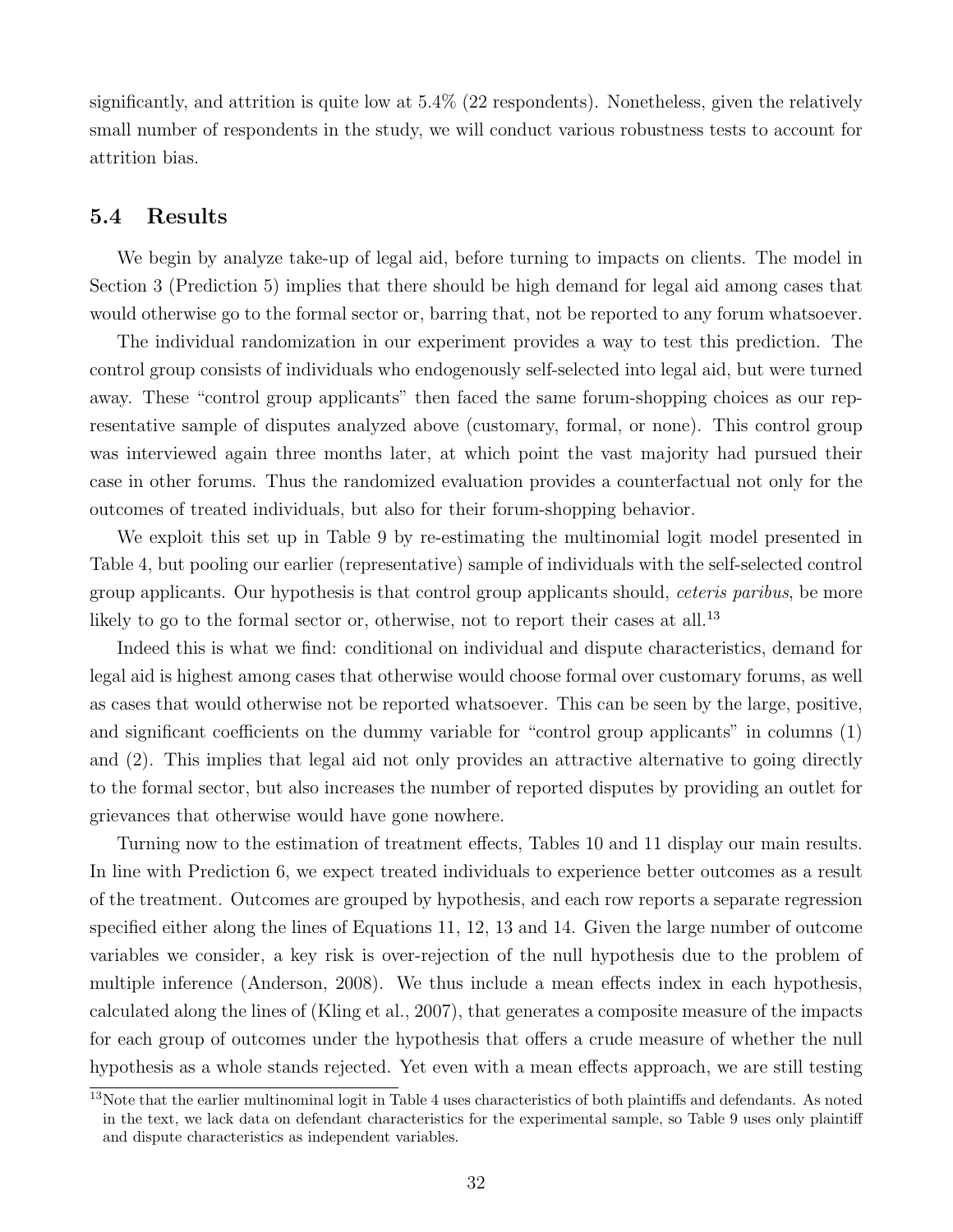multiple hypotheses and so we implement the family-wise error rate correction procedure proposed by Bonferonni and Sidak [\(Abdi,](#page-36-1) [2007\)](#page-36-1), both within each hypothesis and across the mean effects indices. These are discussed further in Section [5.7.](#page-35-0)

One possible concern with the design of the experiment would have been a kind of anticipation effect, where applicants for legal aid that were assigned to the control group deliberately withheld making progress on their cases while waiting for the paralegal to intervene. Such "control group applicants" could then have looked worse off than otherwise, which would have biased treatment effects upwards. The first row of Table [10](#page-53-0) provides some reassurance: there was no significant difference in case progression, in terms of average level of response to the question "What is the status of this case now?" with the options "Case pending, no agreement reached yet", "Unable to reach agreement or resolution", "Reached agreement, yet to be implemented" and "Reached agreement, successfully implemented". There is also no evidence of any difference in the average respondent's relationship with the community.

The remainder of Table [10](#page-53-0) shows that paralegal clients were overall much happier with the outcome of the case: relative to the control group, our measure of fairness went up by 34.8 percent, satisfaction by 37 percent, whether the client considered themselves better off by 26.7 percent, and whether the relationship with the other party was now better by 23.3 percent. The mean effects index is strongly significant at the 5% level.

Turning to those outcomes for which we have panel data, we provide the results all four specifications listed above in Table [11.](#page-54-0) We find, firstly, convincing evidence that the quality of interaction with the overall justice system has changed—treated respondents reported a 10 percent decrease in having to pay a bribe to a police officer or public official, suggesting that paralegal involvement lowers the corruption costs of accessing justice. There was however no accompanying impact on harassment by public officials. Treatment also strongly impacted legal knowledge, which is measured as the first principal component of eight questions regarding respondents' knowledge of the formal law. The PCA of treated respondents' knowledge of the law improved significantly by 0.31 standard deviations over the course of the three months of interaction with the paralegal.

Moving further down the table, we find no impacts on any of our three measures of attitudes generalized trust, subjective happiness, and attitudes towards gender-based violence. Neither do we find any impacts on behavior related to actions taken to protect property rights (land titling and demarcation) or engage in credit market activity (lending and borrowing). It is somewhat striking that there is absolutely no hint of an impact on any of these measures, suggesting by implication that any downstream impacts on household wellbeing do not come from changes in attitudes, credit market behavior, or greater security of property.

The intervention does, however, show significant downstream impacts on household wellbeing in particular, on three measures: household food security, child food security, and proportion of households with single mothers receiving child support payments from absentee fathers. Clients were 22.8 percent more likely to receive child support payments, and reported large increases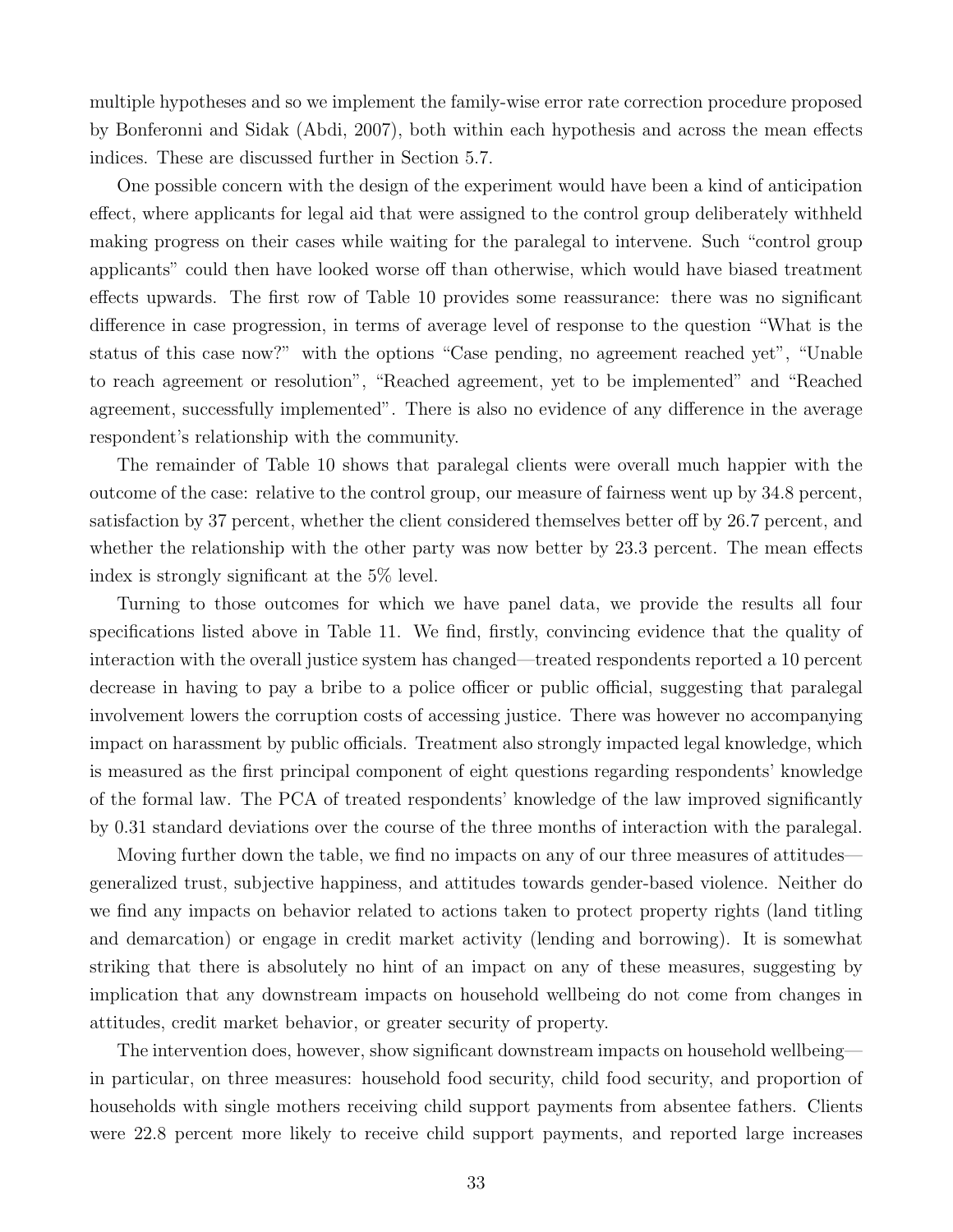household and child food security of 0.24 and 0.38 standard deviations, respectively, as measured by our aggregate indices. The intervention did not appear to have any impact on the remaining two measures of household wellbeing: the amount of land respondents farmed on, and the incidence of gender-based violence.

Figure [6](#page-52-0) summarizes the key outcomes. The vertical axis displays all the main outcome indicators, and the horizontal axis measures the size of the impact and the precision of the estimate. All outcomes are normalized by subtracting the mean and dividing by the standard deviation, to provide comparable impact measures—thus the horizontal axis simply measures the standard effect size, i.e. the number of standard deviations of impact. Circles provide the point estimate, while the length of the line displays a 90% confidence interval around the point estimate. Thus if a line crosses the vertical origin, the estimate is not statistically different from zero. Statistically significant outcomes are presented in red and insignificant outcomes in blue.

#### 5.5 Case interactions

To further investigate the mechanism underlying the effects we observe, we interact our vector of outcome variables with the disputes brought to the paralegal by each respondent during the three months of the intervention period. This provides some indication of whether a given downstream impact was associated with taking a relevant case to the paralegal. Thus for each outcome and case type, we run the following specification:

<span id="page-33-0"></span>
$$
y_{it} = \alpha_0 + \alpha_1 Z_i + \alpha_2 P_t + \alpha_3 \delta_i + \alpha_4 (Z_i \times P_t) + \alpha_5 (Z_i \times \delta_i) + \alpha_6 (P_t \times \delta_i) + \alpha_7 (Z_i \times P_i \times \delta_i) + \varsigma_{it} (15)
$$

where  $y_{it}$  is the outcome for individual i in period t,  $Z_i \in [0,1]$  is a dummy indicating treatment for individual i,  $P_t \in [0,1]$  is the post-treatment dummy, and  $\delta_i$  is a measure of whether individual i experienced at least one dispute of a given category during the intervention period.

For the sake of parsimony, we examine three categories of cases: "family case" (wife or child neglect, 'loving problems', and child custody disputes), "violence case" (rape, domestic violence, and generalized assault), and "economic case" (disputes related to land, labor, property, and debt). Table [12](#page-55-0) presents the results. The leftmost column lists dependent variables grouped by hypothesis. Each element in columns 1-4 is the coefficient on  $\delta_i \times Z_i \times P_t$  in a separate regression on each given case category, following the specification in Equation [15](#page-33-0) above.

We find that case outcomes are generally linked to whether the individual took a relevant type of case to the paralegal. For example, although the coefficient on acquiring land title is insignificant on average, it is positive and strongly significant for individuals who brought an economic case to the paralegal—and this effect is driven entirely by those with land cases. Similarly, household and child food security increase differentially for individuals who brought either an economic case or a family case (involving spousal or child support or custody) to the paralegal. Gender-based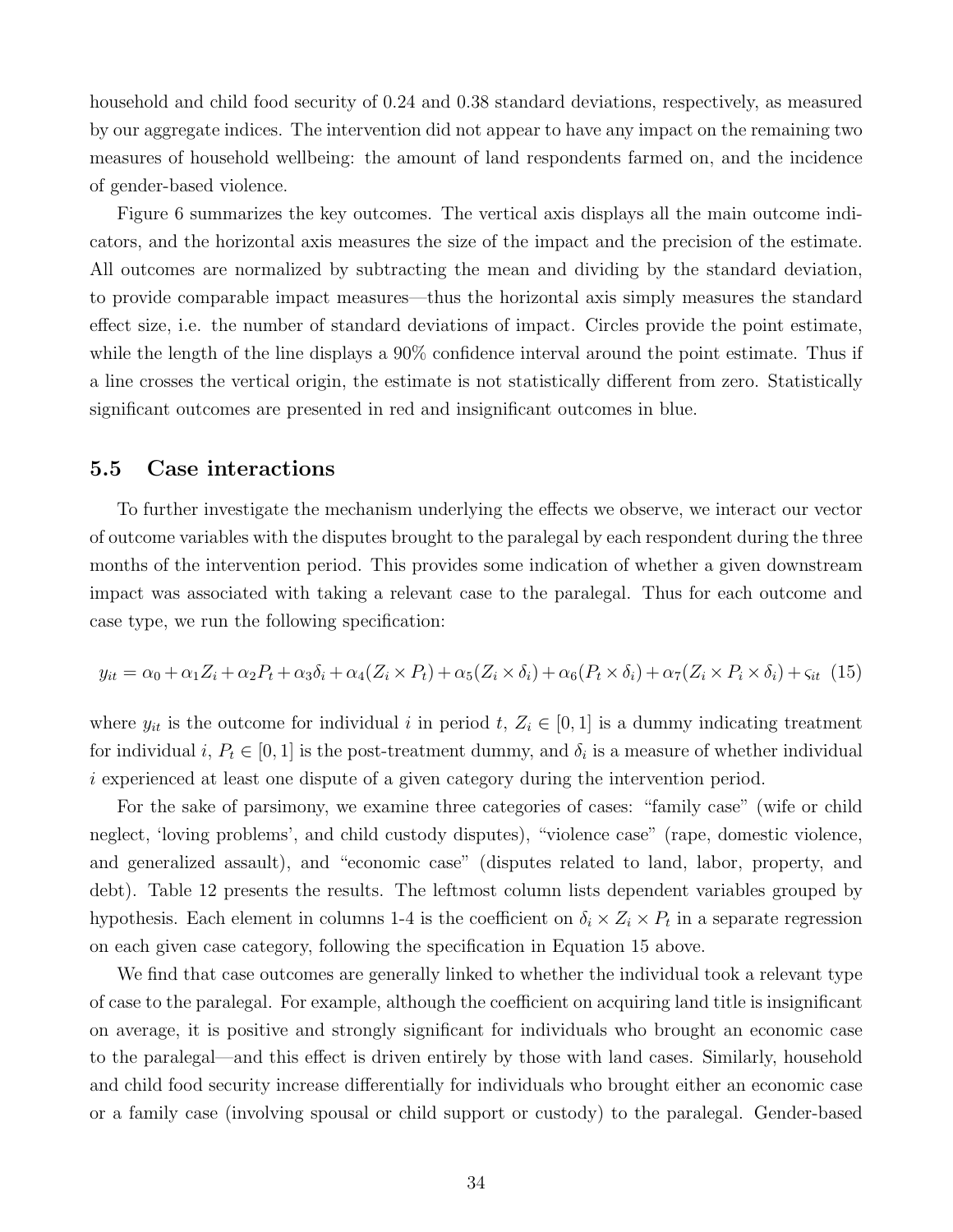violence goes down differentially for individuals who brought a violence case (involving assault, rape, or domestic violence), but also for those who brought neglect or support cases. Child support payments are strongly associated both with taking a family case or an economic case to the paralegal. These patterns are consistent with the mechanism that taking the paralegal's direct assistance in resolving the dispute improved the client's outcomes relevant to that case type.

#### 5.6 Heterogeneous effects

The first half of this paper made a case for the paralegal intervention as a solution to the constrained forum choices of the socially disadvantaged—unable to afford the formal system but discriminated against under the custom, they are the paralegals' natural clients. We investigate heterogeneous treatment effects suggested by the theoretical model (Prediction [7\)](#page-14-2) for six characteristics: women, subsistence farmers, ethnic minorities, individuals with no primary education, migrants, and refugees. Given the large number of categories and the much larger number of dependent variables, we choose to restrict ourselves to the mean effects index for each hypothesis so as to try and restrict the risk of Type 1 errors. Thus for the first hypothesis, we run the cross-sectional specification:

$$
y_i = \alpha_0 + \alpha_1 Z_i + \alpha_2 \beta_i + \alpha_3 (Z_i \times \beta_i) + \nu_i \tag{16}
$$

and for the remaining four hypotheses we run the difference-in-differences specification:

$$
y_{it} = \alpha_0 + \alpha_1 Z_i + \alpha_2 P_t + \alpha_3 \beta_i + \alpha_4 (Z_i \times P_t) + \alpha_5 (Z_i \times \beta_i) + \alpha_6 (P_t \times \delta_i) + \alpha_7 (Z_i \times P_i \times \beta_i) + \sigma_{it} (17)
$$

Table ?? reports the results, which provide mixed but nonetheless suggestive evidence that the treatment effect is driven by differential impacts on women, subsistence farmers, and ethnic minorities. First, the impacts on case results, experiences with the justice system, and household wellbeing is more precisely estimated for each of these subgroups (columns 2, 5 and 8), and in general the coefficients on the interaction terms are large and positive, and in some cases significant. So for example, female clients experience significantly positive treatment effects on case results and in their interaction with the justice system, while male clients do not (the second and third column). Furthermore, the effect on female clients is significantly greater than males (column 3). While these results are in all likelihood held back by the relatively small sample size, they suggest that even within the population that has selected into paralegal treatment, the impacts are distributed in favor of those whose rights are most limited under customary law.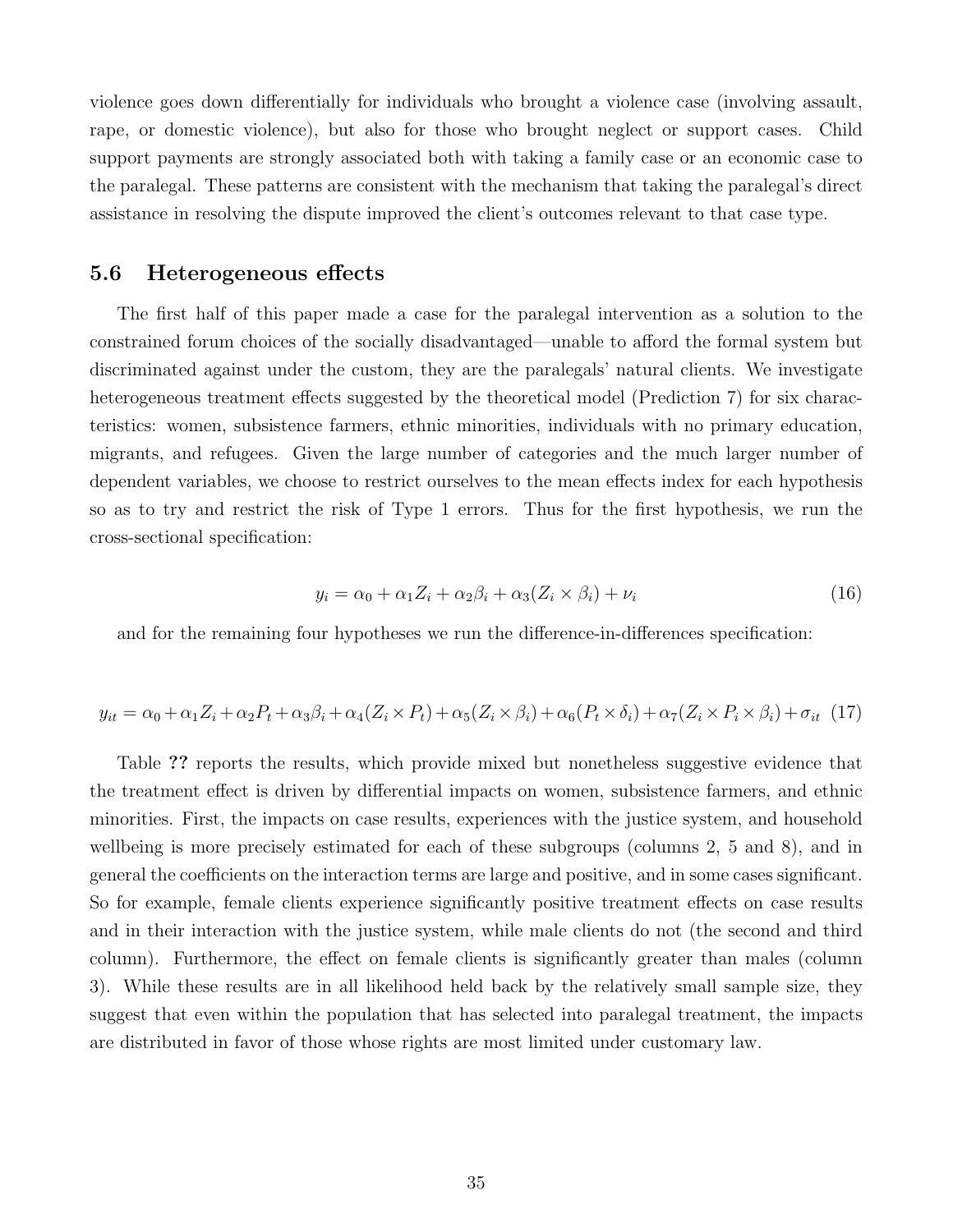### <span id="page-35-0"></span>5.7 Robustness

Given our large vector of outcome variables, we need to address the risk of over-rejecting the null hypothesis due to the problem of multiple inference, which arises when testing multiple hypotheses simultaneously [\(Anderson,](#page-37-13) [2008\)](#page-37-13). We therefore implement a multiple comparisons correction using the procedure proposed by Bonferonni and Sidak to [Abdi](#page-36-1) [\(2007\)](#page-36-1) to control the family-wise error rate (FWER), defined as the probability of making any false discovery. These tests are generally considered overly conservative.

We conduct the multiple comparisons correction across the mean effects indices for those hypothesis that were significant, as well as on the variables within each hypothesis. Figure [7](#page-57-0) presents the results for each correction. The horizontal axis in each panel plots the parameter estimate, while the vertical axis plots the p-value. The horizontal red lines indicate the cut-off for  $90\%$  significance ( $p = 0.10$ ) as well as the 'critical' or corrected p-value that reflects the Bonferonni-Sidak corrections. Outcome variables above both the red lines indicate p-values that survive the correction procedure. Figure [7](#page-57-0) shows, somewhat remarkably, that all our significant mean effects indices and the majority of our individual outcome measures survive the corrections tests.

Finally, we address the issue of attrition. In principle this type of intervention could easily generate differential attrition, if for example individuals with poor justice experiences become less inclined to speak to outsiders. On the face of it, however, we have no reason to be concerned— Table [7](#page-49-0) showed that the attrition rate was only around five percent, and Table [8](#page-50-0) showed that it was balanced across treatment and control groups. However, given our relatively small experimental sample, even a five percent rate could be significant, and it is conceivable that different types of people attrited out from treatment and control groups.

We therefore conduct a difference-in-differences analysis between attritors and non-attritors, across treatment and control groups. Table [13](#page-56-0) presents the difference in outcomes and household characteristics between those who attrited and those who remained. Column 1 displays the baseline difference in means between attritors and non-attritors in the treatment group, for each outcome variable collected in the baseline. Column 2 displays the corresponding values for the control group while Column 3 reports the  $Z \times \Lambda$  interaction coefficient from the following regression:

$$
y_i = \alpha_0 + \alpha_1 Z_i + \alpha_2 \Lambda_i + \alpha_3 (Z_i \times \Lambda) + \theta_i \tag{18}
$$

Column 4 shows robust standard errors clustered at the village level. The results show that individuals with demarcated land and those more likely to borrow were more likely to exit the sample. Both results are significant at the 10 percent level. None of the other variables differ significantly between treatment and control, and in all the results appear to be reasonably resilient to attrition effects.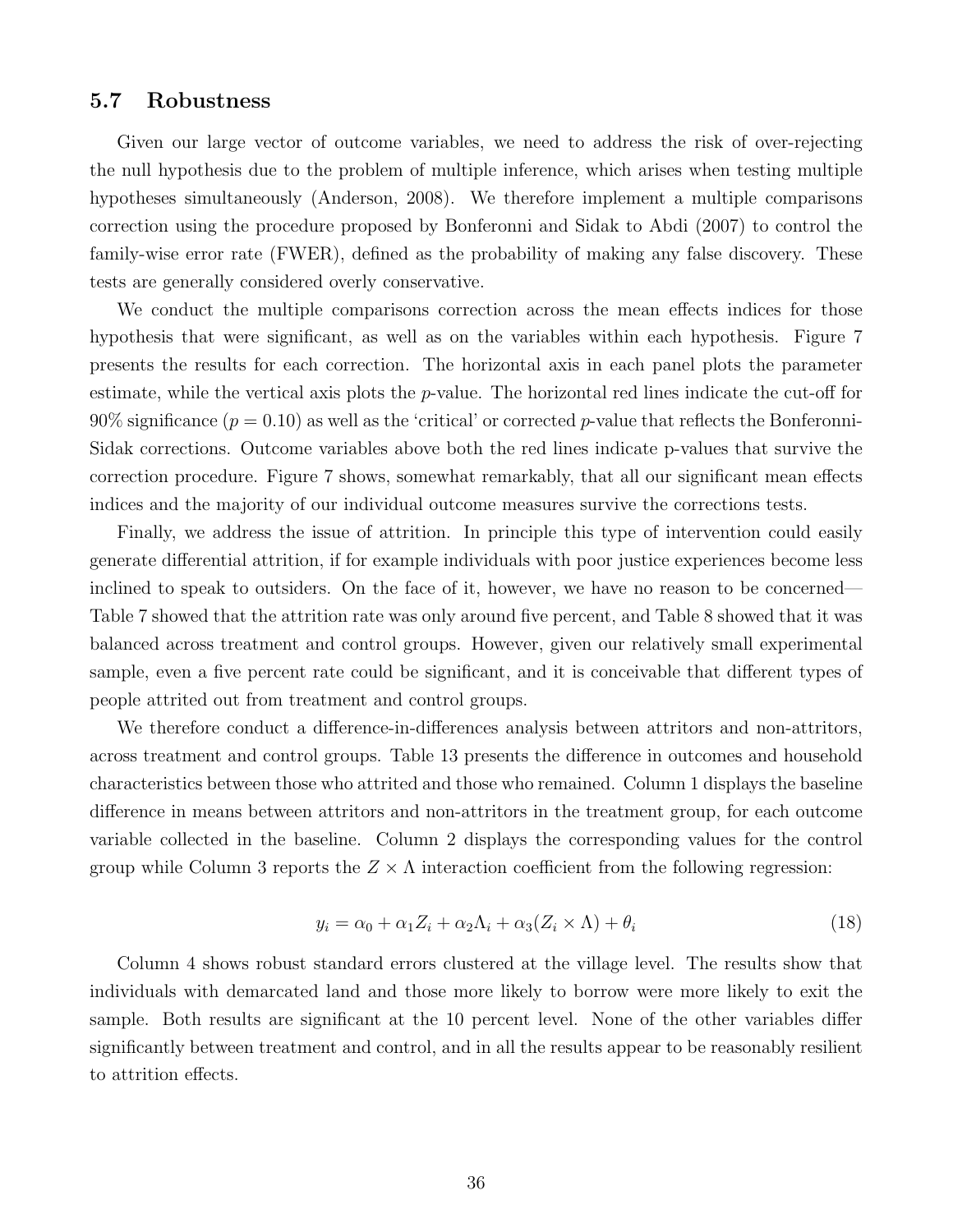## <span id="page-36-0"></span>6 Conclusions

We began with the question of whether progressive, statutory legal reform could be made to meaningfully affect the lives of the poor and socially disadvantaged, given that they tend to remain outside the ambit of formal law and rely on customary institutions for their justice needs. In the first part of this paper, we attempted to explicate the underlying reasons by developing a simple model of forum choice that asks the poor to choose between a repressive custom and a punitive, costly formal system. We built the model relying on extensive contemporary anthropological data, and tested it using new household survey data on over 4,500 legal disputes in rural Liberia. Consistent with the model, we found empirical evidence that plaintiffs facing a disadvantageous pairing under the custom were more likely to opt for the formal system, but that customary remedies were more efficient in redistributing resources between plaintiffs and defendants. Thus our analytical and empirical results suggested a clear avenue for legal empowerment—to provide the poor access to low-cost, remedial justice that incorporates the progressive features of the formal law.

We then presented the results of a randomized controlled trial of a legal empowerment intervention in Liberia designed around these same basic principles, providing pro bono mediation and advocacy services through community paralegals trained in the formal law. We found strong and robust impacts on justice outcomes, as well as significant downstream welfare benefits—including increases in household and child food security of 0.24 and 0.38 standard deviations, respectively. We find no impacts on attitudes or behavior, but strong impacts associated with taking a case to the paralegals, suggesting that at least in the short term paralegals provide a directly redistributive role. Our experimental results are highly robust to different specifications, mean effects analyses, multiple comparisons corrections, and attrition.

Overall, we interpret these results as preliminary evidence that legal empowerment interventions aimed at improving access to justice and reviving dead letter laws can produce large socioeconomic benefits. Moreover, our results suggest that these gains can be achieved not by bringing the rural poor into the formal domain of magistrates' courts, government offices, and police stations, but by bringing the formal law into the organizational forms of the custom, through low-cost third-party mediation and advocacy.

# Bibliography

<span id="page-36-1"></span>Abdi, H. (2007). The Bonferonni and Sidák Corrections for Multiple Comparisons. In Salkind, N., editor, Encyclopedia of Measurement and Statistics, chapter 1, pages 1–9. Sage Publications, Thousand Oaks, CA.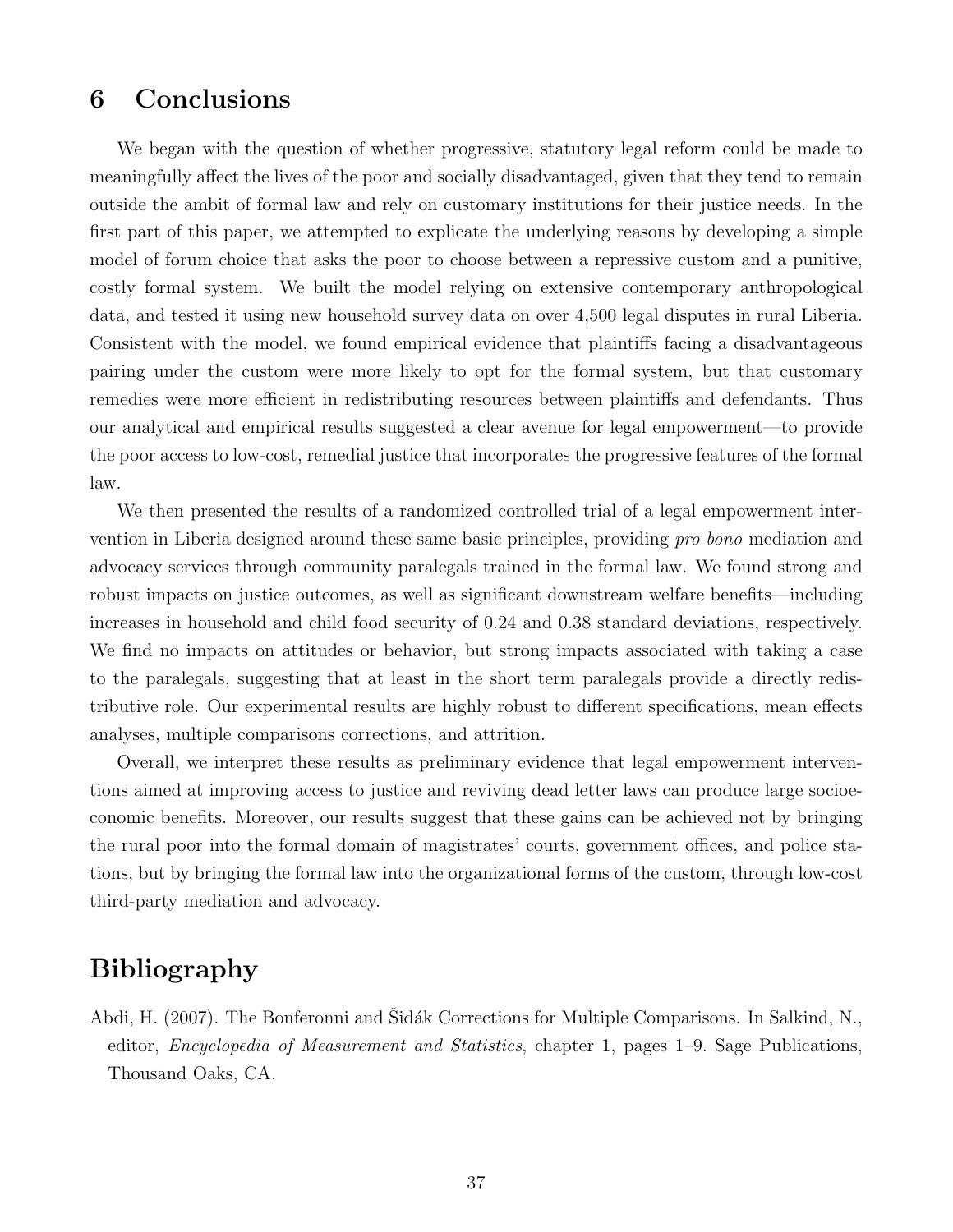- <span id="page-37-0"></span>Acemoglu, D., Johnson, S. H., and Robinson, J. A. (2001). The Colonial Origins of Comparative Development: An Empirical Investigation. American Economic Review, 91(5):1369–1401.
- <span id="page-37-10"></span>Adinkrah, K. O. (1991). "We Shall Take Our Case to the King": Legitimacy and Tradition in the Administration of Law In Swaziland. Comparative and International Law Journal of Southern Africa, 24:226–239.
- <span id="page-37-9"></span>Aldashev, G., Chaara, I., Platteau, J.-P., and Wahhaj, Z. (2012). Using the Law to Change the Custom. Journal of Development Economics, 97(2):182–200.
- <span id="page-37-11"></span>Allott, A. N. (1968). African Law. In Derrett, J. D. M., editor, An Introduction to Legal Systems, pages 131–156. Swet and Maxwell.
- <span id="page-37-13"></span>Anderson, M. L. (2008). Multiple Inference and Gender Differences in the Effects of Early Intervention: A Reevaluation of the Abecedarian, Perry Preschool, and Early Training Projects. Journal of the American Statistical Association, 103(484):1481–1495.
- <span id="page-37-4"></span>Beath, A., Christia, F., and Enikolopov, R. (2012). Afghanistans National Solidarity Programme Village Benefit Distribution Analysis Pre-Analysis Plan. Technical report.
- <span id="page-37-12"></span>Becker, G. S. (1968). Crime and Punishment: An Economic Approach. *Journal of Political* Economy,  $76(2):169-217$ .
- <span id="page-37-7"></span>Berry, S. (1975). Cocoa, Custom and Socio-Economic Change in Rural Western Nigeria. Oxford University Press, London.
- <span id="page-37-1"></span>Besley, T. (1995). Property Rights and Investment Incentives: Theory and Evidence from Ghana. Journal of Political Economy, 103(5):903–937.
- <span id="page-37-6"></span>Blattman, C., Hartman, A., and Blair, R. (2013). How to Promote Order and Property Rights Under Weak Rule of Law? An Experiment in Changing Dispute Resolution Behavior Through Community Education.
- <span id="page-37-5"></span>Casey, K., Glennerster, R., and Miguel, E. (2012). Reshaping Institutions: Evidence on Aid Impacts Using a Pre-Analysis Plan.
- <span id="page-37-8"></span>Chanock, M. (1989). Neither Customary nor Legal: African Customary Law in an Era of Family Law Reform. International Journal of Law and the Family, 3:72–88.
- <span id="page-37-2"></span>Chemin, M. (2009a). Do Judiciaries Matter for Development? Evidence from India. Journal of Comparative Economics, 37(2):230–250.
- <span id="page-37-3"></span>Chemin, M. (2009b). The Impact of the Judiciary on Entrepreneurship: Evaluation of Pakistan's "Access to Justice Programme". Journal of Public Economics, 93(1-2):114–125.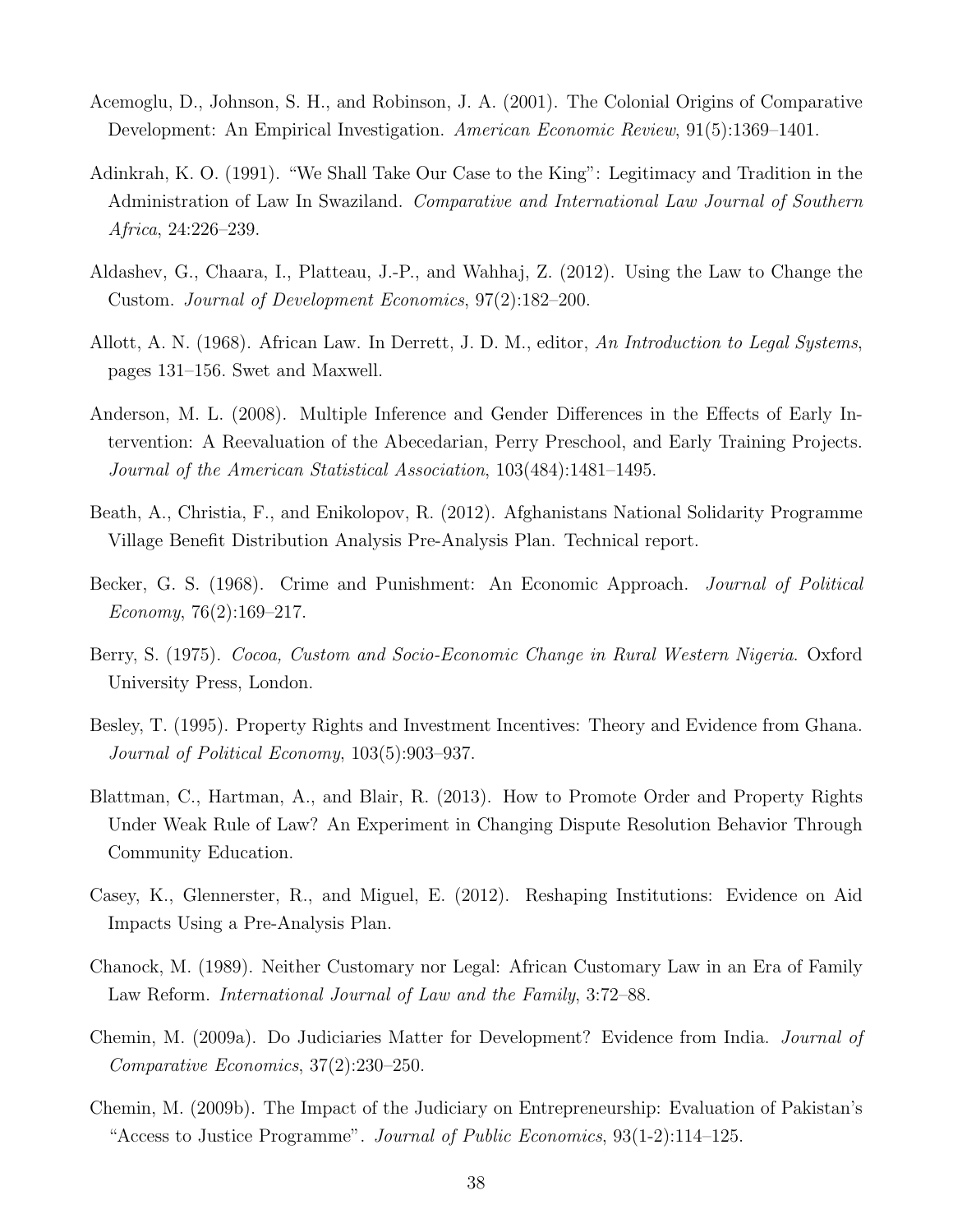- <span id="page-38-4"></span>Chemin, M. (2010). Does Court Speed Shape Economic Activity? Evidence from a Court Reform in India. Journal of Law, Economics, and Organization, 28(3):460–485.
- <span id="page-38-5"></span>CLEP (2008). Making the Law Work for Everyone, Vol. I. Technical report, Commission on Legal Empowerment of the Poor / United Nations Development Programme, New York.
- <span id="page-38-10"></span>Coleman, E. A. and Lopez, M.-C. (2010). Reconstructing Cooperation from Civil Conflict: Experimental Evidence from Colombian Development Policy.
- <span id="page-38-6"></span>de Soto, H. (2000). The Mystery of Capital: Why Capitalism Triumphs in the West and Fails Everywhere Else. Bantam Press, Reading.
- <span id="page-38-14"></span>DIHR (2010). A Study of Informal Justice Systems: Access to Justice and Human Rights. Technical report, Danish Institute for Human Rights, Denmark.
- <span id="page-38-11"></span>Fearon, J. D., Humphreys, M., and Weinstein, J. M. (2009). Can Development Aid Contribute to Social Cohesion after Civil War? Evidence from a Field Experiment in Post-Conflict Liberia. American Economic Review: Papers and Proceedings, 99(2):287–291.
- <span id="page-38-0"></span>Field, E. (2005). Property Rights and Investment in Urban Slums. Journal of the European Economic Association, 3(2/3):279–290.
- <span id="page-38-1"></span>Field, E. (2007). Entitled to Work: Urban Property Rights and Labor Supply in Peru. *Quarterly* Journal of Economics, 122(4):1561–1602.
- <span id="page-38-2"></span>Galiani, S. and Schargrodsky, E. (2010). Property Rights for the Poor: Effects of Land Titling. Journal of Public Economics, 94(9-10):700–729.
- <span id="page-38-9"></span>Golub, S. (2003). Beyond Rule of Law Orthodoxy: The Legal Empowerment Alternative.
- <span id="page-38-7"></span>Harper, E. (2011). Customary Justice: From Program Design to Impact Evaluation. International Development Law Organization, Rome.
- <span id="page-38-13"></span>ICG (2006). Liberia: Resurrecting the Justice System. Technical report, International Crisis Group.
- <span id="page-38-12"></span>ILAC (2003). Assessment of the Liberian Judicial System. Technical report, International Legal Assistance Consortium.
- <span id="page-38-8"></span>Isser, D. H., Lubkemann, S. C., and N'Tow, S. (2009). Looking for Justice: Liberian Experiences with and Perceptions of Local Justice Options. United States Institute of Peace, Washington, DC.
- <span id="page-38-3"></span>Jappelli, T., Pagano, M., and Bianco, M. (2005). Courts and Banks: Effects of Judicial Enforcement on Credit Markets. Journal of Money, Credit and Banking, 37(2):223–244.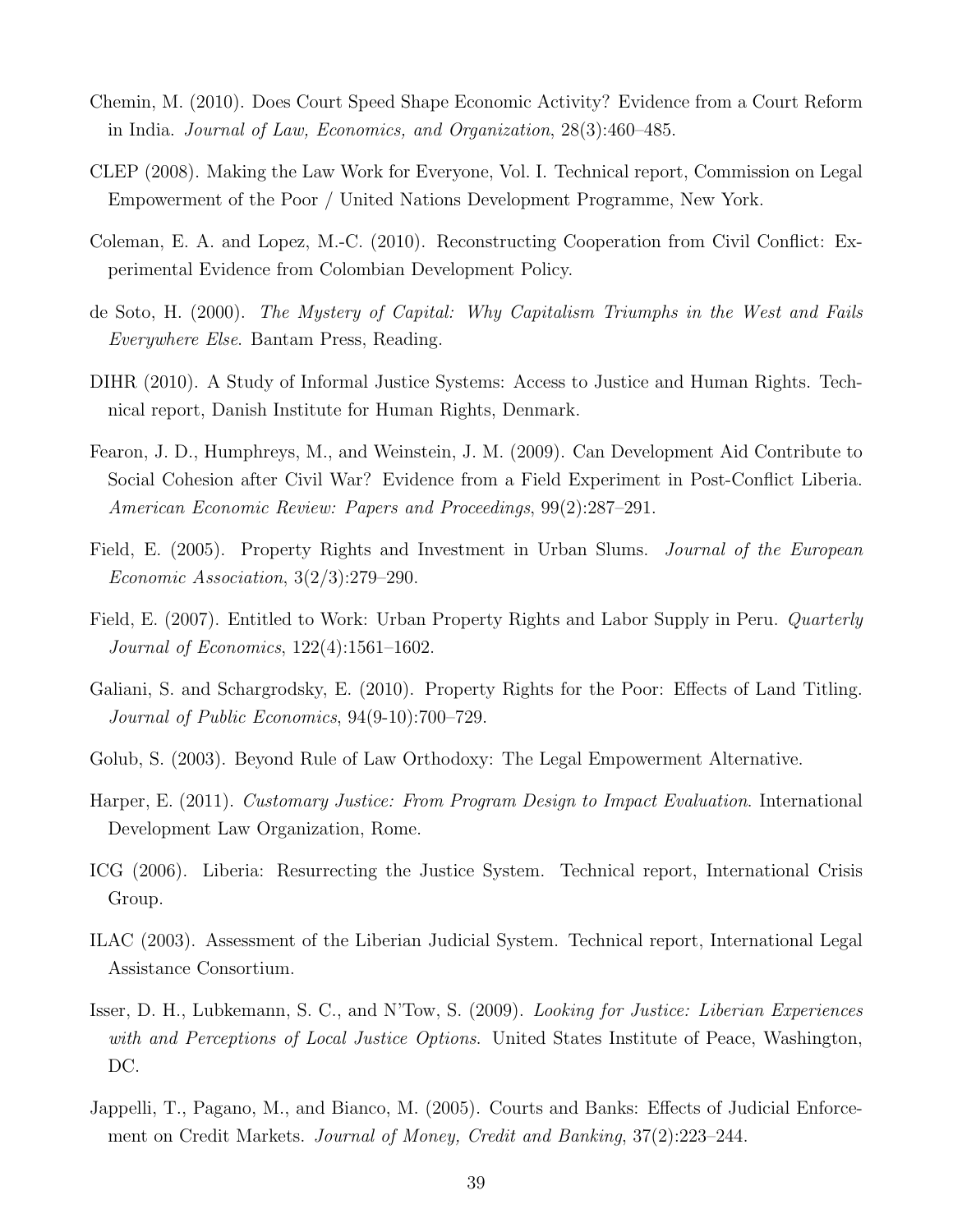- <span id="page-39-6"></span>King, E., Samii, C., and Snilstveit, B. (2010). Interventions to Promote Social Cohesion in Sub-Saharan Africa. Journal of Development Effectiveness, 2(3):336–370.
- <span id="page-39-12"></span>Kling, J. R., Liebman, J. B., and Katz, L. F. (2007). Experimental Analysis of Neighborhood Effects. Econometrica, 75(1):83–119.
- <span id="page-39-11"></span>Mamdani, M. (1996). Citizen and Subject: Contemporary Africa and the Legacy of Late Colonialism. Princeton University Press, Princeton.
- <span id="page-39-7"></span>Mansuri, G. and Rao, V. (2013). Localizing Development: Does Participation Work? The World Bank, Washington, DC.
- <span id="page-39-9"></span>Moore, S. F. (2011). The Legislative Dismantling of a Colonial and an Apartheid State. Annual Review of Law and Social Science, 7:1–15.
- <span id="page-39-2"></span>Moult, K. (2009). "Shopping" for Justice: The Permeable Boundary Between the Formal and Informal Justice Systems for Dealing with Domestic Violence in South Africa.
- <span id="page-39-8"></span>Pajibo, E. (2008). Traditional Justice Mechanisms: The Liberian Case. Technical report, International Institute for Democracy and Electoral Assistance, Stockholm.
- <span id="page-39-5"></span>Paluck, E. L. (2009). Reducing Intergroup Prejudice and Conflict Using the Media: A Field Experiment in Rwanda. Journal of Personality and Social Psychology, 96(3):574–87.
- <span id="page-39-1"></span>Pinheiro, A. C. and Cabral, C. (2001). Credit Markets in Brazil: The Role of Judicial Enforcement and Other Institutions. In Pagano, M., editor, *Defusing Default: Incentives and Institutions*, chapter 5, pages 157–188. Inter-American Development Bank, Washington, DC.
- <span id="page-39-10"></span>Polinsky, A. M. and Shavell, S. (2007). The Theory of Public Enforcement of Law. In Polinsky, A. M. and Shavell, S., editors, Handbook of Law and Economics, Volume 1, chapter 6, pages 403–454. Elsevier B.V.
- <span id="page-39-0"></span>Rodrik, D., Subramanian, A., and Trebbi, F. (2004). Institutions Rule: The Primacy of Institutions Over Geography and Integration in Economic Development. Journal of Economic Growth,  $9(2):131-165.$
- <span id="page-39-3"></span>Sharma, S. and Sen, P. K. (2008). Institutionalization of the Justice System. In Rennie, R., editor, State Building, Security, and Social Change in Afghanistan, chapter 3, pages 45–64. AINA Afghan Media Organization, Kabul.
- <span id="page-39-4"></span>Staub, E. and Pearlman, L. A. (2009). Reducing Intergroup Prejudice and Conflict: A Commentary. Journal of Personality and Social Psychology, 96(3):588–93.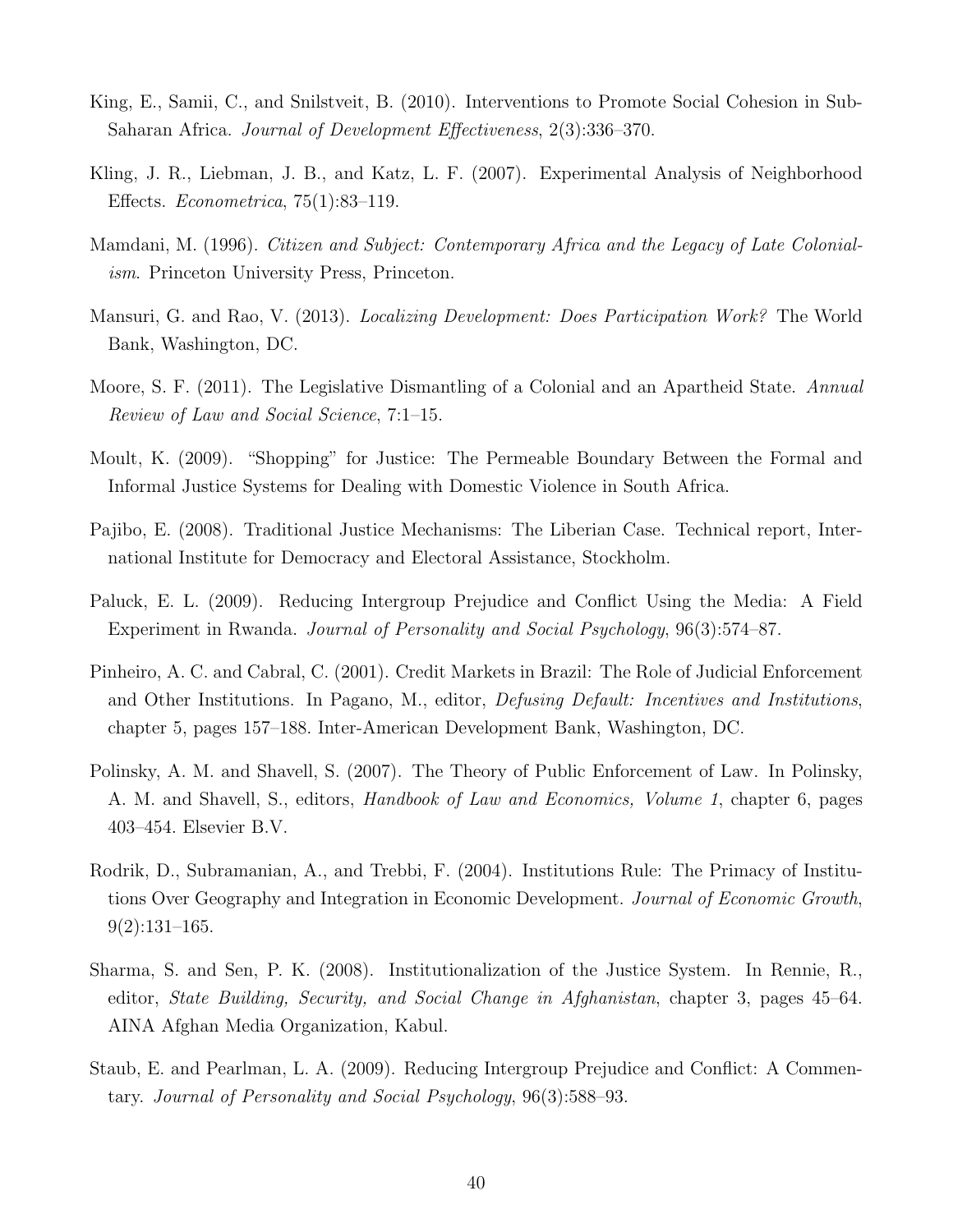- <span id="page-40-2"></span>Sterck, O. and Aoust, O. D. (2012). Who Benefits from Customary Justice? Rent-seeking, Bribery and Criminality in Sub-Saharan Africa.
- <span id="page-40-1"></span>Stevens, J. (2000). Access to Justice in Sub-Saharan Africa: The Role of Traditional and Informal Justice Systems. Technical Report November, Penal Reform International, London.
- <span id="page-40-3"></span>USAID (2007). Household Food Insecurity Access Scale (HFIAS) for Measurement of Food Access: Indicator Guide. Technical report, United States Agency for International Development, Washington, DC.
- <span id="page-40-4"></span>USDA (2012). U.S. Household Food Security Survey Module: Three-Stage Design, with Screeners. Technical report, Economic Research Service, United States Department of Agriculture, Washington, DC.
- <span id="page-40-0"></span>Wojkowska, E. (2006). Doing Justice: How Informal Justice Systems Can Contribute. Technical Report December, United Nations Development Programme, Oslo Governance Centre, Oslo.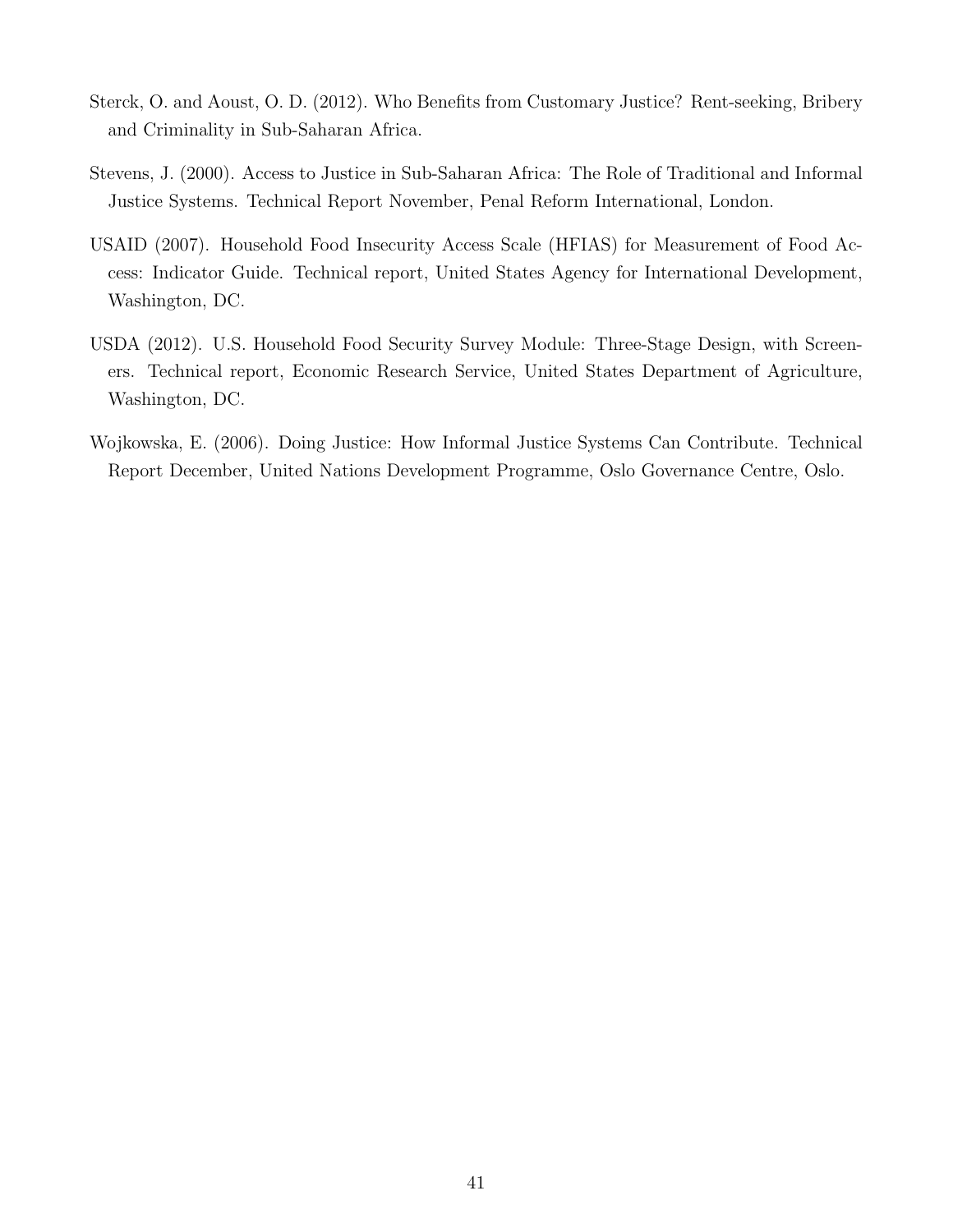<span id="page-41-0"></span>

|                         |       |      | % of all cases taken to: |           |        |  |
|-------------------------|-------|------|--------------------------|-----------|--------|--|
|                         | Cases | %    | None                     | Customary | Formal |  |
| Family dispute          | 728   | 15.9 | 61.1                     | 37.5      | 1.4    |  |
| <i>Economic dispute</i> | 2676  | 58.4 | 60.1                     | 36.3      | 3.7    |  |
| Land                    | 339   | 7.4  | 37.8                     | 56        | 6.2    |  |
| <b>Debt</b>             | 1374  | 30   | 69.9                     | 28.6      | 1.5    |  |
| Labor                   | 125   | 2.7  | 61.6                     | 38.4      | 0.0    |  |
| Property (incl. theft)  | 838   | 18.3 | 52.9                     | 40.5      | 6.7    |  |
| Violent dispute         | 712   | 15.5 | 52.1                     | 40.3      | 7.6    |  |
| Assault                 | 561   | 12.2 | 53.8                     | 42.8      | 3.4    |  |
| $\rm{Rape}/\rm{GBV}$    | 85    | 1.9  | 47.1                     | 31.7      | 21.2   |  |
| Murder                  | 66    | 1.4  | 43.9                     | 30.3      | 25.8   |  |
| Other disputes          | 470   | 10.2 | 52.1                     | 43.8      | 4.0    |  |
| Total                   | 4,586 |      | 58.2                     | 37.9      | 3.9    |  |

Table 1: Where do disputes go?

Note: Columns 1 and 2 display the number and relative proportion of disputes of different types faced by the 2,081 households in our household survey sample. Columns 3–5 show the percentage of disputes of each type that went to "No forum", "Customary", and "Formal", respectively.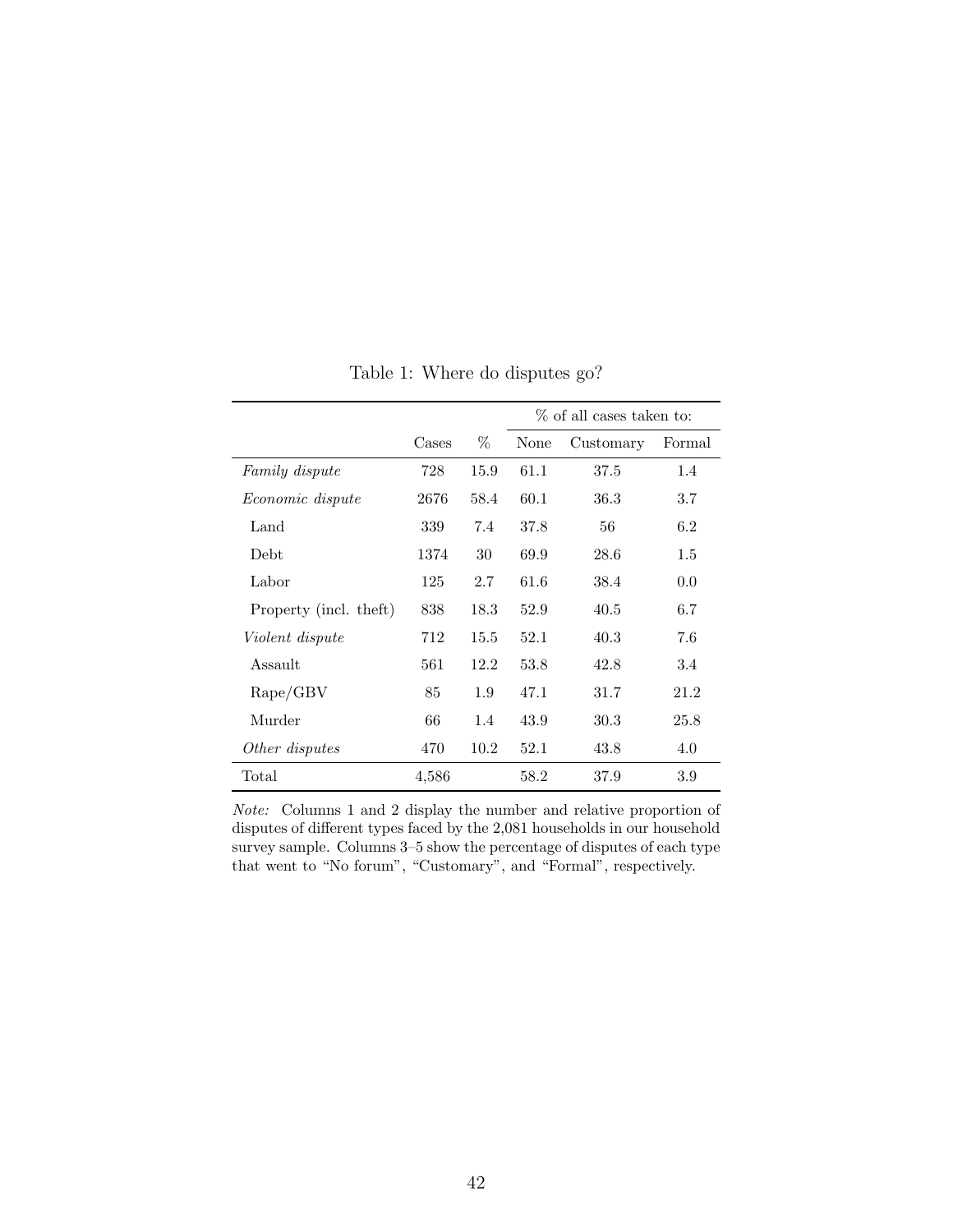<span id="page-42-0"></span>

|            |            |       | % of all cases taken to |           |        |  |  |
|------------|------------|-------|-------------------------|-----------|--------|--|--|
| Plaintiff  |            | #     | No forum                | Customary | Formal |  |  |
| Gender     | Female     | 939   | 55.4                    | 41.5      | 3.1    |  |  |
|            | Male       | 3,647 | 59.0                    | 36.9      | 4.1    |  |  |
| Occupation | Farmer     | 4,128 | 58.2                    | 38.2      | 3.6    |  |  |
|            | Non-farmer | 458   | 58.3                    | 35.2      | 6.6    |  |  |
| Ethnicity  | Minority   | 501   | 55.7                    | 37.9      | 6.4    |  |  |
|            | Majority   | 4,085 | 58.5                    | 37.8      | 3.6    |  |  |
| Kinship    | $\rm No$   | 3,721 | 56.1                    | 40.0      | 3.9    |  |  |
|            | Yes        | 865   | 67.4                    | 28.7      | 3.9    |  |  |
| Total      |            | 4,586 | 58.2                    | 37.9      | 3.9    |  |  |

Table 2: Who uses the customary system?

Note: Column 1 displays the total number of disputes faced by plaintiffs with particular characteristics across the 2,081 households in our household survey sample. Columns 2–4 show the percentage of disputes that plaintiffs of each type took to "No forum", "Customary", and "Formal", respectively.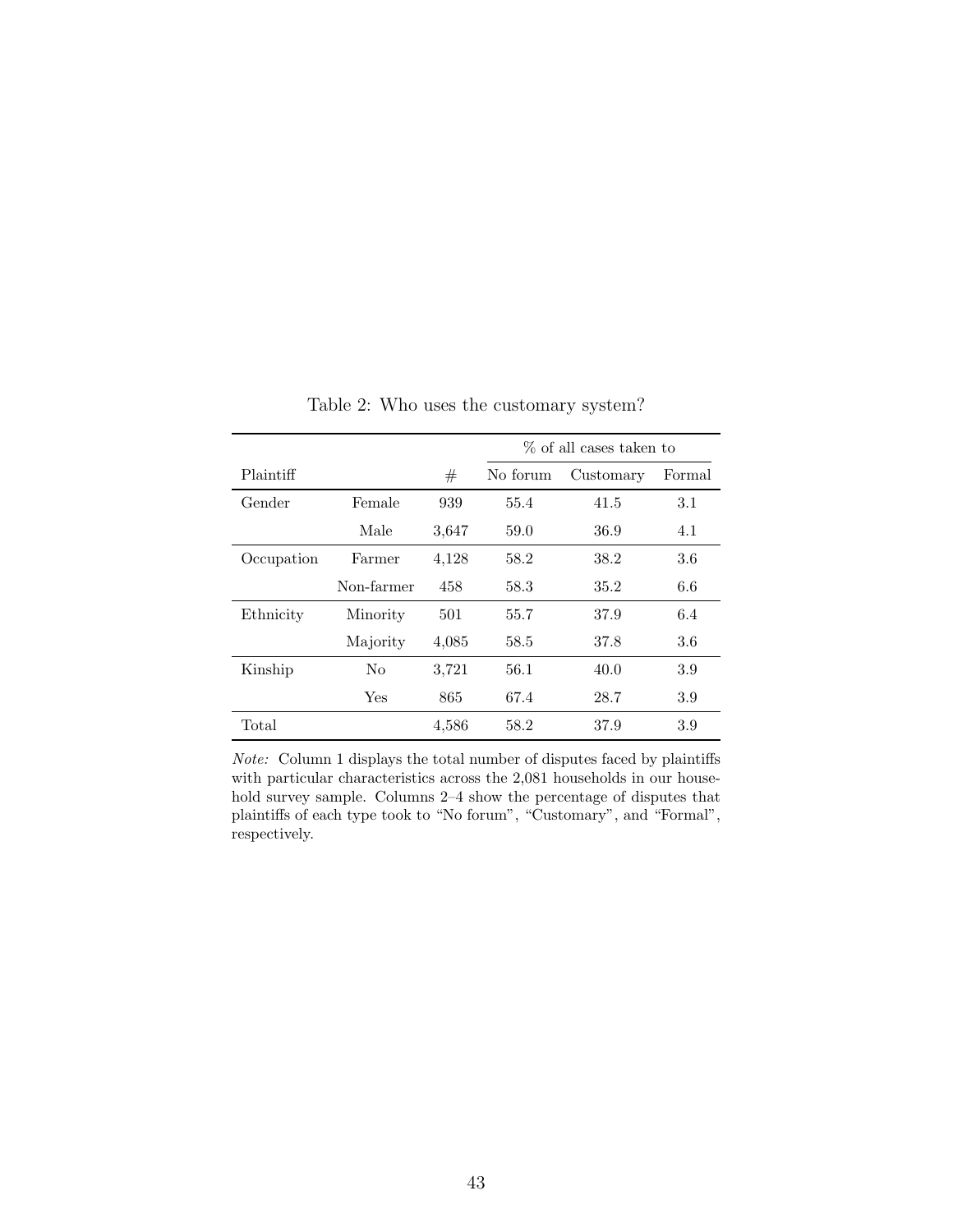<span id="page-43-0"></span>

|                                   | Customary | Formal   |
|-----------------------------------|-----------|----------|
| Outcome was fair                  | 92.3      | 85.0     |
| Outcome was in respondent's favor | 70.3      | 59.0     |
| Satisfied with outcome            | 89.3      | 78.2     |
| Satisfied with respect shown      | 89.2      | 75.7     |
| Would return to this forum        | 90.5      | 76.4     |
| First principal component         | 0.315     | $-0.243$ |

Table 3: Subjective satisfaction measures

Note: Columns 1 and 2 present respondents' average levels of subjective satisfaction for disputes taken to "Customary", and "Formal", respectively, across the 2,081 households in our household survey sample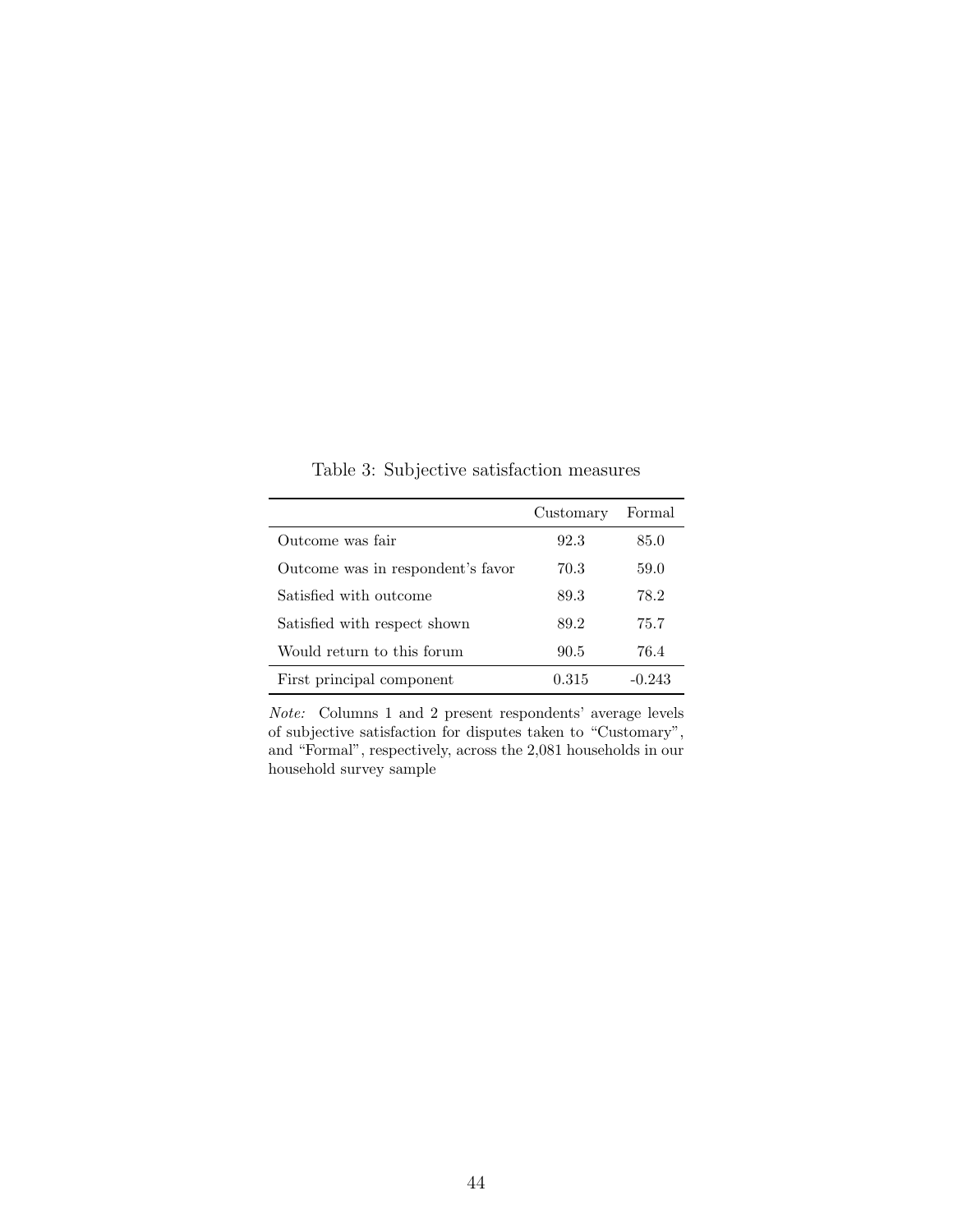<span id="page-44-0"></span>

Figure 3: Plaintiff chooses forum (stage 2)

<span id="page-44-1"></span>

Figure 4: Defendant chooses harm (stage 1)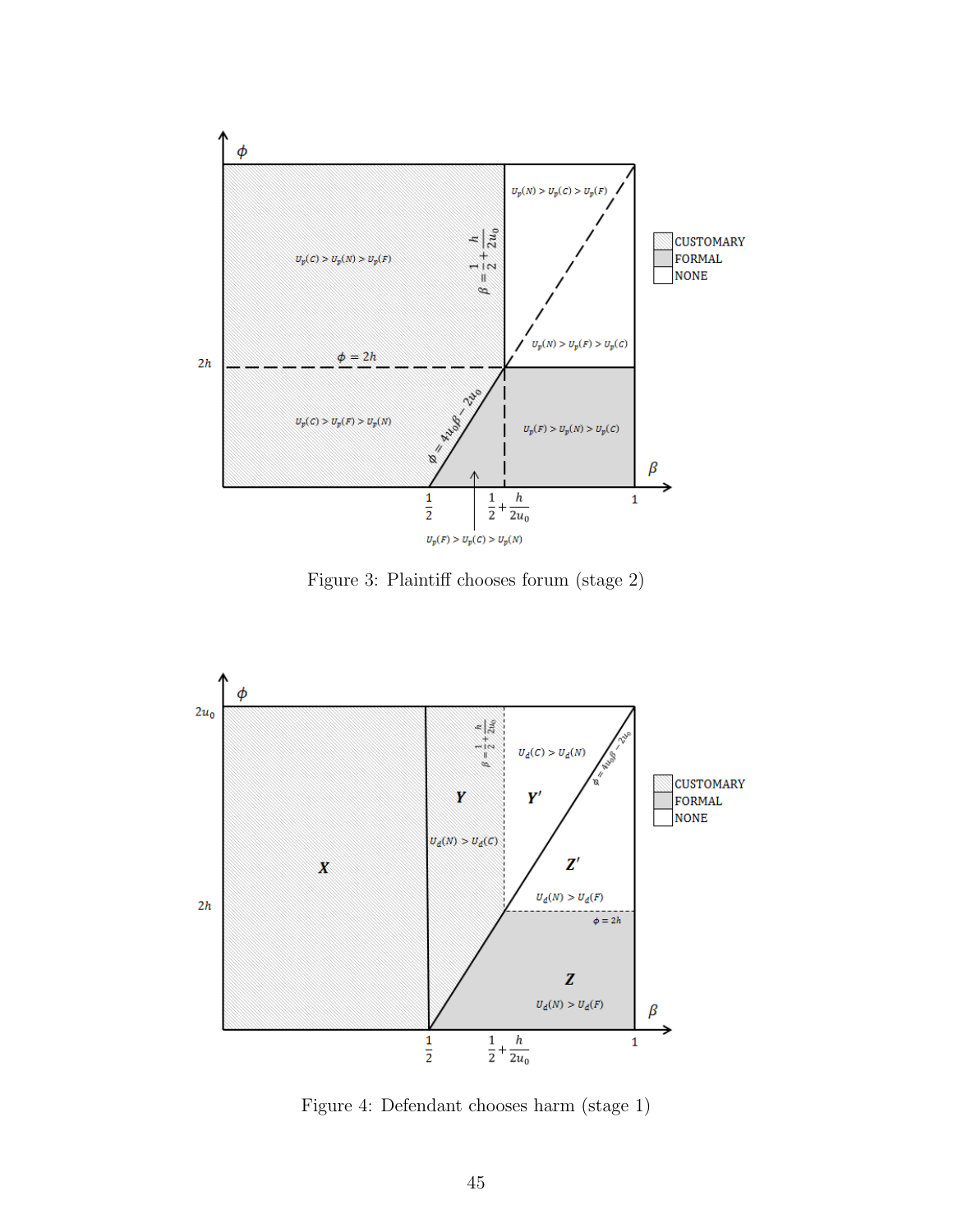Figure 5: Map of surveyed counties

<span id="page-45-0"></span>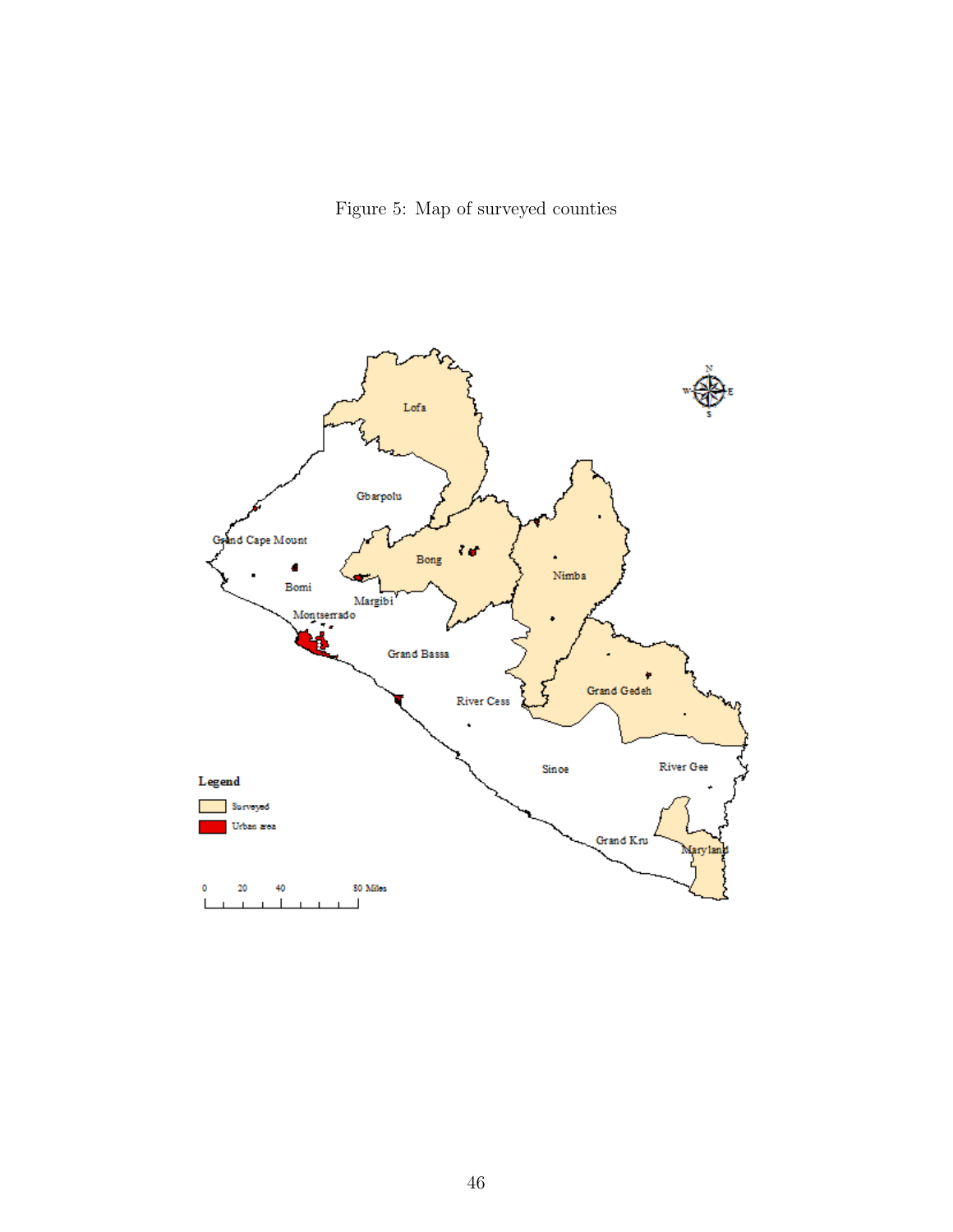|                                 | Formal over Customary | None over Customary | Formal over None |
|---------------------------------|-----------------------|---------------------|------------------|
| Defendant - Plaintiff $(\beta)$ |                       |                     |                  |
|                                 | $(+)$                 | $(+)$               | (?)              |
| Gender bias                     | $1.111***$            | $-0.276***$         | $1.387***$       |
|                                 | (0.262)               | (0.074)             | (0.261)          |
| Income bias                     | $0.550**$             | $0.268**$           | $0.282**$        |
|                                 | (0.201)               | (0.103)             | (0.199)          |
| Elite bias                      | 0.400                 | 0.040               | 0.360            |
|                                 | (0.197)               | (0.119)             | (0.203)          |
| Ethnic bias                     | 0.092                 | $-0.015$            | 0.107            |
|                                 | (0.205)               | (0.085)             | (0.204)          |
| Plaintiff(u0)                   | $(+)$                 | $(+)$               | (?)              |
| Male                            | $1.446***$            | $-0.195***$         | $1.641***$       |
|                                 | (0.318)               | (0.107)             | (0.318)          |
| Non-farm employment             | 1.050                 | 0.343               | 0.708            |
|                                 | (0.271)               | (0.142)             | (0.269)          |
| Related to chief                | $0.732**$             | $0.365**$           | $0.367**$        |
|                                 | (0.249)               | (0.135)             | (0.252)          |
| Ethnic majority                 | $-0.191$              | 0.009               | $-0.201$         |
|                                 | (0.239)               | (0.114)             | (0.240)          |
| Dispute type                    |                       |                     |                  |
| Economic dispute                | 1.703                 | $-0.012$            | 1.715            |
|                                 | (0.339)               | (0.111)             | (0.340)          |
| Violent dispute                 | 1.106                 | 0.066               | 1.040            |
|                                 | (0.323)               | (0.087)             | (0.323)          |
| Other dispute                   | $0.856*$              | $-0.288*$           | $1.144*$         |
|                                 | (0.486)               | (0.176)             | (0.493)          |

<span id="page-46-0"></span>Table 4: Plaintiffs facing high  $\beta$  (Prediction [2\)](#page-11-1) or with high  $u_0$  (Prediction [3\)](#page-12-0) exit the customary system

Note: Coefficients displayed for each pair of choices from a single multinomial logit regression on the categorical variable of forum choice ("None", "Customary", "Formal").  $\beta$  represents the gap between the defendant and plaintiff values  $(x_D - x_P)$  for the characteristic listed in the column heading. The omitted dispute category is "Family dispute". Specification includes a dummy for whether the respondent was the plaintiff or defendant. \*\*\* is significant at the 1% level, \*\* is significant at the 5% level and \* is significant at the 10% level.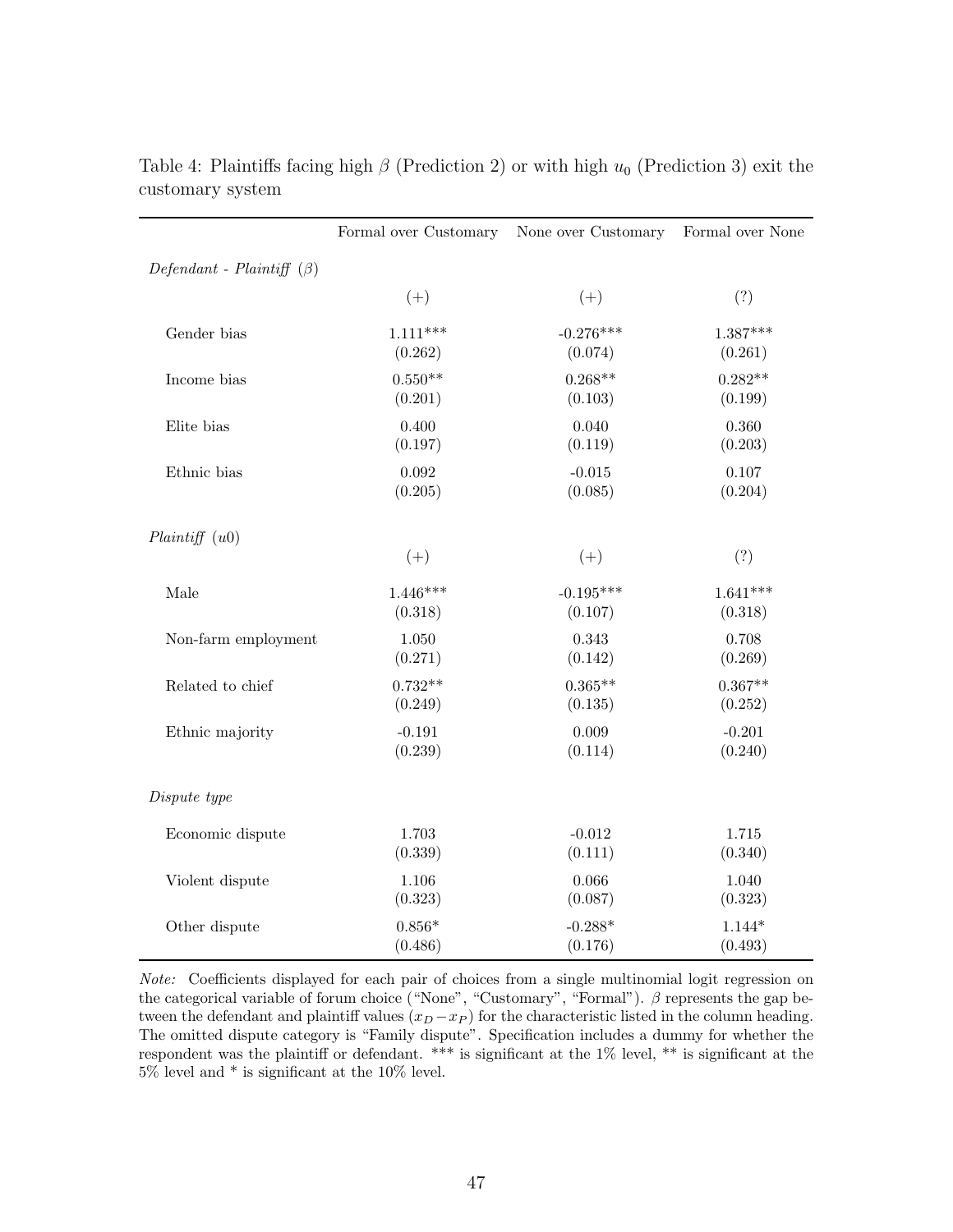|                                          | Benchmark   | Male                  | Non-farm<br>employment | Related<br>to chief | Ethnic<br>majority   |
|------------------------------------------|-------------|-----------------------|------------------------|---------------------|----------------------|
| Plaintiff                                | .43         | .45                   | .43                    | .44                 | .40                  |
|                                          | $(.12)$ *** | $(.12)$ ***           | $(.12)$ ***            | $(.12)$ ***         | $(.12)$ ***          |
| Plaintiff $\times \beta$                 |             | .11<br>(.09)          | .08<br>(.17)           | $.10\,$<br>(.13)    | $-.25$<br>$(.12)$ ** |
| $Plaintiff \times Formal$                | $-.16$      | $-.25$                | $-.15$                 | $-.28$              | $-.12$               |
|                                          | (.21)       | (.21)                 | (.21)                  | (.25)               | (.21)                |
| Plaintiff $\times$ Formal $\times \beta$ |             | 1.68<br>$(.56)$ ***   | $-.29$<br>(.51)        | $-.40$<br>(.41)     | .54<br>(.65)         |
| Defendant                                | .51         | .53                   | .51                    | .60                 | .52                  |
|                                          | $(.16)$ *** | $(.16)$ ***           | $(.16)$ ***            | $(.17)$ ***         | $(.16)$ ***          |
| Defendant $\times \beta$                 |             | $-.03$<br>(.18)       | $-.11$<br>(.28)        | $-.34$<br>(.23)     | $-.10$<br>(.29)      |
| Defendant $\times$ Formal                | $-1.13$     | $-1.17$               | $-1.14$                | $-1.20$             | $-.91$               |
|                                          | $(.28)$ *** | $(.28)$ ***           | $(.28)$ ***            | $(.32)$ ***         | $(.30)$ ***          |
| Defendant $\times$ Formal $\times \beta$ |             | $-1.15$<br>$(.57)$ ** | $-.05$<br>(.52)        | .22<br>(.54)        | $-1.36$<br>$(.75)^*$ |
| Observations                             | 940         | 940                   | 940                    | 940                 | 940                  |
| Adj. $R^2$                               | 0.070       | 0.082                 | 0.067                  | 0.075               | 0.070                |

<span id="page-47-0"></span>Table 5: The customary system provides greater aggregate welfare (Prediction [4\)](#page-12-1)

Note: Coefficients correspond to an OLS regression where the dependent variable is 'utility', i.e., the first principal component of the subjective justice metrics, as described in the text. β represents the gap between the defendant and plaintiff values  $(x_D - x_P)$ for the characteristic listed in the column heading. Specification includes dispute-type dummies. \*\*\* is significant at the 1% level, \*\* is significant at the 5% level and \* is significant at the 10% level.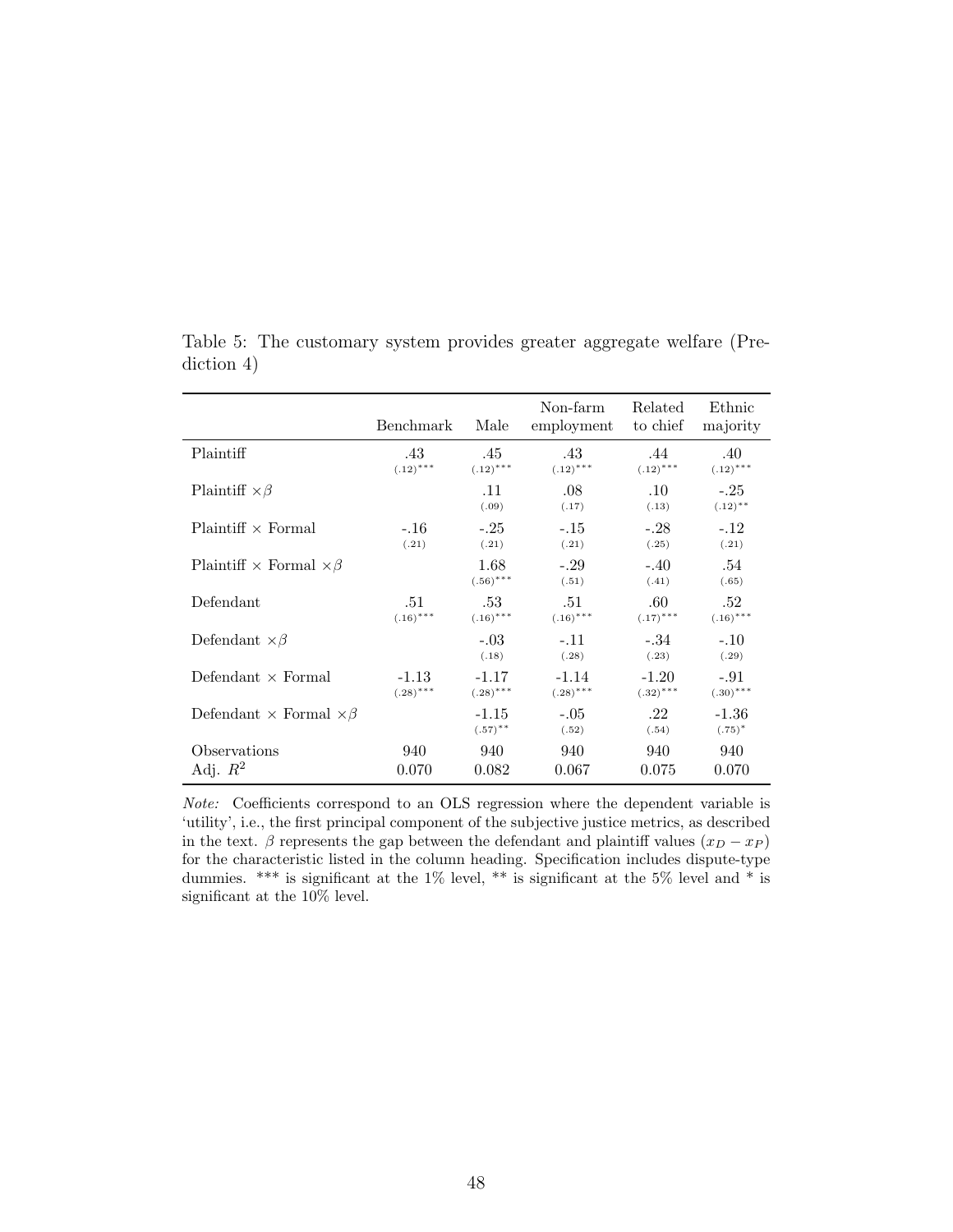<span id="page-48-0"></span>

|                      | All disputes  |                     |                      |                  |                     |                     |
|----------------------|---------------|---------------------|----------------------|------------------|---------------------|---------------------|
|                      | Any<br>$(\%)$ | Paralegal<br>$(\%)$ | Unreported<br>$(\%)$ | Formal<br>$(\%)$ | Customary<br>$(\%)$ | Paralegal<br>$(\%)$ |
| Family case          | 42.8          | 32.2                | 12.3                 | 2.0              | 23.2                | 13.9                |
| Child neglect        | 29.4          | 23.7                | 6.7                  | 1.4              | 12.6                | 12.1                |
| Child custody        | 10.8          | 8.2                 | 2.3                  | 0.5              | 4.8                 | 3.4                 |
| 'Loving problem'     | 20.5          | 11.9                | 5.4                  | 0.3              | 12.3                | 3.5                 |
| <i>Violence case</i> | 23.6          | 6.0                 | 11.8                 | 0.9              | 9.0                 | 0.9                 |
| Assault              | 6.3           | 1.8                 | 2.3                  | 0.4              | 3.1                 | 0.5                 |
| Rape                 | 1.8           | 0.5                 | 1.0                  | 0.5              | 0.3                 | 0.0                 |
| Domestic violence    | 19.8          | 5.0                 | 9.4                  | 0.1              | 7.3                 | 0.4                 |
| Land                 | 14.3          | 8.9                 | 2.9                  | 0.6              | 6.4                 | 5.5                 |
| Economic case        | 41.2          | 22.6                | 17.0                 | 2.6              | 20.1                | 9.3                 |
| Labor                | 7.0           | 3.4                 | 3.5                  | 0.3              | 1.4                 | 2.1                 |
| Property             | 10.9          | 6.4                 | 4.1                  | 0.1              | 6.5                 | 1.1                 |
| Debt                 | 19.8          | 6.9                 | 8.2                  | 1.6              | 9.7                 | 1.6                 |

Table 6: Forum shopping in experimental sample

Note: Columns 1 and 2 display the number and relative proportion of disputes of different types faced by the 420 households in our experimental sample. Columns 4–6 show the percentage of the most recent disputes of each type that went unreported, or were reported to the customary system, the formal system, and the paralegal, respectively. Disputes taken to more than one forum are counted as having gone to both forums.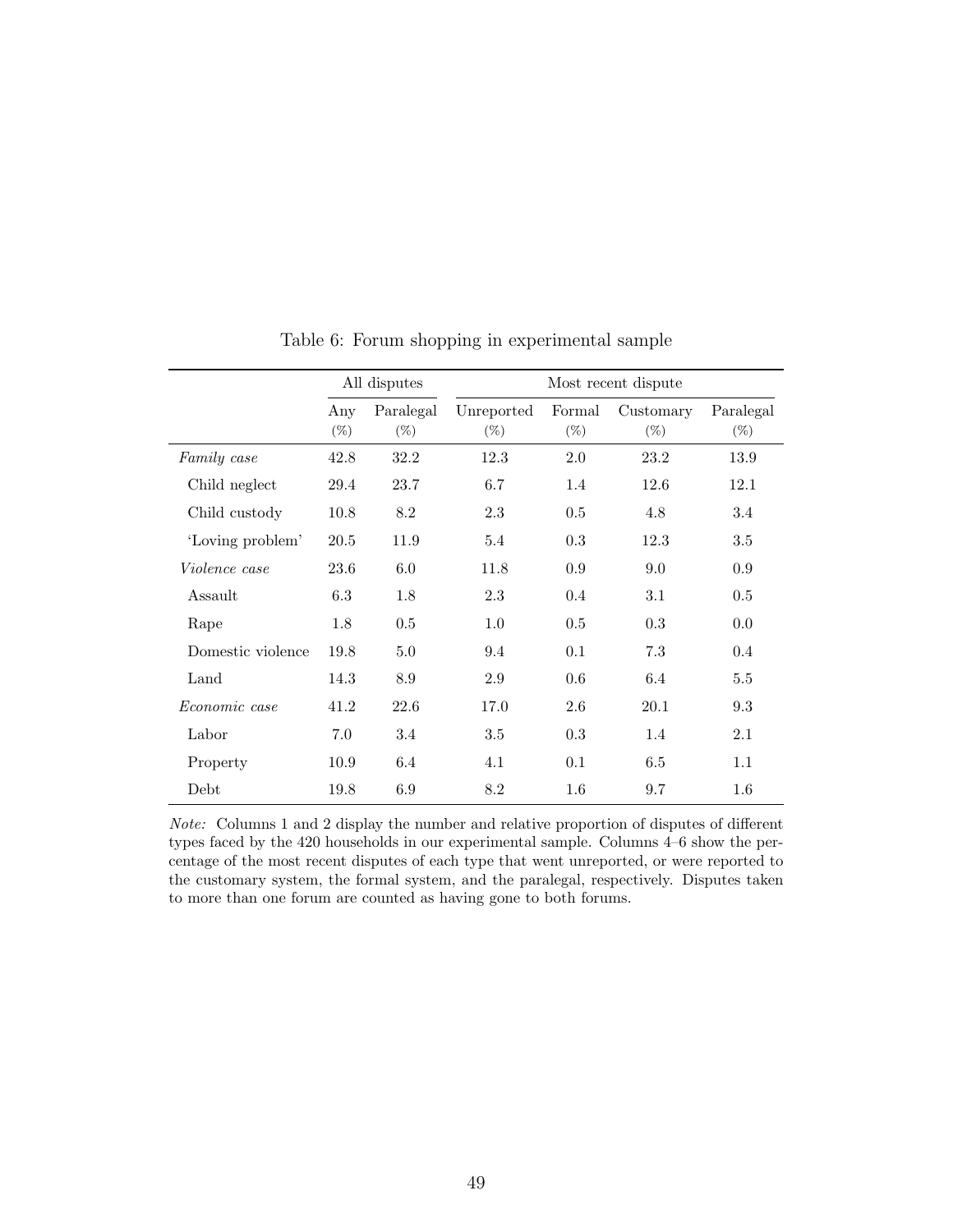<span id="page-49-0"></span>

|                       | Observations | Mean       | Std. Dev. | Min.     | Max.     |
|-----------------------|--------------|------------|-----------|----------|----------|
| Case results          |              |            |           |          |          |
| Fair judgment         | 348          | 1.85       | 1.20      | 0.00     | 3.00     |
| Satisfied             | 357          | 1.79       | 1.19      | 0.00     | 3.00     |
| Better off            | 356          | 2.99       | 1.12      | 0.00     | 4.00     |
| Other party relations | $355\,$      | $\;\:2.94$ | 1.14      | $0.00\,$ | 4.00     |
| Community relations   | 357          | 3.16       | 1.04      | $0.00\,$ | 4.00     |
| Forum choice          |              |            |           |          |          |
| Report to formal      | 818          | 0.05       | 0.22      | 0.00     | 1.00     |
| Report to custom      | 818          | 0.40       | 0.49      | 0.00     | 1.00     |
| Legal knowledge       | 768          | 0.00       | 1.00      | $-3.20$  | 1.04     |
| Not harassed          | 795          | $0.98\,$   | 0.14      | 0.00     | $1.00\,$ |
| Did not bribe         | 789          | 0.93       | 0.26      | 0.00     | 1.00     |
| Oppose GBV            | 778          | 0.00       | 1.00      | $-5.35$  | 0.44     |
| Happiness             | 794          | $1.55\,$   | $0.98\,$  | $0.00\,$ | 3.00     |
| Trust                 | 794          | 0.10       | 0.31      | 0.00     | 1.00     |
| Land papers           | 645          | 0.26       | 0.44      | 0.00     | 1.00     |
| Land demarcated       | 616          | 0.26       | 0.44      | 0.00     | 1.00     |
| Lending               | 796          | 0.25       | 0.43      | 0.00     | 1.00     |
| Borrowing             | 796          | 0.35       | 0.48      | $0.00\,$ | 1.00     |
| HH food security      | 731          | 0.00       | 1.00      | $-1.35$  | 2.36     |
| Child food security   | 672          | 0.00       | $1.00\,$  | $-1.37$  | 2.16     |
| Land gained           | 644          | 0.04       | 0.48      | $-1.00$  | 1.00     |
| Child support         | 233          | 0.23       | 0.42      | 0.00     | 1.00     |
| Less GBV              | 753          | 0.00       | 1.00      | $-7.54$  | 0.30     |
| Respondent attrited   | 420          | 0.05       | 0.22      | 0.00     | 1.00     |

Table 7: Summary statistics for experimental sample

Note: Columns 1–5 present summary statistics for the core outcome measures and attrition for the 420 households in our individual survey sample.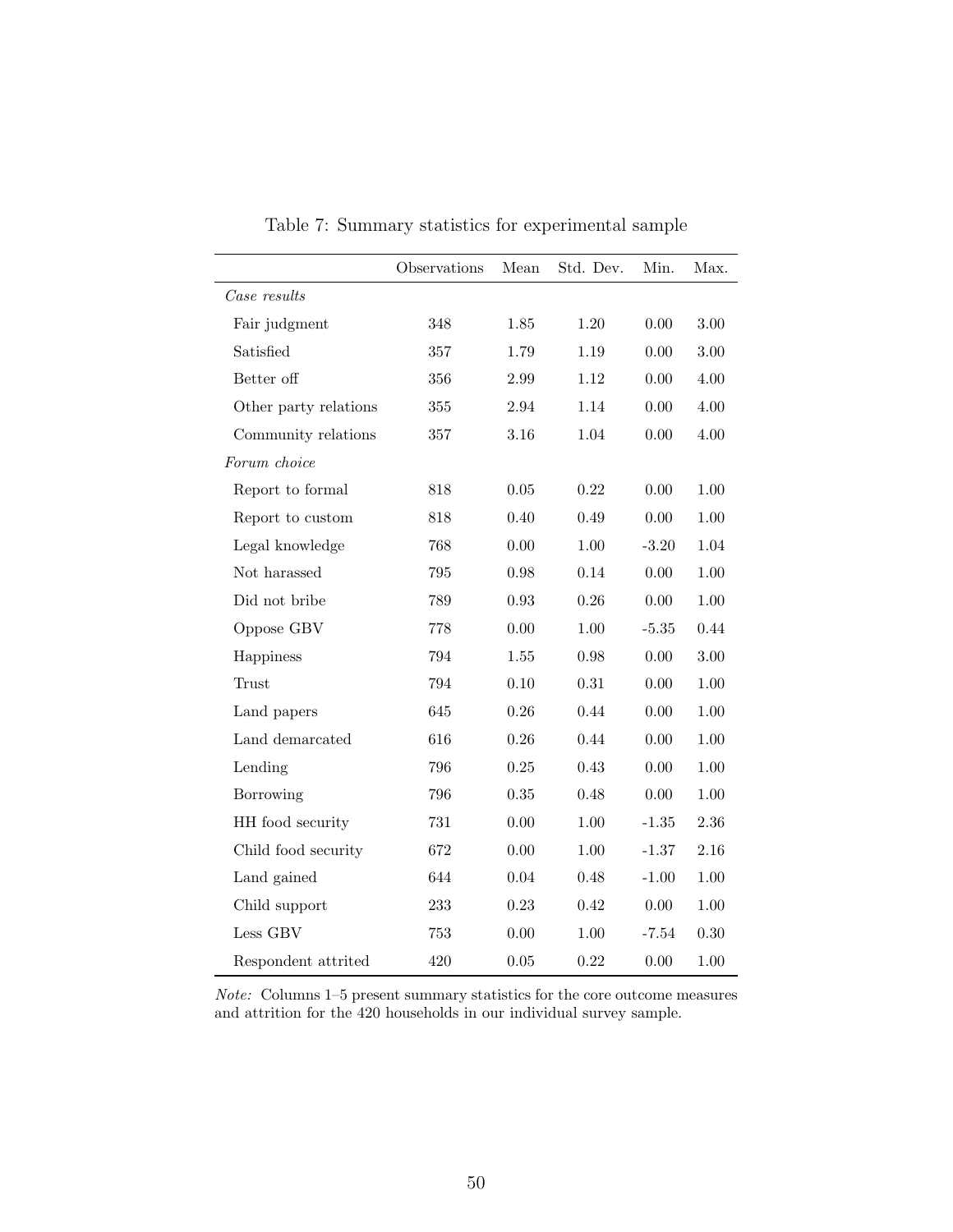<span id="page-50-0"></span>

|                     | Treatment | Control  | Difference | Std. Err. |
|---------------------|-----------|----------|------------|-----------|
| Forum choice        |           |          |            |           |
| Report to formal    | 0.08      | 0.05     | 0.035      | (0.024)   |
| Report to custom    | 0.54      | $0.50\,$ | 0.032      | (0.049)   |
| Legal knowledge     | 0.08      | $-0.04$  | 0.115      | (0.104)   |
| Not harassed        | 0.99      | 0.98     | 0.012      | (0.013)   |
| Did not bribe       | 0.93      | 0.92     | 0.006      | (0.027)   |
| Oppose GBV          | $-0.09$   | $-0.05$  | $-0.039$   | (0.110)   |
| Happiness           | 1.23      | 1.32     | $-0.093$   | (0.096)   |
| Trust               | 0.11      | 0.13     | $-0.024$   | (0.033)   |
| Land papers         | 0.21      | 0.27     | $-0.062$   | (0.049)   |
| Land demarcated     | 0.32      | 0.33     | $-0.006$   | (0.056)   |
| Lending             | 0.31      | 0.29     | 0.029      | (0.046)   |
| Borrowing           | 0.39      | 0.37     | 0.018      | (0.049)   |
| HH food security    | $-0.14$   | $-0.13$  | $-0.010$   | (0.101)   |
| Child food security | 0.01      | $-0.09$  | 0.097      | (0.103)   |
| Land gained         | 0.01      | 0.06     | $-0.056$   | (0.060)   |
| Child support       | 0.17      | 0.13     | 0.050      | (0.064)   |
| Less GBV            | $-0.17$   | $-0.12$  | $-0.050$   | (0.132)   |
| Respondent attrited | 0.05      | 0.05     | $-0.001$   | (0.022)   |

Table 8: Balance in experimental sample

Note: Columns 1 and 2 present the treatment and control means for all outcome variables with baseline data, as well as mean attrition rates for each group. Columns 3 and 4 report the coefficient and standard error, respectively, from a t-test of each variable across the paralegal treatment group.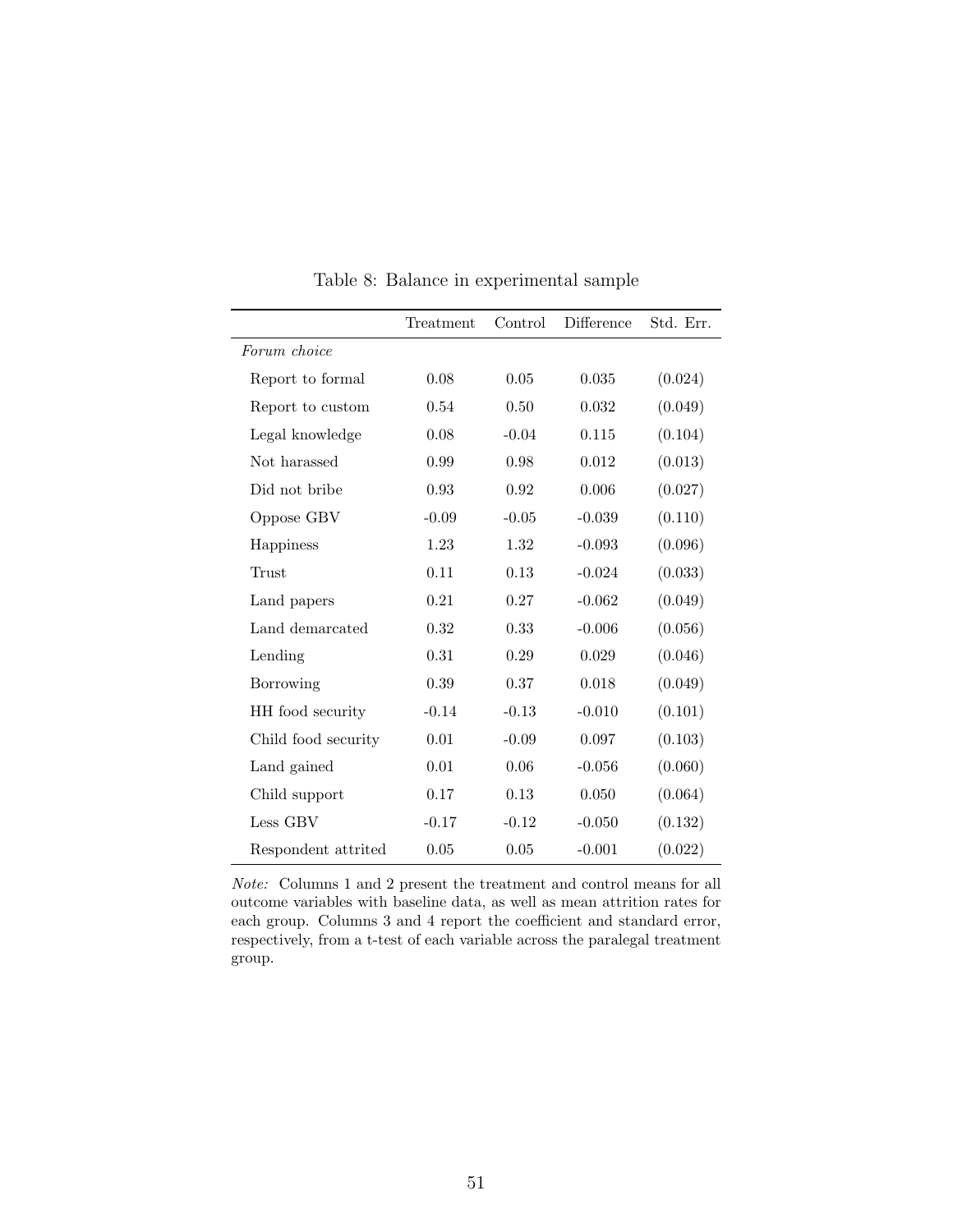<span id="page-51-0"></span>

|                          | Formal over Customary | None over Customary | Formal over None |
|--------------------------|-----------------------|---------------------|------------------|
| Plaintiff(u0)            |                       |                     |                  |
| Male                     | 0.004                 | 0.040               | $-0.037$         |
|                          | (0.142)               | (0.069)             | (0.139)          |
| Non-farm employment      | 0.483                 | 0.059               | 0.424            |
|                          | (0.171)               | (0.095)             | (0.165)          |
| Ethnic majority          | $-0.160$              | $-0.029$            | $-0.131$         |
|                          | (0.179)               | (0.089)             | (0.176)          |
| $Take-up$                | $(+)$                 | $(+)$               | (?)              |
| Control group applicants | $3.573***$            | $0.599***$          | $2.974***$       |
|                          | (0.226)               | (0.180)             | (0.183)          |
| Dispute type             |                       |                     |                  |
| Economic dispute         | 0.795                 | 0.115               | 0.680            |
|                          | (0.219)               | (0.094)             | (0.215)          |
| Violent dispute          | $0.745***$            | $0.513***$          | $0.232***$       |
|                          | (0.203)               | (0.083)             | (0.199)          |
| Other dispute            | 0.449                 | 0.165               | 0.284            |
|                          | (0.256)               | (0.151)             | (0.240)          |

Table 9: Latent demand for formal law (Prediction [5\)](#page-14-0)

Note: Coefficients displayed for each pair of choices from a multinomial logit regression on the categorical variable of forum choice ("None", "Customary", "Formal"). "Control group applicants" indicates that the respondent opted into the paralegal intervention, but was assigned to the control group. The omitted dispute category is "Family dispute". Specification includes a dummy for whether the respondent was the plaintiff or defendant. \*\*\* is significant at the 1% level, \*\* is significant at the 5% level and \* is significant at the 10% level.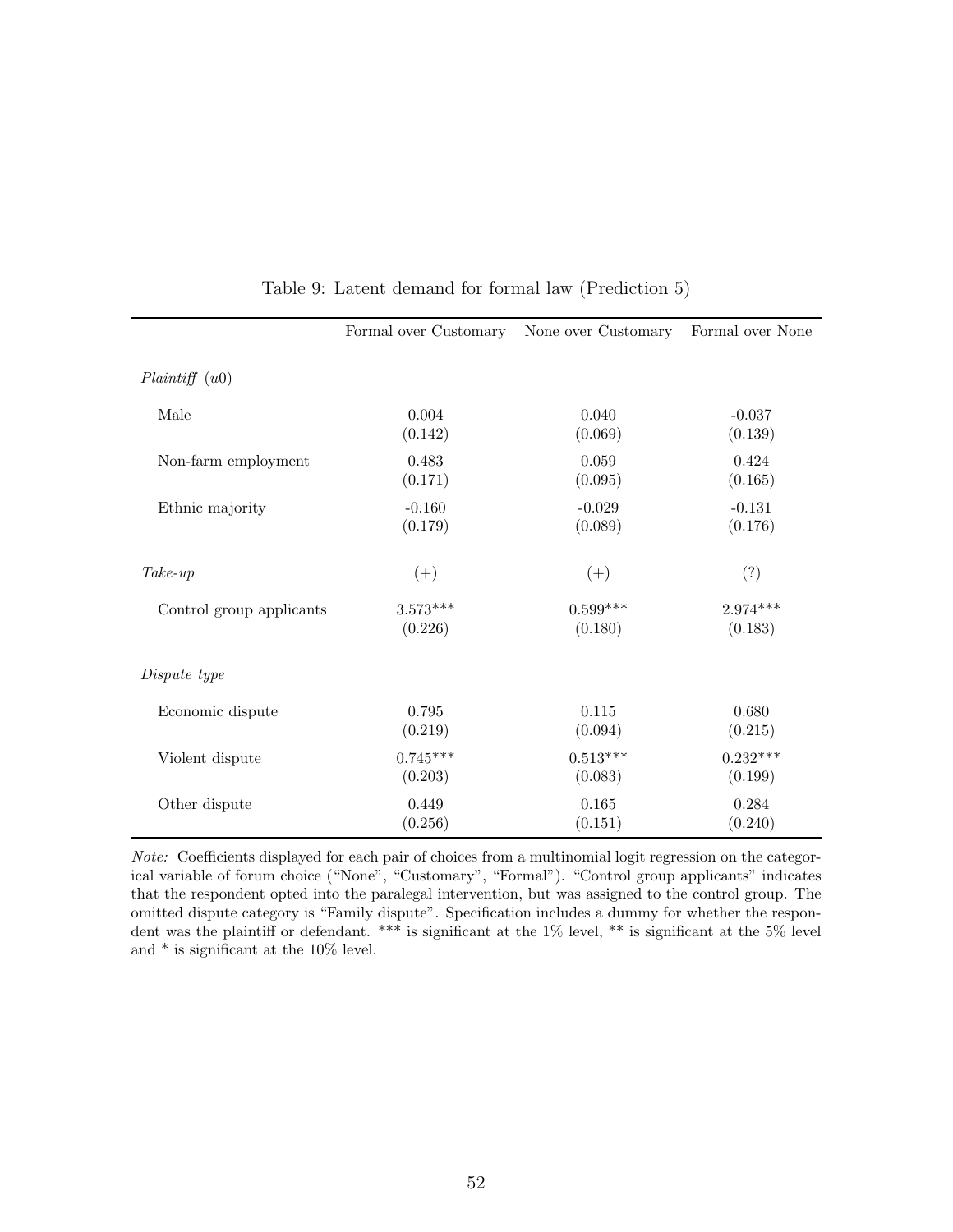<span id="page-52-0"></span>

Figure 6: Treatment effect estimates (Prediction [6\)](#page-14-1)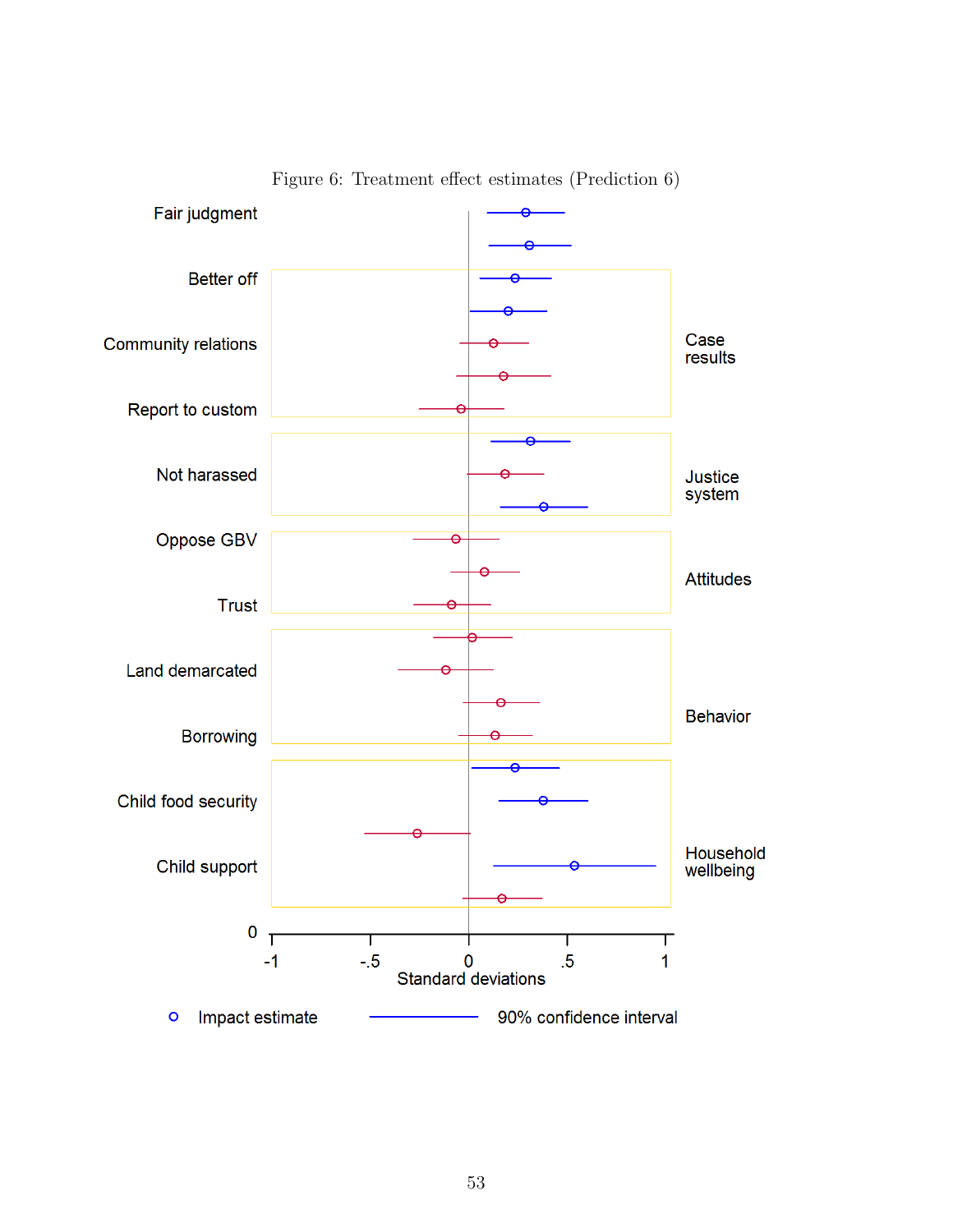<span id="page-53-0"></span>Table 10: Case results (Prediction [6\)](#page-14-1)

|                       | Coeff.    | Std. Err. |
|-----------------------|-----------|-----------|
| Case progression      |           |           |
| Case status           | 0.122     | (0.114)   |
| Case results          |           |           |
| Fair judgment         | $0.348**$ | (0.142)   |
| Satisfied             | $0.370**$ | (0.149)   |
| Better off            | $0.267**$ | (0.123)   |
| Other party relations | $0.233*$  | (0.133)   |
| Community relations   | 0.134     | (0.110)   |
| Mean effect index     | $0.219**$ | (0.092)   |

Note: Each row reports the coeff. and std. error for Z in a separate regression based on Equation [11,](#page-26-0) where  $Z \in [0, 1]$  indicates treatment. Std. errors are clustered at the village level. \*\*\*, \*\* and \* denote significance at 1%, 5% level and 10%, respectively.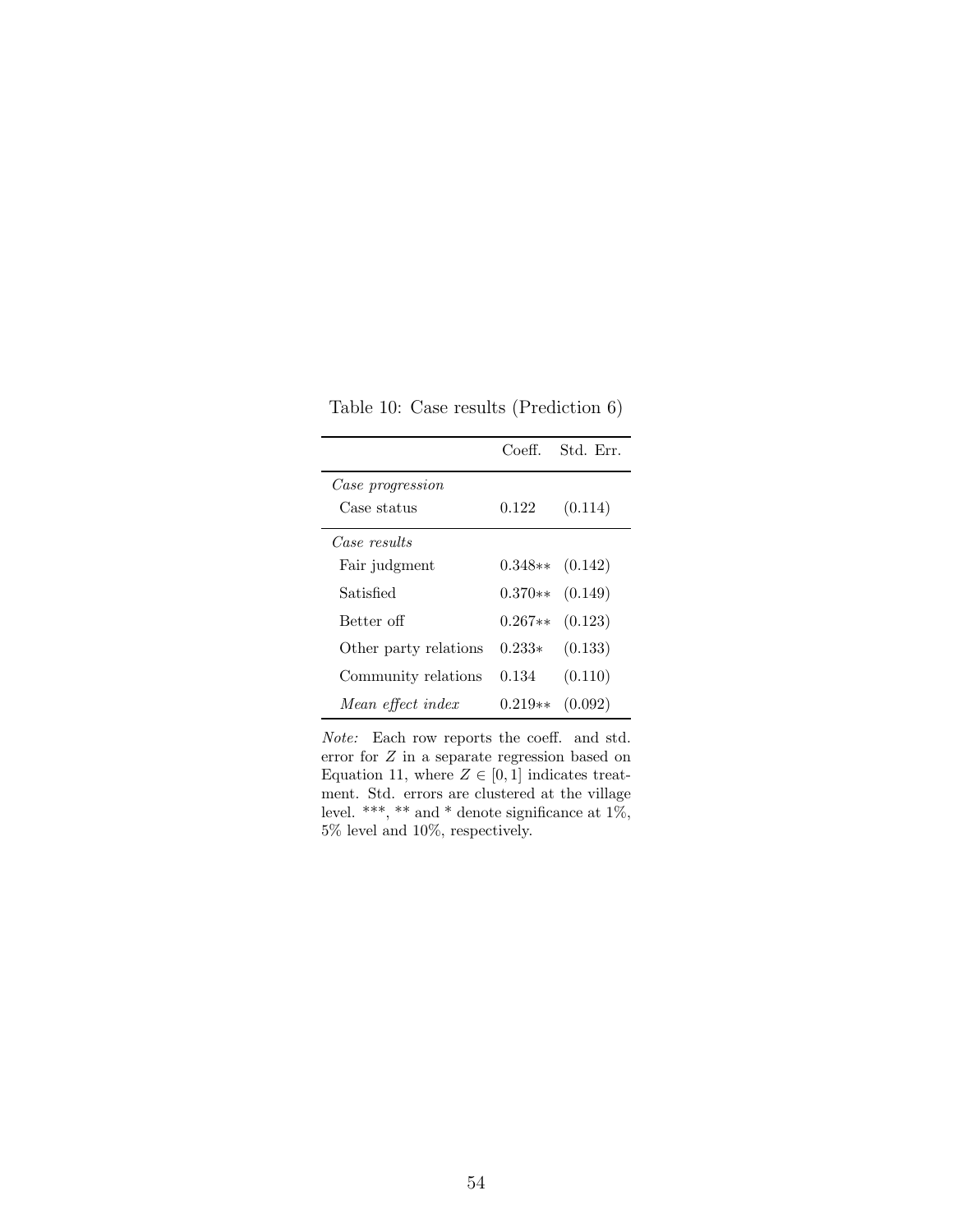<span id="page-54-0"></span>

|                     | Cross-section        |           |                    | <b>ANCOVA</b> |                    | Diff-in-diff. |                    | Fixed effects |  |
|---------------------|----------------------|-----------|--------------------|---------------|--------------------|---------------|--------------------|---------------|--|
|                     | Coeff.               | Std. Err. | Coeff.             | Std. Err.     | Coeff.             | Std. Err.     | Coeff.             | Std. Err.     |  |
| Justice system      |                      |           |                    |               |                    |               |                    |               |  |
| Legal knowledge     | $0.003\,$            | (0.022)   | 0.008              | (0.023)       | 0.040              | (0.033)       | 0.040              | (0.033)       |  |
| Report to custom    | $-0.061$             | (0.048)   | $-0.056$           | (0.048)       | $-0.018$           | (0.064)       | $-0.018$           | (0.064)       |  |
| Mean effect index   | $-0.058$             | (0.082)   | $-0.038$           | (0.082)       | 0.050              | (0.091)       | 0.050              | (0.091)       |  |
| Justice system      |                      |           |                    |               |                    |               |                    |               |  |
| Legal knowledge     | $0.190**$            | (0.090)   | $0.231**$          | (0.094)       | $0.316***(0.119)$  |               | $0.323***(0.117)$  |               |  |
| Not harassed        | 0.015                | (0.013)   | 0.017              | (0.013)       | 0.027              | (0.017)       | 0.028              | (0.018)       |  |
| Did not bribe       | $0.094***$ $(0.028)$ |           | $0.089***$ (0.028) |               | $0.100***$ (0.035) |               | $0.095***(0.035)$  |               |  |
| Mean effect index   | $0.184***$ $(0.046)$ |           | $0.208***(0.046)$  |               | $0.275***$ (0.073) |               | $0.281***$ (0.073) |               |  |
| Attitudes           |                      |           |                    |               |                    |               |                    |               |  |
| Oppose GBV          | $-0.058$             | (0.094)   | $-0.069$           | (0.099)       | $-0.068$           | (0.133)       | $-0.081$           | (0.136)       |  |
| Happiness           | $0.163**$            | (0.074)   | $0.147**$          | (0.072)       | 0.085              | (0.104)       | 0.095              | (0.104)       |  |
| Trust               | $-0.004$             | (0.025)   | $-0.011$           | (0.025)       | $-0.026$           | (0.036)       | $-0.026$           | (0.036)       |  |
| Mean effect index   | $0.028\,$            | (0.059)   | $0.011\,$          | (0.057)       | $-0.026$           | (0.068)       | $-0.027$           | (0.068)       |  |
| Behavior            |                      |           |                    |               |                    |               |                    |               |  |
| Land papers         | 0.073                | (0.053)   | $0.027\,$          | (0.052)       | $-0.004$           | (0.053)       | $-0.035$           | (0.059)       |  |
| Land demarcated     | $-0.056$             | (0.052)   | $-0.073$           | (0.054)       | $-0.058$           | (0.063)       | $-0.077$           | (0.063)       |  |
| Lending             | 0.046                | (0.036)   | $0.060*$           | (0.036)       | $0.074\,$          | (0.051)       | 0.081              | (0.052)       |  |
| Borrowing           | 0.041                | (0.047)   | 0.059              | (0.047)       | 0.068              | (0.054)       | 0.075              | (0.055)       |  |
| Mean effect index   | 0.062                | (0.057)   | 0.064              | (0.056)       | $\,0.053\,$        | (0.063)       | 0.056              | (0.065)       |  |
| Household wellbeing |                      |           |                    |               |                    |               |                    |               |  |
| HH food security    | $0.260**$            | (0.119)   | $0.292**$          | (0.114)       | $0.260**$          | (0.130)       | $0.299**$          | (0.127)       |  |
| Child food security | $0.296**$            | (0.127)   | $0.273**$          | (0.127)       | $0.365***(0.133)$  |               | $0.337**$          | (0.141)       |  |
| Land gained         | $-0.072$             | (0.050)   | $-0.051$           | (0.063)       | $-0.123$           | (0.078)       | $-0.102$           | (0.086)       |  |
| Child support       | $0.179*$             | (0.094)   | $0.220*$           | (0.109)       | $0.243**$          | (0.103)       | $0.352**$          | (0.141)       |  |
| Less GBV            | $0.226***(0.072)$    |           | $0.211***$ (0.061) |               | 0.171              | (0.125)       | 0.157              | (0.146)       |  |
| Mean effect index   | $0.218***$ (0.047)   |           | $0.218***$ (0.046) |               | $0.229***$ (0.052) |               | $0.226***(0.053)$  |               |  |

Table 11: Treatment effect estimates (Prediction [6\)](#page-14-1)

Note: Each row reports four regression specifications on the listed outcome variable. The leftmost column lists dependent variables grouped by hypothesis. The remaining columns display the coefficient and standard error on Z and  $Z \times P$  as appropriate, where  $Z \in [0,1]$  indicates treatment and  $P \in [0,1]$  indicates the post-intervention period. The second and third columns present the cross-sectional specification (Equation [11\)](#page-26-0), the fourth and fifth present the ANCOVA specification (Equation [\(12\)](#page-27-0), the sixth and seventh report difference-in-differences (Equation [13\)](#page-27-1), and the last two report the fixed effects specification (Equation [14\)](#page-27-2). Standard errors are clustered at the village level. \*\*\* is significant at the 1% level, \*\* is significant at the 5% level and \* is significant at the 10% level.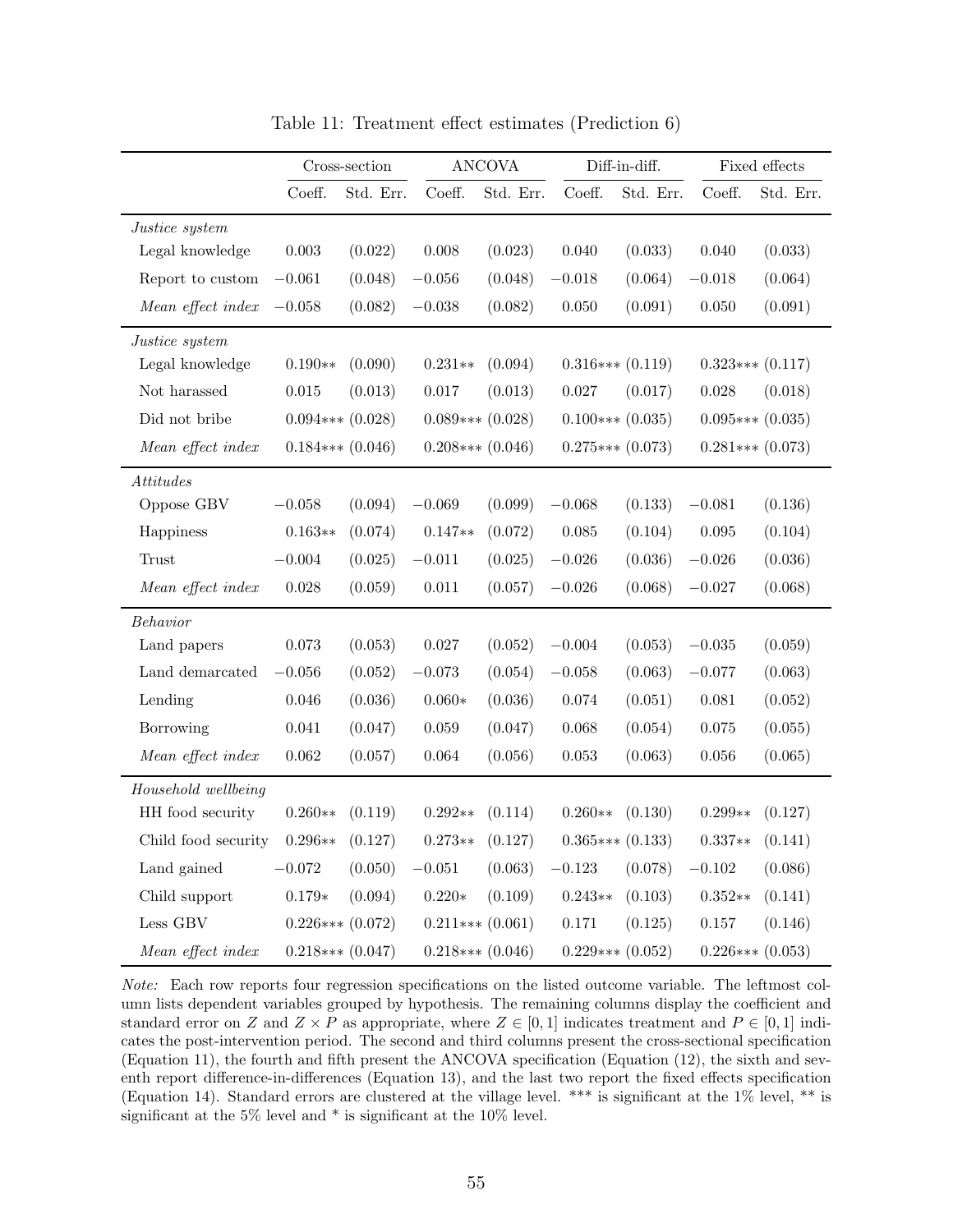<span id="page-55-0"></span>

|                     | Family case |           |             | Economic case | Violence case |           |
|---------------------|-------------|-----------|-------------|---------------|---------------|-----------|
|                     | Coeff.      | Std. Err. | Coeff.      | Std. Err.     | Coeff.        | Std. Err. |
| Forum choice        |             |           |             |               |               |           |
| Report to formal    | $-0.005$    | (0.043)   | $-0.064$    | (0.050)       | $0.170**$     | (0.076)   |
| Report to custom    | $-0.324***$ | (0.117)   | $-0.145$    | (0.121)       | $-0.793***$   | (0.163)   |
| Mean effect index   | $-0.309*$   | (0.162)   | $-0.297*$   | (0.175)       | $-0.423*$     | (0.244)   |
| Justice system      |             |           |             |               |               |           |
| Legal knowledge     | $-0.011$    | (0.282)   | $-0.026$    | (0.254)       | $-0.200$      | (0.295)   |
| Not harassed        | 0.043       | (0.034)   | $-0.036$    | (0.036)       | 0.051         | (0.057)   |
| Did not bribe       | $0.256***$  | (0.058)   | $-0.098$    | (0.064)       | 0.030         | (0.092)   |
| Mean effect index   | $0.373**$   | (0.148)   | $-0.185$    | (0.152)       | 0.004         | (0.179)   |
| Attitudes           |             |           |             |               |               |           |
| Oppose GBV          | $-0.081$    | (0.178)   | $-0.228$    | (0.183)       | 0.422         | (0.335)   |
| Happiness           | $0.382*$    | (0.213)   | $-0.012$    | (0.194)       | 0.206         | (0.261)   |
| Trust               | 0.028       | (0.072)   | 0.056       | (0.061)       | 0.056         | (0.130)   |
| Mean effect index   | 0.122       | (0.131)   | $-0.016$    | (0.126)       | 0.268         | (0.210)   |
| Behavior            |             |           |             |               |               |           |
| Land papers         | 0.183       | (0.118)   | 0.083       | (0.131)       | 0.142         | (0.180)   |
| Land demarcated     | 0.154       | (0.125)   | $-0.338***$ | (0.104)       | 0.191         | (0.180)   |
| Lending             | 0.008       | (0.099)   | $0.005\,$   | (0.076)       | $0.308**$     | (0.152)   |
| Borrowing           | $0.236**$   | (0.103)   | $-0.059$    | (0.117)       | $0.331*$      | (0.174)   |
| Mean effect index   | $0.269**$   | (0.113)   | $-0.146$    | (0.122)       | $0.511***$    | (0.161)   |
| Household wellbeing |             |           |             |               |               |           |
| HH food security    | $0.484*$    | (0.276)   | $\,0.041\,$ | (0.268)       | $0.231\,$     | (0.378)   |
| Child food security | $0.706**$   | (0.270)   | $-0.158$    | (0.270)       | $-0.054$      | (0.402)   |
| Land gained         | $-0.097$    | (0.134)   | $-0.152$    | (0.123)       | $-0.198$      | (0.240)   |
| Child support       | $0.578**$   | (0.228)   | $\,0.093\,$ | (0.186)       | $0.518**$     | (0.250)   |
| $\rm Less~GBV$      | $0.525**$   | (0.228)   | $-0.487***$ | (0.175)       | $2.861***$    | (0.919)   |
| Mean effect index   | $0.333***$  | (0.116)   | $-0.151$    | (0.106)       | $0.470**$     | (0.210)   |

Table 12: Case interactions

Note: The leftmost column lists dependent variables grouped by hypothesis. Rows report interactions between the dependent variable and three categories of case type: "Family case" (wife or child neglect, 'loving problems', and child custody), "Economic case" (land, labor, property, and debt), and "Violence case" (rape, domestic violence, and assault). Each element in columns 1-4 is the coefficient on  $\delta_i \times Z_i \times P_t$  in a separate regression on each case category  $\delta$ , following the specification in Equation [15.](#page-33-0) Standard errors are clustered at the village level. \*\*\* is significant at the 1% level, \*\* is significant at the 5% level and \* is significant at the 10% level.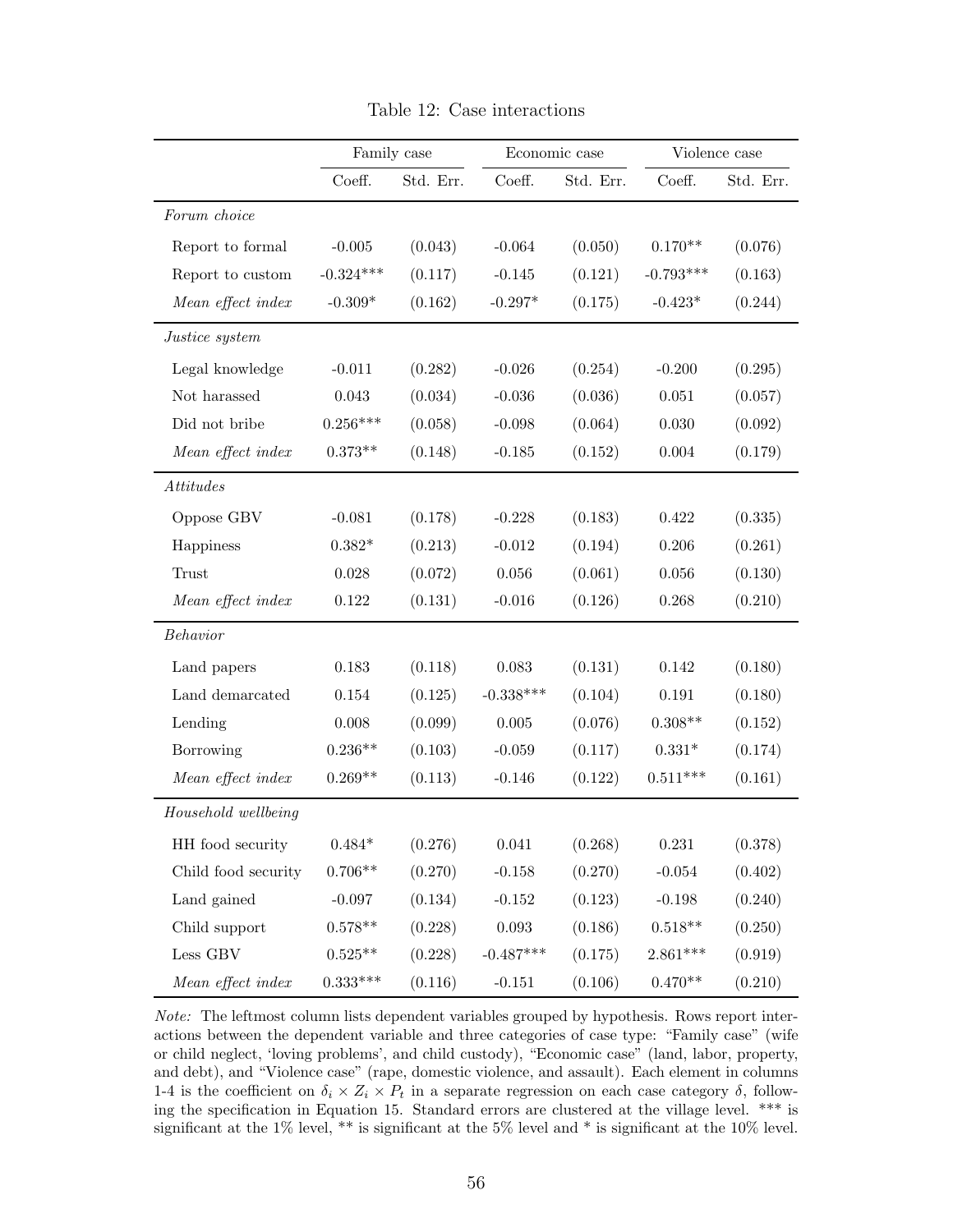<span id="page-56-0"></span>

|                       | Attritors minus non-attritors |          |            |           |
|-----------------------|-------------------------------|----------|------------|-----------|
|                       | Treatment                     | Control  | Difference | Std. Err. |
| <i>Justice system</i> |                               |          |            |           |
| Legal knowledge       | $-0.051$                      | $-0.088$ | 0.037      | (0.026)   |
| Not harassed          | 0.024                         | 0.011    | 0.013      | (0.014)   |
| Did not bribe         | 0.083                         | 0.076    | 0.007      | (0.027)   |
| <i>Attitudes</i>      |                               |          |            |           |
| Oppose GBV            | 0.510                         | $-0.165$ | 0.675      | (0.434)   |
| Happiness             | 0.142                         | $-0.087$ | 0.229      | (0.391)   |
| Trust                 | $-0.046$                      | $-0.115$ | 0.069      | (0.095)   |
| <b>Behavior</b>       |                               |          |            |           |
| Land papers           | $-0.052$                      | $-0.011$ | $-0.042$   | (0.238)   |
| Land demarcated       | $-0.045$                      | $-0.336$ | $0.291*$   | (0.167)   |
| Lending               | $-0.205$                      | $-0.179$ | $-0.026$   | (0.181)   |
| Borrowing             | $-0.197$                      | $-0.402$ | $0.205*$   | (0.105)   |
| Household wellbeing   |                               |          |            |           |
| HH food security      | $-0.149$                      | 0.045    | $-0.194$   | (0.357)   |
| Child food security   | $-0.281$                      | $-0.058$ | $-0.223$   | (0.728)   |
| Land gained           | 0.051                         | $-0.008$ | 0.058      | (0.324)   |
| Child support         | $-0.131$                      | $-0.180$ | 0.049      | (0.078)   |
| Less GBV              | 0.329                         | 0.495    | $-0.166$   | (0.145)   |

Table 13: Attrition

Note: Columns 1 and 2 report differences between the mean of each variable for attritors and non-attritors in the treatment and control groups, respectively. Column 3 reports the coefficient on the  $Z \times A$  interaction, where  $Z \in [0, 1]$  is the treatment dummy and  $A \in [0, 1]$  is a dummy for whether the respondent attrited. Column 4 displays robust standard errors clustered at the village level.